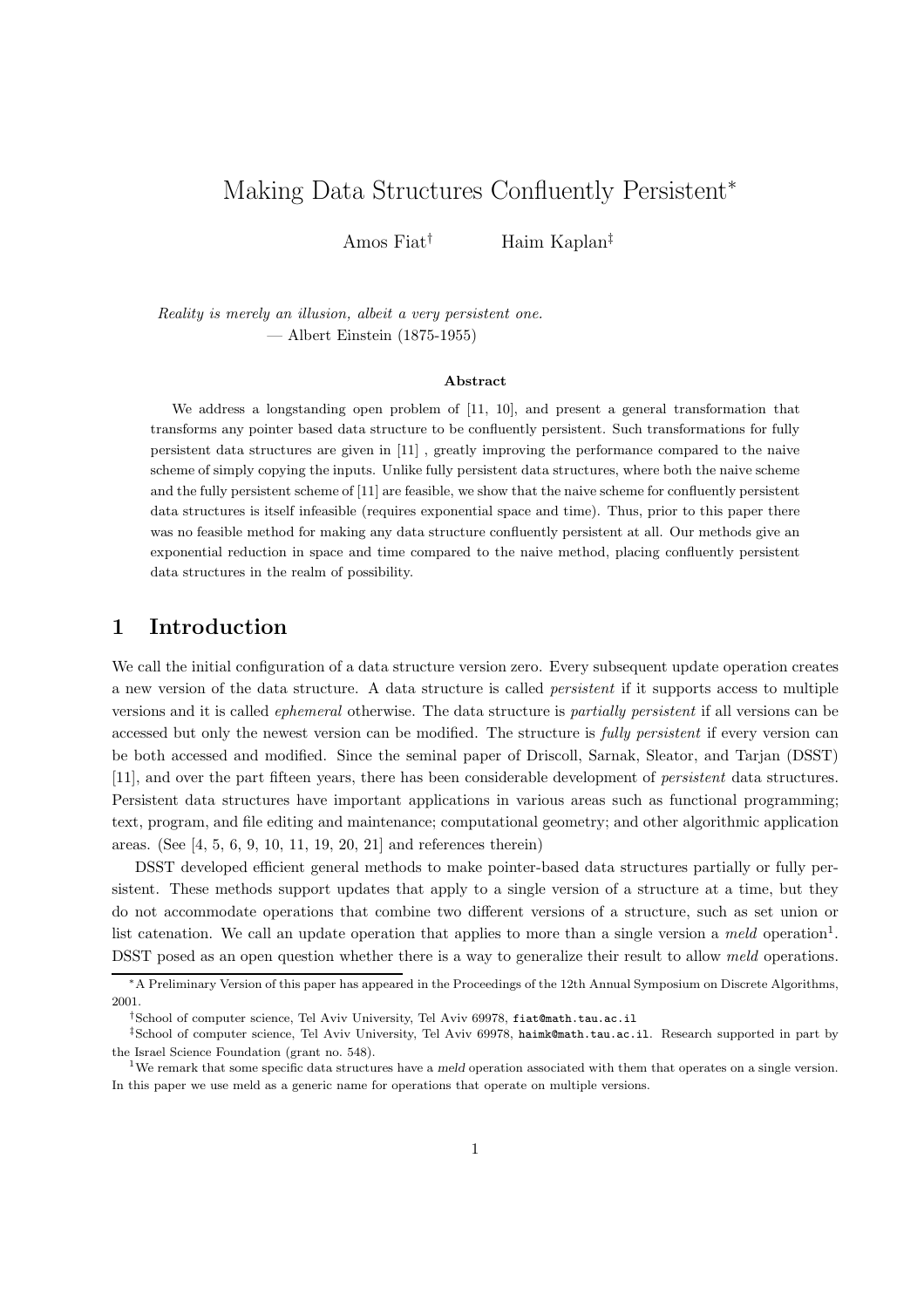

Figure 1: A version tree of a fully persistent data structure. The underlying data structure is trivial and consists of one node with two fields  $x$  and  $y$ .

Driscoll, Sleator, and Tarjan [10] coined the term *confluently persistent* for fully persistent structures that support such *meld* operations.

Much work has been done on making specific data structures such as catenable deques and catenable finger search trees confluently persistent (see [3, 10, 14, 16, 18, 17, 13]). Despite these results no progress has been made on the problem of obtaining a general transformation that can make any pointer based data structure confluently persistent.

In this paper we get back to DSST's original question, whether one can find some general transformation that would make any pointer based data structure that allows meld operations confluently persistent. We present three general transformations that achieve this goal. Our transformations differ in their time and space requirements as well as in their complexity. We also prove a lower bound that indicates how efficient we can expect such a general transformation to be.

It turns out that there is a fundamental difference between fully persistent and confluently persistent data structures. The fully persistent data structures of DSST were designed to improve upon the naive solution of simply copying the data structure before making any update operation. Certainly, the time/space improvement of the techniques in DSST over the naive solution are very impressive. However, in principle, it is feasible to use the naive scheme as well (it requires polynomial time and space).

The situation is quite different for confluently persistent data structures, the naive solution of simply copying the input data structures prior to performing the update operations may require exponential time and space. As an example, consider the process of creating a new version of a linked list by concatenating the current version to itself. If we start with a linked list of length one, k such concatenate operations produce a linked list of length  $2^k$ . Thus, the naive solution is inherently infeasible. This is (obviously<sup>2</sup>) true even if we don't care about persistence at all. If all we want to do is describe a set of derivations involving meld operations, and only care about some final result, the naive representation of this final result is infeasible.

The techniques of DSST cannot be used (directly) for confluently persistent data structures (we elaborate on this in Section 3). Thus, prior to this paper, there was no feasible general way to make any data structure confluently persistent. Perhaps our main contribution is to show that confluently persistent data structures

<sup>2</sup>As the number of versions is a polynomial factor.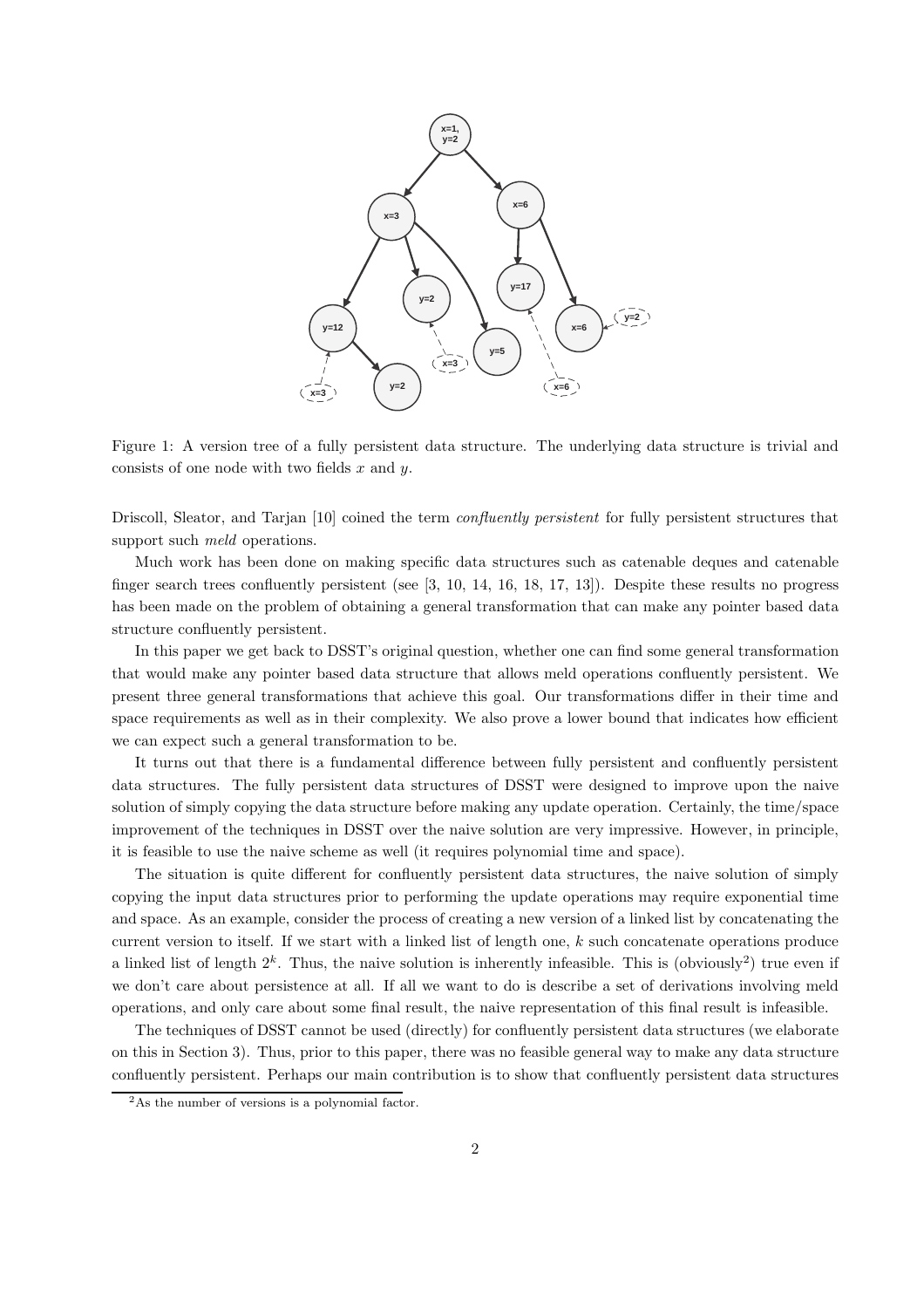

Figure 2: A version DAG of a confluently persistent data structure. While the details are irrelevant, the underlying data structure can be assumed to be a red/black tree.

are in fact feasible.

Another major difference between fully persistent and confluently persistent data structures is that for fully persistent data structures, DSST seek to find a minimal time slowdown and a minimal space expansion when comparing their solution to an ephemeral data structure. In the context of confluently persistent data structures, the ephemeral data structure may be exponentially large. Thus, rather than seek a minimal time slowdown or a minimal space expansion, we actually obtain an exponential time speedup when compared to the ephemeral scheme, while requiring space that is very close to the information theoretic lower bound for any confluently persistent scheme.

As an aid to the reader we have included a table of notation giving most of the notation introduced in this paper along with a short description and reference to the section in which the notation is defined, see Table 2.

## 1.1 Problem definition

We consider a family of instances of some pointer based data structure. Each such instance is composed of nodes. Each node consists of a contiguous block of memory and contains a fixed set of fields. We distinguish between data fields and pointer fields. A data field stores an elementary piece of information particular to the type of the field, whereas a pointer field stores an address of another node. There may be many different types of nodes in the data structure, distinguished by the fields they contain. We assume that each node contains a constant number of fields and that when a node is allocated default initial values are assigned to its fields. We access the data structure via a set of access pointers stored in fixed locations.

The family of instances of the data structure is subject to *update* and *query* operations. Each update operation takes as input a fixed set of instances of the family, assumed to be node disjoint, and produces a new instance (during this update process, changes to the data structures may be such that the input instances are no longer accessible). Each update operation produces the set of access pointers for the new instance and possibly invalidates the access pointers to its input structures.

Our goal is to transform the original ephemeral (nonpersistent) data structure to be confluently persistent.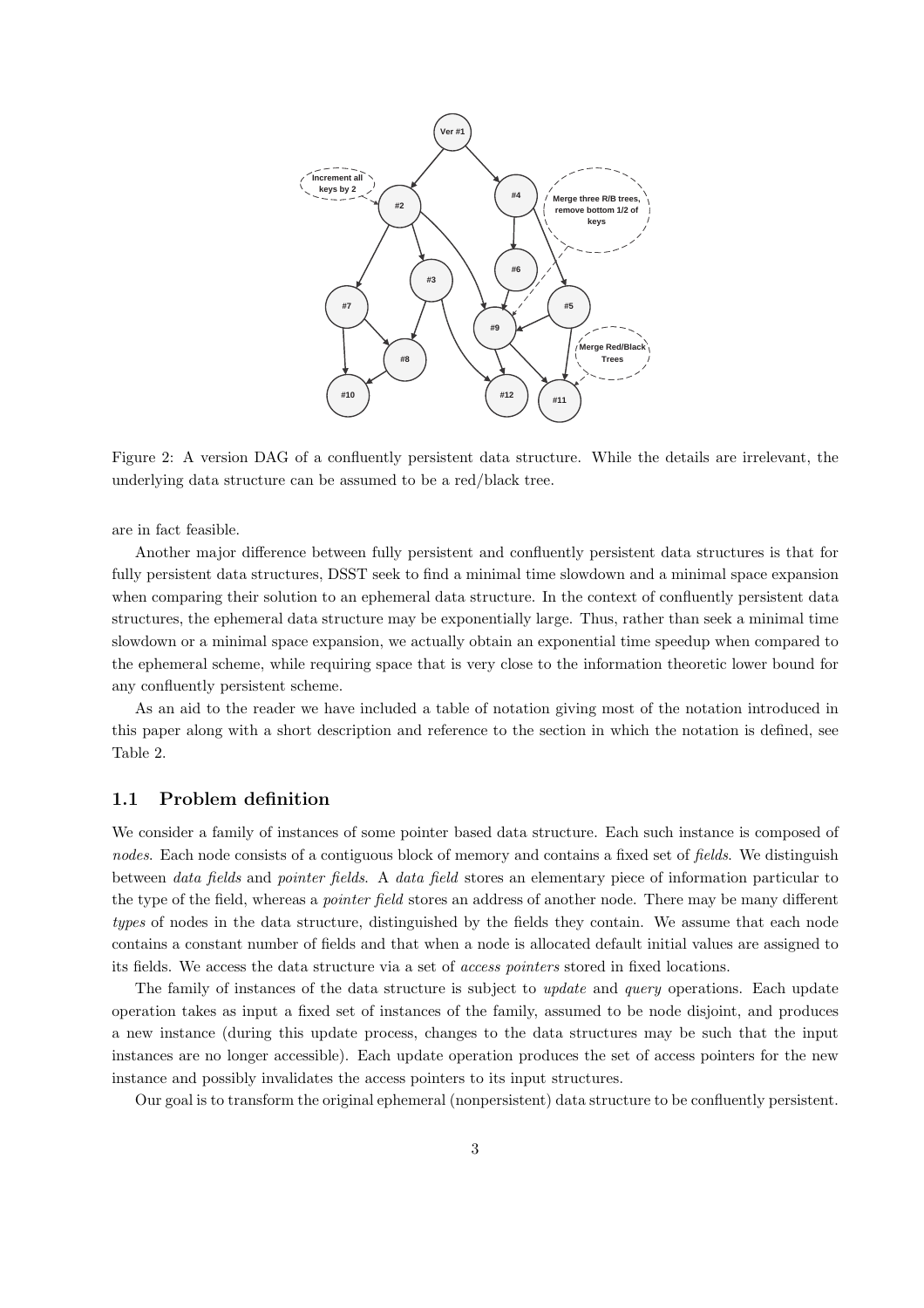To that end we provide a representation for the family of the instances that allows us to simulate an update operation such that it does not damage the structures that it takes as input. This way each update operation creates a new version of the data structure, that coexists with all previous versions.

We describe all versions of a confluently persistent data structure by a version DAG. A version DAG is an acyclic directed graph  $D = (V, E)$ . We assume that the version DAG has a single source vertex rt such that all  $v \in V$  are reachable from rt. We also assume that D has no parallel edges.<sup>3</sup> Every vertex  $v \in V$  is associated with a version of the data structure, an edge  $(u, v)$  implies that the version associated with v was produced by taking as an input the version associated with u. Since a new version depends only on versions already in existence the graph must be acyclic. We refer to version  $u, u \in V$ , rather than use the more cumbersome "the version associated with vertex  $u$ ". We also use the notation  $D_u$  to refer to version u of the data structure. In case the data structure does not support a meld operation the version DAG is a tree and we degenerate to the fully persistent setting studied by DSST. See Figure 1 for an example of a version tree of a fully persistent data structure and Figure 2 for an example of a version DAG of a confluently persistent data structure.

## 1.2 Model of computation, performance measures, and some terminology

Following the footsteps of DSST we break each update or access operation into its elementary components. We distinguish three such components.

- 1. A retrieval of a field value. We shall often distinguish between a retrieval of the value in a data field and a retrieval of the value in a pointer field.
- 2. An assignment of a value to a field.
- 3. An allocation of a new node.

We shall denote by U the total number of assignment operations<sup>4</sup> (steps of type (2)) and by T the total number of field retrievals (steps of type  $(1)$ ). Note that:

- 1. The total number of nodes we allocate (steps of type  $(3)$ ) is smaller than  $\mathcal{U}$ , as each allocation is followed by assigning default values to the fields of the new node, and assigning the address of the new node into some other field.
- 2. When a new version is created, we perform at least one assignment. Thus, the number of versions is at most  $\mathcal{U}$ .
- 3. The number of assignments  $U$  is  $O(T)$ . This holds since in order to do an assignment we first have to retrieve the address of the node containing the field to which we want to assign. (Recall that there are only constant number of fields in each node.)

We will compare our persistent data structures by measuring the time and space they require for each field retrieval and for each assignment. Note that the time for allocating nodes will always be dominated by the time for assignments. To traverse an arbitrary pointer based data structure constructed by performing  $U$ assignment, one must "remember" all  $U$  assignments. Thus, the memory space of any machine implementing

<sup>3</sup>These assumptions are to simplify the presentation only and can be eliminated easily. For example, to simulate a meld operation that takes two copies of the same version we first duplicate this version by an explicit update operation.

<sup>&</sup>lt;sup>4</sup>In case an update operation performs multiple assignments to the same field of the same node we count only the last such assignment.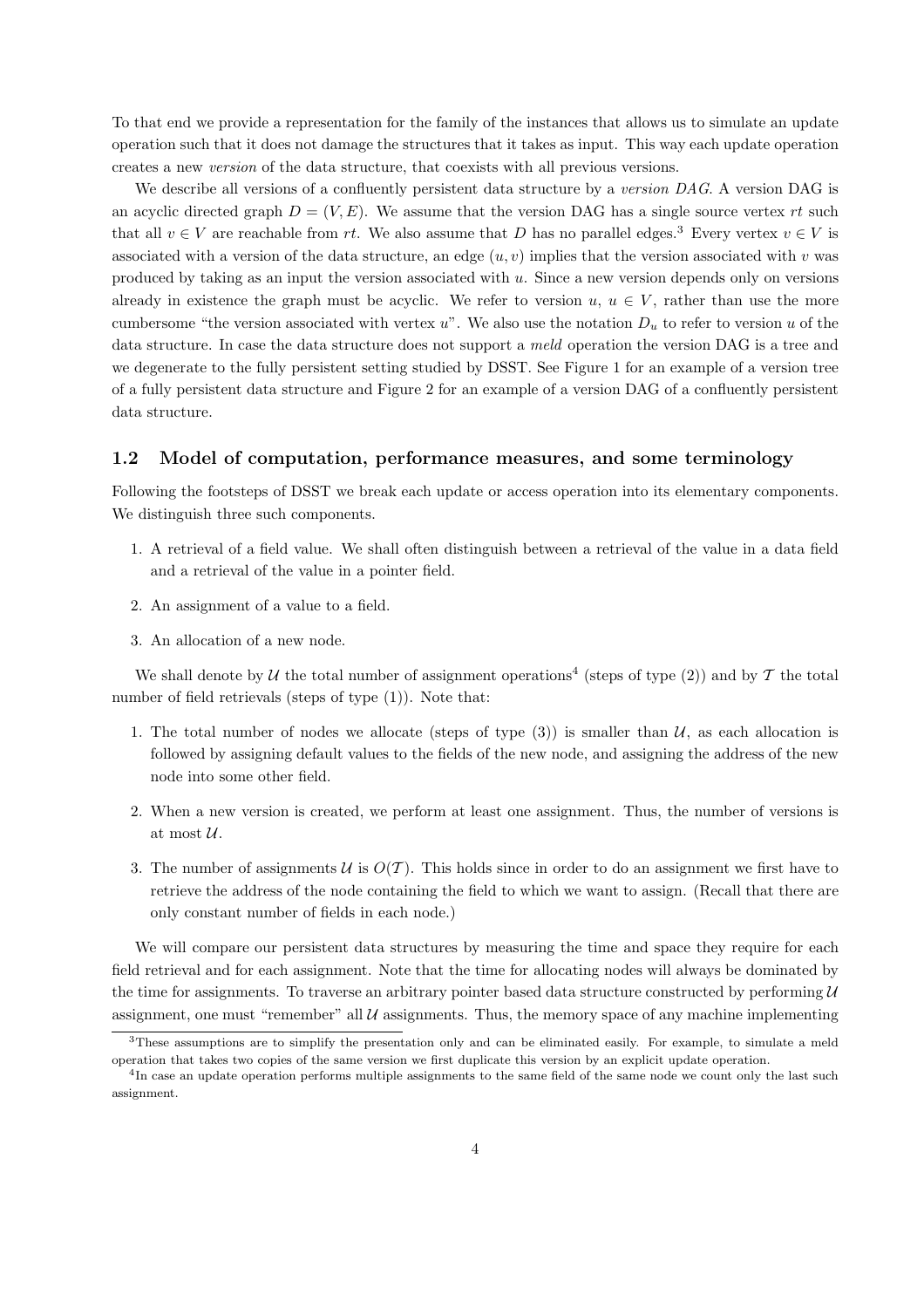such a data structure must be  $\Omega(\mathcal{U})$ , and an address consists of  $\Omega(\log \mathcal{U})$  bits (all logs are base 2 in this paper). We therefore assume throughout this paper that the actual implementation is on a Random Access Machine (RAM), with word length  $\Theta(\log \mathcal{U})$ .

As a main tool in our exposition we use the following very simple transformation that makes any pointer based data structure confluently persistent. We call it the naive scheme. In this scheme before updating a version or several versions to create a new version we first copy the input version/versions and make the changes on the new copies.

#### 1.2.1 High Level Goals.

The naive scheme maintains the versions completely node disjoint and thereby require a large amount of memory, and a large amount of time for node copying. However, if we do not count node copying but only look at the time and space requirements for an individual retrieval or assignment then the naive scheme is as efficient as doing the operations on independent ephemeral data structures. It thus seems that the main goal in designing efficient persistent data structures is to attempt to avoid the time/space costs of copying the input, at the possibly added expense of increasing the time/space per retrieval and/or assignment.

This goal indeed captures the work of DSST for fully persistent data structures. In the context of confluently persistent data structures one can aim for (and achieve) much more. In the confluently persistent setting the ephemeral costs are much larger than in the fully persistent settings. Therefore it is possible to avoid node copying while at the same time simulating field retrievals and assignments much faster than the naive scheme.

#### 1.2.2 Fully Persistent versus Confluently Persistent Data Structures.

We now seek to explain the inherent difference between confluently persistent and fully persistent data structures. Note that if we apply the naive scheme to obtain a fully persistent structure (i.e. we never perform a meld operation) then the total number of nodes in all versions is  $O(U^2)$ . This follows for the fully persistent setting as the number of nodes in any particular version is at most  $\mathcal{U}$ . Each node of a particular version can be associated with a specific allocation (maybe in another version) such that no two nodes in the same version are associated with the same allocation. Therefore in the fully persistent setting we can implement the naive scheme using  $O(\mathcal{U}^2)$  words each consisting of  $O(\log \mathcal{U})$  bits<sup>5</sup>. The situation in the confluently persistent setting is fundamentally different.

In the confluently persistent setting the number of nodes in a single version can be as high as  $2^{\Omega(U)}$ . As an example recall the linked list mentioned earlier, initially consisting of a single node, that is being concatenated with itself  $\Theta(\mathcal{U})$  times. The final list contains  $2^{\Theta(\mathcal{U})}$  nodes. Therefore in the confluently persistent setup we may not be able to implement the naive scheme with memory polynomial in  $\mathcal{U}$ .

To quantify the memory requirements of the naive scheme more precisely we need the following definitions. Let D be a version DAG, let v be a node in the DAG, and let  $R(v)$  be the set of all different paths from the root, rt, to v in D. We define the depth of v, denote by  $d(v)$ , as the length of the longest path in  $R(v)$ . We define the *effective depth* of v, and denote it by  $e(v)$ , as the logarithm of the number of different paths from rt to v in D plus 1, i.e.  $e(v) = \log(|R(v)|) + 1$ . Note that the effective depth of v may be smaller than the depth of v, as is the case when the DAG is a tree. For a tree the effective depth of every node is one, whereas the depth of a node v is the length of the path from  $rt$  to v. It is also easy to construct examples where the effective depth of a node is larger than its depth. We define the depth of the DAG D, denoted by

 $5$ This is the memory required for pointers to the different assignment values, in addition to this we need to store the actual assignment values themselves.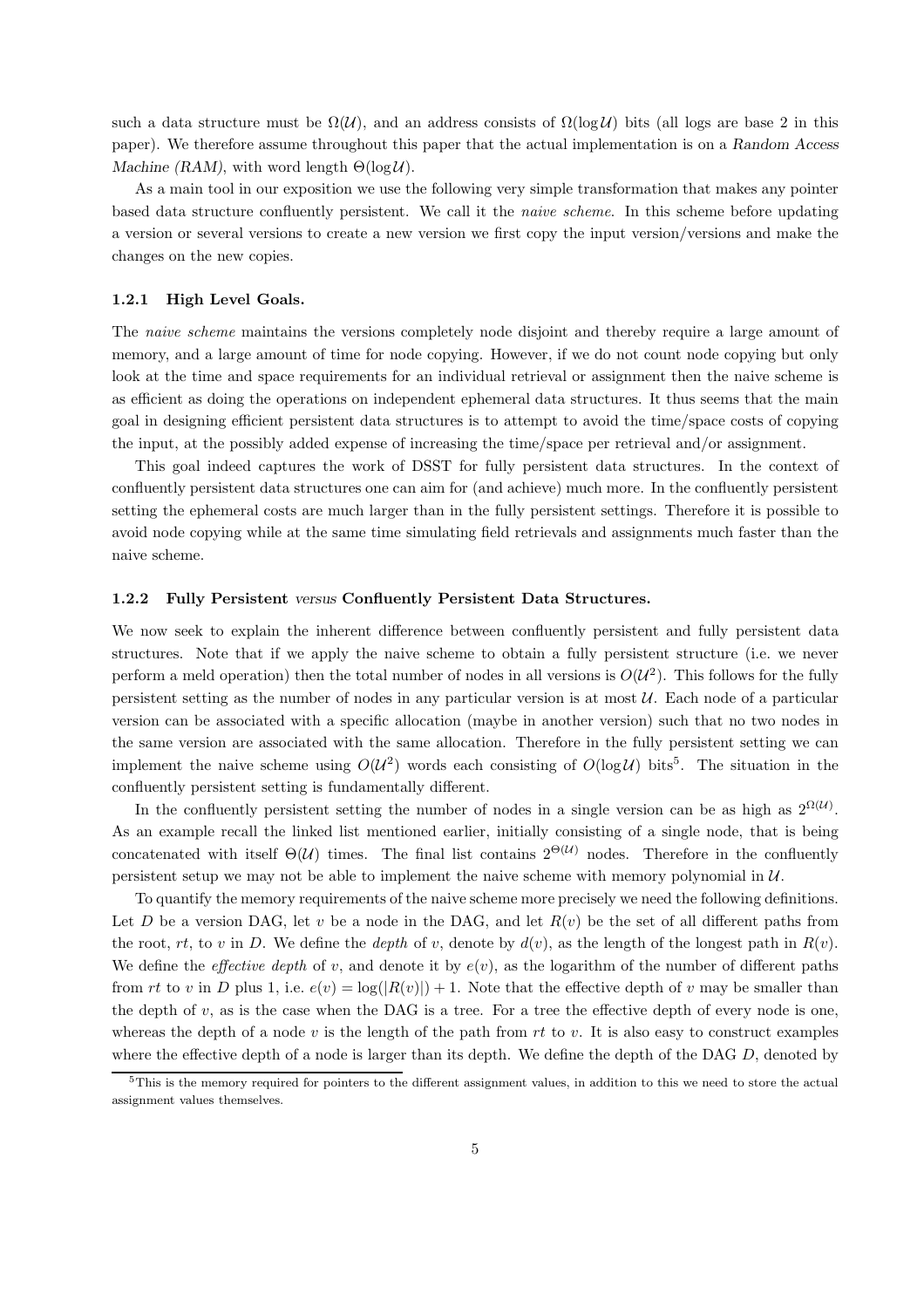$d(D)$ , as the largest depth of a node in D. Similarly we define the effective depth of D, denoted by  $e(D)$ , as the largest effective depth of a node in the DAG. One can view  $e(D)$  as a measure of the deviation of D from being a tree.

Consider a version  $v$  of a confluently persistent data structure implemented by the naive scheme. We associate each node w in  $D_v$  with a specific allocation of a node  $s(w)$  in v or in a version u that is an ancestor of v in the DAG. Formally we define node  $s(w)$  to be either w itself if w was allocated in v, otherwise, w is a copy (after, possibly, some assignments) of  $w'$  from some predecessor version of  $v$  in the DAG. We recursively define  $s(w) = s(w')$ . We call  $s(w)$  the seminal node of w.

In the confluently persistent setup many nodes in version  $v$  can be associated with the same seminal node. However it is easy to see that the total number of nodes in version  $v$  associated with the same seminal node is no larger than the number of paths from  $rt$  to  $v$  and therefore not larger than  $2^{e(v)}$ . It follows that the total number of nodes in a single version of a confluently persistent data structure may be as high as  $\Theta(\mathcal{U} \cdot 2^{e(D)})$ , and the total number of nodes in all versions may be as high as  $\Theta(\mathcal{U}^2 \cdot 2^{e(D)})$ .

To give unique names to these nodes we need (in total)  $\Theta(\mathcal{U}^2 \cdot 2^{e(D)}(e(D) + \log \mathcal{U}))$  bits. Note that when D is a tree then  $e(D) = 1$  and this expression reduces to the  $\Theta(\mathcal{U}^2 \log \mathcal{U})$  bits required by the naive scheme in the fully persistent setting. Since each address of the naive scheme consists of  $O(1+\frac{e(D)}{\log U})$  words it follows that the time it takes for the naive scheme to simulate an assignment or a retrieval is  $\Omega(1+\frac{e(D)}{\log U})$ . See Table 1 for a summary of the resources required by the naive scheme in the fully persistent and the confluently persistent settings.

#### 1.2.3 A Paradox and its Intuitive Resolution.

In contrast to the fully persistent setting our best confluently persistent schemes require only memory polynomial in  $U$  while at the same time improving exponentially the ephemeral time costs. This may seem to be paradoxical at a first glance.

We now give a high level intuitive explanation as to how this paradox is resolved. The high ephemeral time costs are due to extensive use of memory that makes the addresses become very long. Many of these exponentially many nodes that the naive scheme allocates share the same values in all their data fields<sup>6</sup>. Our schemes refrain from representing all these identical nodes explicitly, and use a compressed representation for pointer fields. We do this while keeping the ability to simulate field retrievals and assignments efficiently.

## 1.3 Some Fundamental Technical Elements from DSST

DSST first considered the *fat node method*. The fat node method works by allowing a field in a node of the data structure to contain a list of values arranged in a binary search tree. This list is sorted according to a linear order of the versions that is consistent with some preorder traversal of the version tree. This linear order is maintained using an external structure developed by Dietz and Sleator [7]. To get the value of a field in some particular version one has to perform a binary search on the sorted list of field values.

The fat node method requires only a constant number of words per assignment. Therefore its total space requirement is only  $O(U \log U)$  bits compared to  $O(U^2 \log U)$  bits of the naive scheme. This space efficiency comes at a cost of increasing the time requires for field retrieval and assignment. Rather than  $O(1)$  time in the naive scheme we now may need  $O(\log U)$  time to perform a binary search.

DSST managed to improve the fat node method and reduce this penalty in time. Using a technique they called node splitting they obtain a fully persistent data structure that requires only  $O(1)$  time per field

 $6$ Although their pointer fields will in general be different.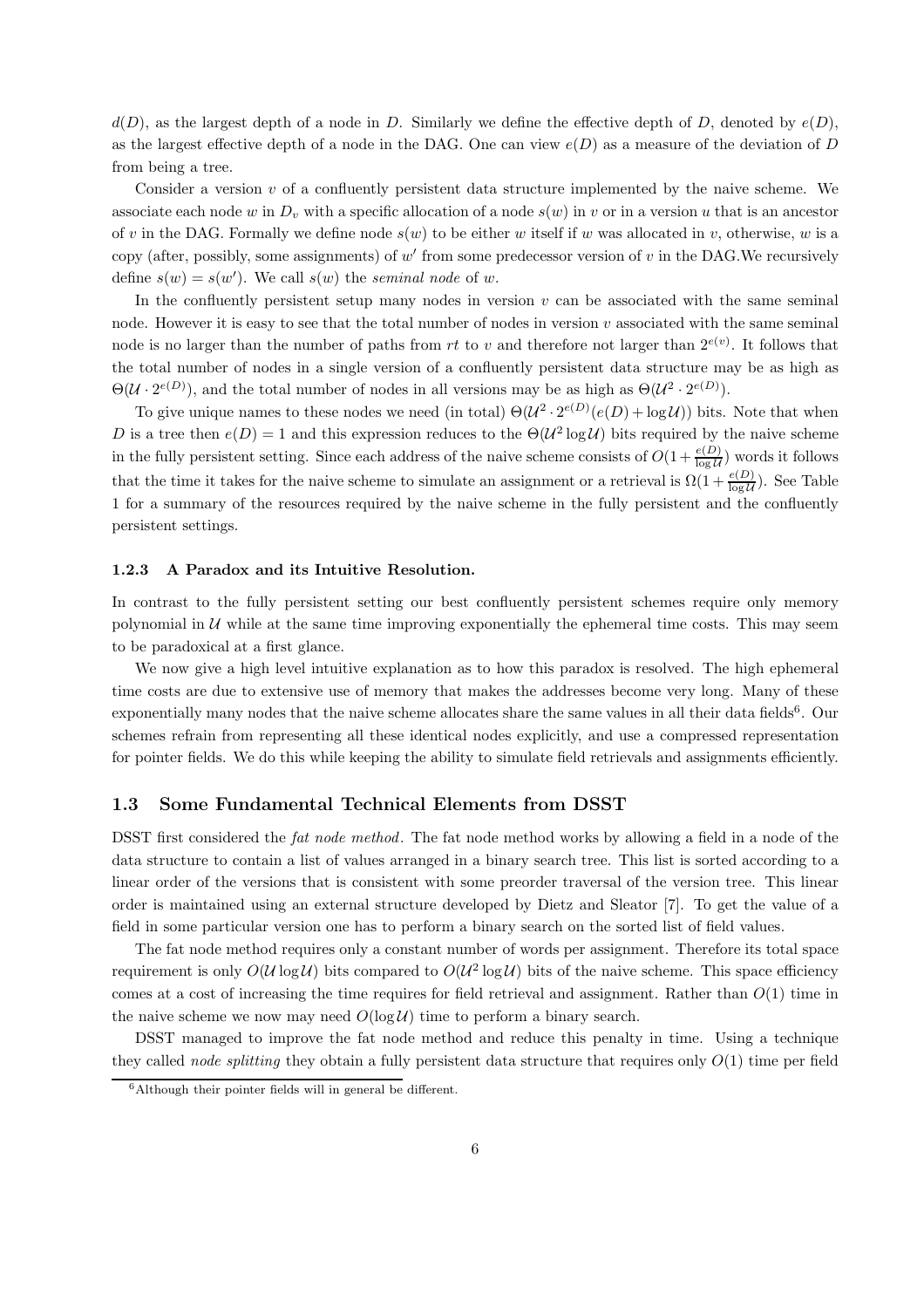retrieval or assignment. See Table 1 for a summary of the time and space requirements of the fat node and node splitting methods.

The navigation mechanism used by the transformations of DSST does not generalize to the case where the version graph is a DAG rather than a tree. It is inherently incapable of handling nodes originating from the same seminal node in a single version. Since both the fat node method and the node splitting method rely on it, neither of these methods works in the confluently persistent setting. It follows that the only working solution that we have is the naive scheme. But the naive scheme may also be infeasible as it requires memory which is exponential in the number of updates. Therefore, prior to this work, there was no obvious solution whose memory requirements are bounded by a polynomial in  $\mathcal U$  even if we are willing to sacrifice the time bounds for field retrieval and assignment.

#### 1.4 Overview of Our Results.

Our first result, presented in Section 2 is a lower bound on the space requirement of any general scheme to make a data structure confluently persistent. We show that for any such scheme, and a DAG D, we can associate operations with the vertices of D such that some assignments would require  $\Omega(e(D))$  bits. Thus, the space that the naive scheme uses per assignment is essentially the best we can hope for without compromising the generality of our approach.

The rest of the paper presents several methods to make data structures confluently persistent, while avoiding the exponential costs of node copying. Several basic ideas are shared by our methods, and they differ in the time/space tradeoffs they generate. The truly fast schemes are randomized. The different time/space costs for the various schemes are presented in Table 1.

In the first row of Table 1 we give the requirements of the naive scheme. To actually implement the naive scheme would require that we copy an exponential number of nodes with an associated exponential time requirement. Following DSST we compare the performance of our various schemes to the performance of the naive scheme where node copying (and it's associated memory) is for free. We refer to these time/space costs as the ephemeral costs, as they reflect the time/space requirements of performing the appropriate operations on a non-persistent version of the data structure. As noted previously for confluently persistent data structures the naive scheme may require exponential computation and is referenced here mainly for purposes of comparison.

The ratio between the space requirement per assignment for a given confluently persistent scheme and the ephemeral cost in space per assignment (or equivalently, the lower bound on space per assignment) is called the space expansion of the scheme.

Let  $r_1$  be the ratio between the time required for assignment by a confluently persistent scheme and the ephemeral cost in time for assignment, let  $r_2$  be the ratio between the time required for retrieval by the scheme and the ephemeral cost in time for retrieval. Let  $r = \max\{r_1, r_2\}$ , we define the time slowdown of the scheme to be r if  $r \geq 1$ , we define the time speedup of the scheme to be  $1/r$  if  $r < 1$ .

Note that the measures of space expansion, time slowdown, and time speedup, are all based on the ephemeral costs. Thus, in a comparison with the naive scheme, these measures all discriminate in favor of the naive scheme in the sense that they ignore the costs associated with node copying for the naive scheme whereas the confluently persistent scheme is charged for everything.

All our algorithms use fat nodes in a way similar to the fat node method of DSST. Each fat node  $f$ corresponds to a specific allocation of a node s by some update operation. Fat node f represents all nodes  $w$ of the naive scheme that are derived from s by node copying, i.e. all nodes w such that  $s(w) = s$ . For a fat node f, we denote by  $N(f)$  the set of nodes of the naive scheme that it represents. To identify a particular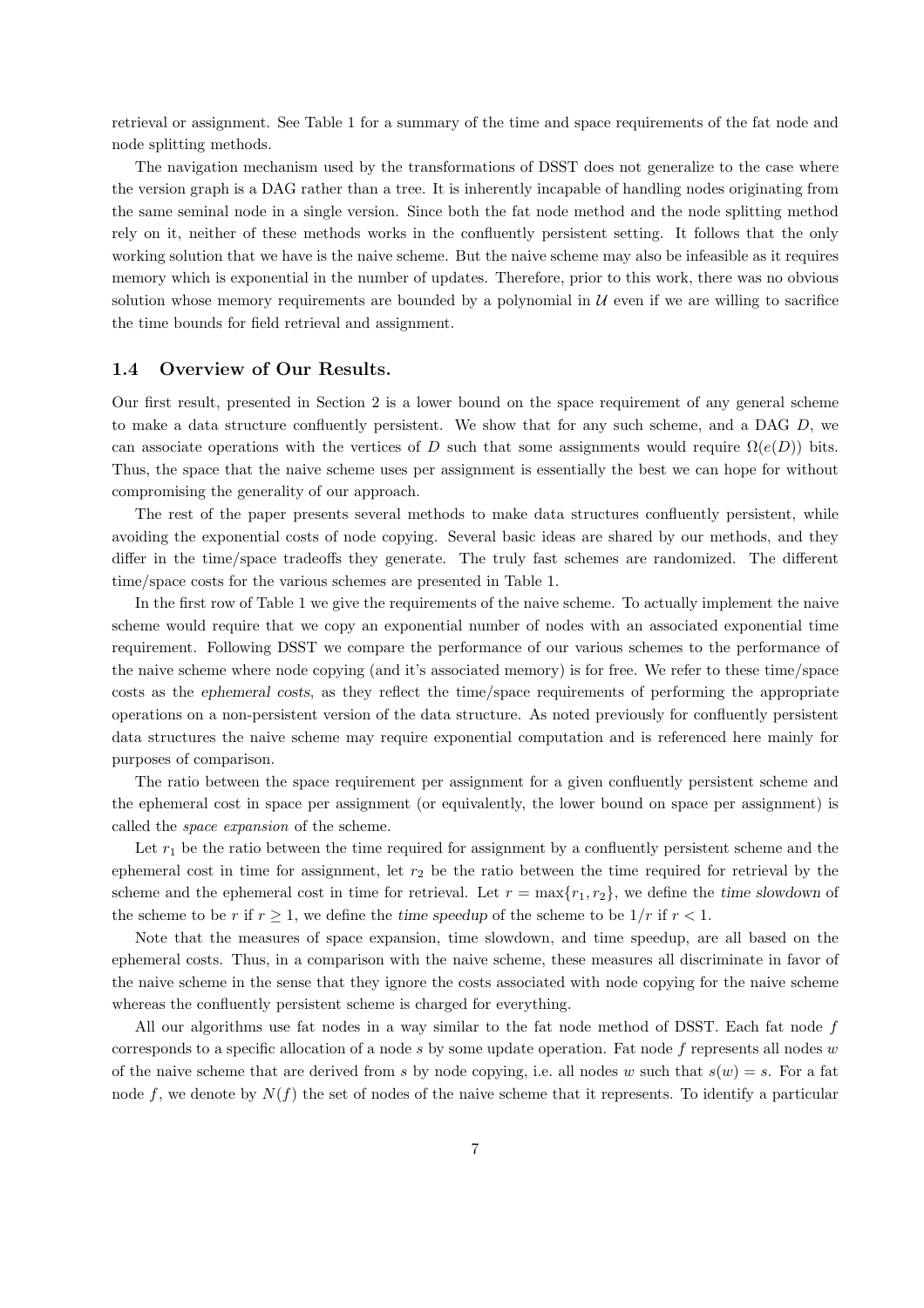| <b>Schemes</b>                               | Total $\#$ of bits<br>(for all versions)                                                                            | Space $(\# \text{ words})$<br>per Assignment   | Time per<br>Assignment                                             | Time per<br>Retrieval                                              |  |  |
|----------------------------------------------|---------------------------------------------------------------------------------------------------------------------|------------------------------------------------|--------------------------------------------------------------------|--------------------------------------------------------------------|--|--|
| <b>Confluently Persistent</b>                |                                                                                                                     |                                                |                                                                    |                                                                    |  |  |
|                                              |                                                                                                                     | "Ephemeral costs"                              |                                                                    |                                                                    |  |  |
| naive scheme                                 | $O\left(\begin{array}{l} \mathcal{U}^2\cdot 2^{e(D)}\ \times \left(e(D)+\log \mathcal{U}\right) \end{array}\right)$ | $O\left(1+\frac{e(D)}{\log\mathcal{U}}\right)$ | $O\left(1+\frac{e(D)}{\log\mathcal{U}}\right)$                     | $O\left(1+\frac{e(D)}{\log U}\right)$                              |  |  |
| Any Scheme<br>(Info. Theory                  | $\Omega(\mathcal{U}\cdot e(D))$                                                                                     | $\Omega\left(1+\frac{e(D)}{\log U}\right)$     |                                                                    |                                                                    |  |  |
| Lower Bound)                                 |                                                                                                                     |                                                |                                                                    |                                                                    |  |  |
| Full Path                                    | $O(U \cdot d(D) \log U)$                                                                                            | O(d(D))                                        | $O(d(D) + \log U)$                                                 | $O(d(D) + \log U)$                                                 |  |  |
| Comp. Path                                   | $O(U \cdot e(D) \log U)$                                                                                            | O(e(D))                                        | $O(e(D) + \log U)$                                                 | $O(e(D) + \log U)$                                                 |  |  |
| Rand.<br>Full Path                           | $O(U \cdot d(D) \log T)$                                                                                            | $O\left(d(D)\frac{\log T}{\log U}\right)$      | $O\left(\log^3(d(D))\frac{\log T}{\log U}\right)$                  | $O\left(\log^2(d(D))\frac{\log T}{\log U}\right)$                  |  |  |
| Rand.<br>Comp. Path                          | $O(U \cdot e(D) \log T)$                                                                                            | $O\left(e(D)\frac{\log T}{\log U}\right)$      | $\log U$<br>$\overline{O}$<br>$+\log^3(e(D))\frac{\log T}{\log U}$ | $\log U$<br>$\overline{O}$<br>$+\log^2(e(D))\frac{\log T}{\log U}$ |  |  |
| Fully Persistent (For Comparison, from DSST) |                                                                                                                     |                                                |                                                                    |                                                                    |  |  |
|                                              |                                                                                                                     | "Ephemeral costs"                              |                                                                    |                                                                    |  |  |
| naive scheme                                 | $O(U^2 \log U)$                                                                                                     | O(1)                                           | O(1)                                                               | O(1)                                                               |  |  |

| Table 1: Summary of our results, where $\mathcal{U} =$ number of assignments, $e(D) =$ effective depth of the DAG, |
|--------------------------------------------------------------------------------------------------------------------|
| $d(D)$ = depth of the DAG, T = total number of field retrievals. Note that $T \geq U$ . We assume that each        |
| word has $\Theta(\log \mathcal{U})$ bits and requires $O(1)$ time to read/write.                                   |

Fat nodes  $\bigg|\n\begin{array}{ccc}\nO(U \log U) \\
O(\log U)\n\end{array}\n\bigg|\n\bigg|\n\begin{array}{ccc}\nO(\log U) \\
O(\log U)\n\end{array}\n\bigg|$ Node splitting  $O(U \log U)$   $O(1)$   $O(1)$   $O(1)$   $O(1)$ 

Note is that the total memory required for the data structure, in all confluently persistent schemes we present, is exponentially smaller than the memory required by the naive scheme, and not far from the information theoretic lower bound.

Rows labeled Rand. Full Path and Rand. Comp. Path warrant special attention. The time we associate with an assignment may be smaller than the space per assignment. Obviously, this can only be done in an amortized setting: we charge the time component of writing this data against the time required for retrievals prior to the assignment. Also, the time requirements for assignment and retrieval may be exponentially better than the equivalent ephemeral costs. This seemingly impossible paradox is explained in detail in the paper. The update times for these randomized schemes are expected.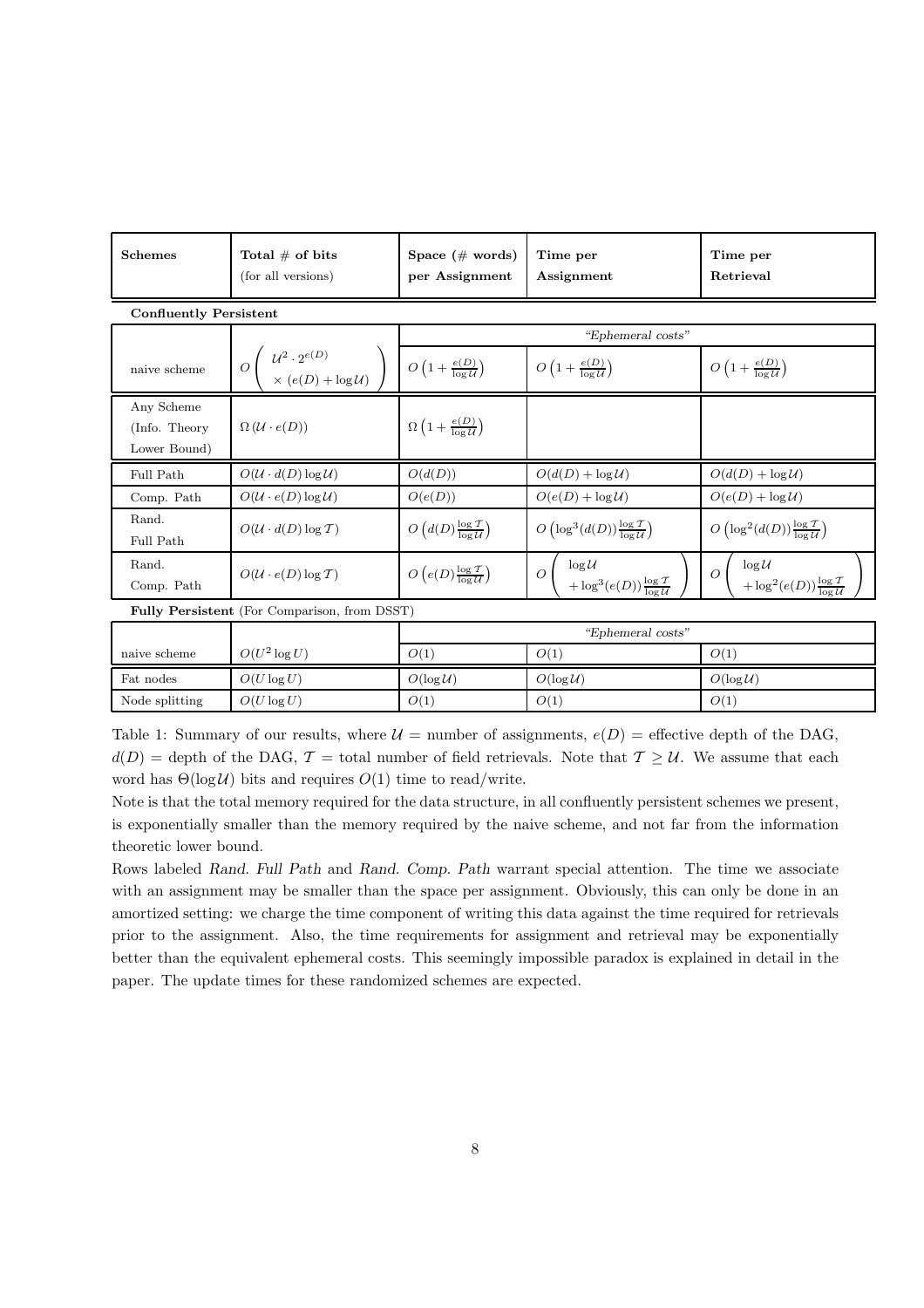node w of the naive scheme in our simulation we use a path in the DAG. This is the path from  $s(w)$  to w that goes through every version  $v$  which contains a node  $w'$  from which  $w$  is derived by a series of node copy operations. Every fat node stores all values assigned to its fields in all the nodes that it represents. Our different algorithms differ in how they represent the fat nodes and in how they represent paths in the DAG.

## 1.4.1 The Full Path Method.

Our first and the simplest method to make a data structure confluently persistent is the full path method. This method represents a path in the DAG by the list of versions it contains. It represents the values of each field in a fat node in a trie. Each value is identified by the path that corresponds to the node in which this value was assigned. The full path method gives a deterministic confluently persistent data structure such that the space cost of an assignment is at most  $O(d(D))$  words.

Since  $d(D)$  may be much larger than  $O(e(D))$  the space expansion of the full path method may be large. In particular if  $D$  is a tree,  $(I.e.,$  we are not really dealing with a confluently persistent data structure since no melds take place), then the performance of the full path method would be much worse than that of the fat node method of DSST. The time per field retrieval and an assignment of this method is  $O(d(D) + \log \mathcal{F}) =$  $O(d(D) + \log U)$  where F is the maximum number of assignments that we do to a particular field in the family  $N(f)$  of all nodes associated with a fat node f. The full path method is described in Section 4.

#### 1.4.2 The Compressed Path Method.

Our second method is the compressed path method. Our motivation in designing this method was to enhance the full path method so it reduces to the fat node method of DSST in case the DAG is a tree. In general, the performance of the compressed path method is a function of the effective depth of the DAG,  $e(D)$ , which is a measure of the deviation of the DAG from being a tree. When  $e(D) = 1$  (the DAG is a tree) the compressed path method reduces to the fat node method of DSST.

The essence of the compressed path method is a particular partition of our DAG into disjoint trees. This partition is defined such that every path enters and leaves any specific tree at most once. The compressed path method encodes paths in the DAG as a sequence of pairs of versions. Each such pair contains a version where the path enters a tree  $T$  and the version where the path leaves the tree  $T$ . We show that the length of each such representation is  $O(e(D))$ . Each value of a field in a fat node is now associated with the compressed representation of the path of the node in  $N(f)$  in which the corresponding assignment occurred. A key property of these compressed path representations is that they allow easy implementations of certain operations on paths.

The space expansion of the compressed path method is  $O(\log U)$ : As assignment requires up to  $O(e(D))$ words each of  $O(\log U)$  bits. The time slowdown of the compressed path method is also  $O(\log U)$ : Searching or updating the trie representing all values of a field in a fat node requires  $O(e(D) + \log U)$  time. The compressed path method is described in Section 5.

## 1.4.3 Randomized Methods.

Our last two methods the randomized full path method and the randomized compressed path method are variations of the full path method and the compressed path method, respectively. Surprising, they actually attain significant time speedup over the naive scheme at the expense of a (slightly) larger space expansion than that of the non-randomized algorithms. These methods make use of randomization and have some polynomially small probability of inaccurately representing our collection of versions.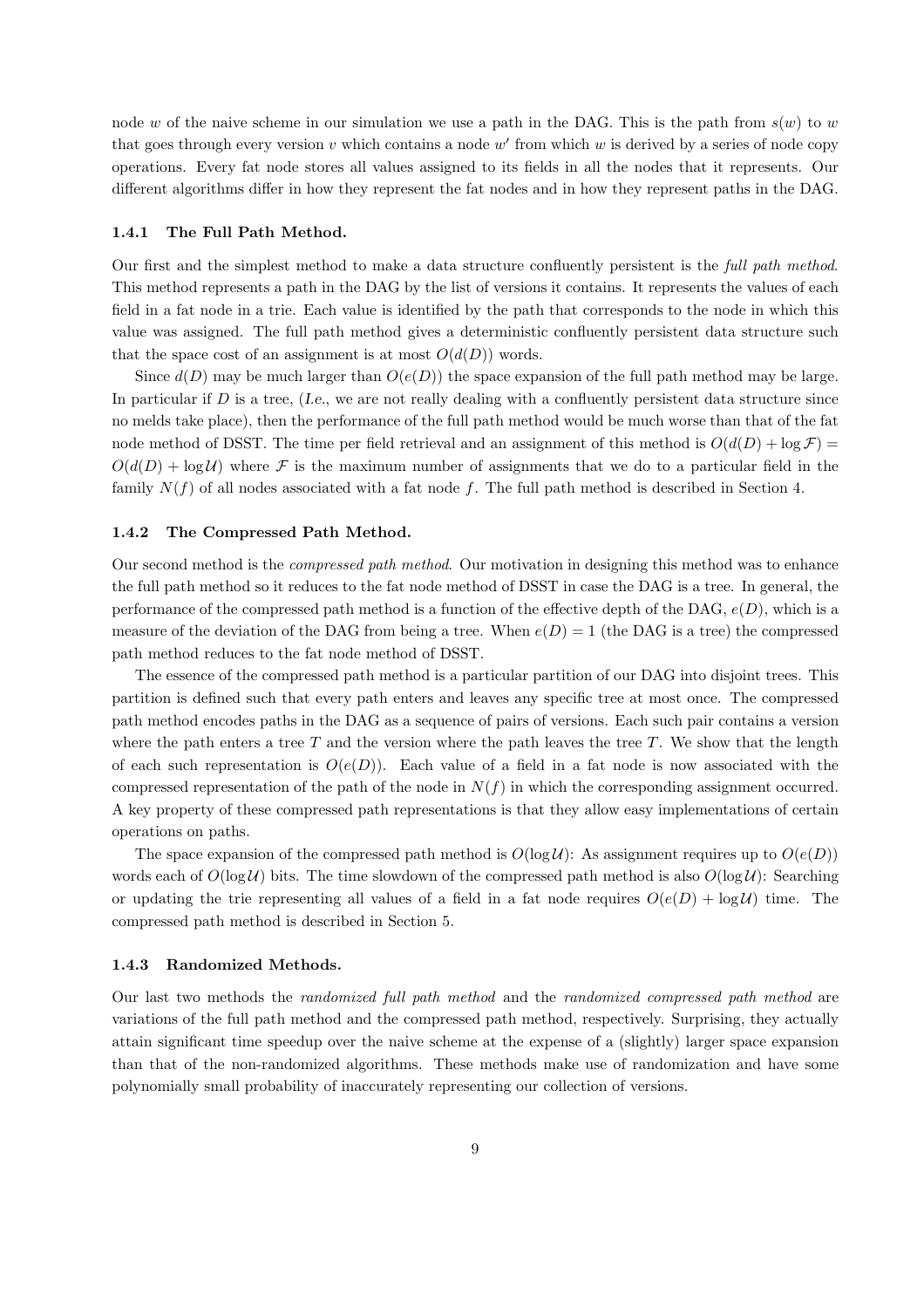Our randomized methods encode each path (or compressed path) in the DAG by an integer. We assign to each version a random integer, and the encoding of a path  $p$  is simply the sum of the integers that correspond to the versions on p. Each value of a field in a fat node is now associated with the integer encoding the path of the node in  $N(f)$  in which the corresponding assignment occurred. To index the values of each field we use a hash table storing all the integers corresponding to these values.

To deal with values of pointer fields we have to combine this encoding with a representation of paths in the DAG (or compressed paths) as balanced search trees, whose leaves (in left to right order) contain the random integers associated with the vertices along the path (or compressed path)<sup>7</sup>.

This representation allows us to perform certain operations on these paths in logarithmic (or polylogarithmic) time whereas the same operations required linear time using the simpler representation of paths in our non-randomized methods. In particular, we can compute the integer associated with of a prefix of a path by splitting the corresponding balanced binary tree in logarithmic time.

To put everything together we need these binary search trees to be confluently persistent themselves. We achieve that by the path copying method of DSST. According to this method we duplicate every node which changes while updating the tree. Since only logarithmically many nodes change with split or concatenate operations, every field retrieval or assignment (on the larger confluently persistent data structure) requires no more than logarithmic time and space.

The size of each random integer which we assign to a version depends on the total number of steps the simulation performs. I.e., it depends both on the number of field retrievals and on the number of assignments. Specifically the space required per assignment grows by a factor of  $\log T / \log U$ . The time bounds however, are now polylogarithmic in  $d(D)$  and  $e(D)$  in the randomized full path method and in the randomized compressed path method, respectively. Thus if  $\mathcal T$  is polynomial in  $\mathcal U$  the randomized compressed path method has a time speedup of  $\Omega(e(D)/\text{polylog}(e(D))).$ 

# 2 A Simple Lower Bound

We first recall the following definition from Section 1.2.2. Let  $R(u)$  be the set of paths in the version DAG between the root and the vertex  $u$ . The effective depth of the version associated with a vertex  $u$  is  $e(u) = \log |R(u)| + 1.$ 

We also define an *instantiation* of a version DAG,  $D = (V, E)$ , denoted  $I_D$ , is the assignment of an update operation,  $I_D(u)$ , to every vertex  $u \in V$ . The update operation  $I_D(u)$  takes as input access pointers to the data structures  $\{D_v|(v, u) \in E\}$ , The output of  $I_D(u)$  is a set of access pointers to the data structure  $D_u$  resulting from the operation of  $I_D(u)$  on the set of data structures  $\{D_v|v \in P(u)\}\$ . With this terminology we can state our lower bound as follows.

**Theorem 2.1** Let  $D = (V, E)$  be a version DAG and let  $k = \Omega(|E|^2)$ . For any vertex  $u \in V$  such that  $e(u) > 2 \log k$ , there exists an instantiation  $I_D$  with k assignments at node u such that any representation of  $D_u$  requires  $\Omega(e(u))$ ) bits on average for each of these k assignments.

Proof: The data structure we use to define the instantiation is a red/black binary tree. We don't use the search properties of the red/black tree, but only make use of the color bits to rebalance the tree. Every node contains four fields in addition to the color bit, a pointer to a left child, a pointer to a right child, a data

<sup>7</sup>These search trees are somewhat non-standard: The search key associated with an internal vertex is the index of the rightmost leaf in its left subtree. The search keys are not explicitly stored in the internal vertices but are computed on the fly from counters, stored in every internal vertex, giving the size of the subtree rooted at that vertex. See Section 6.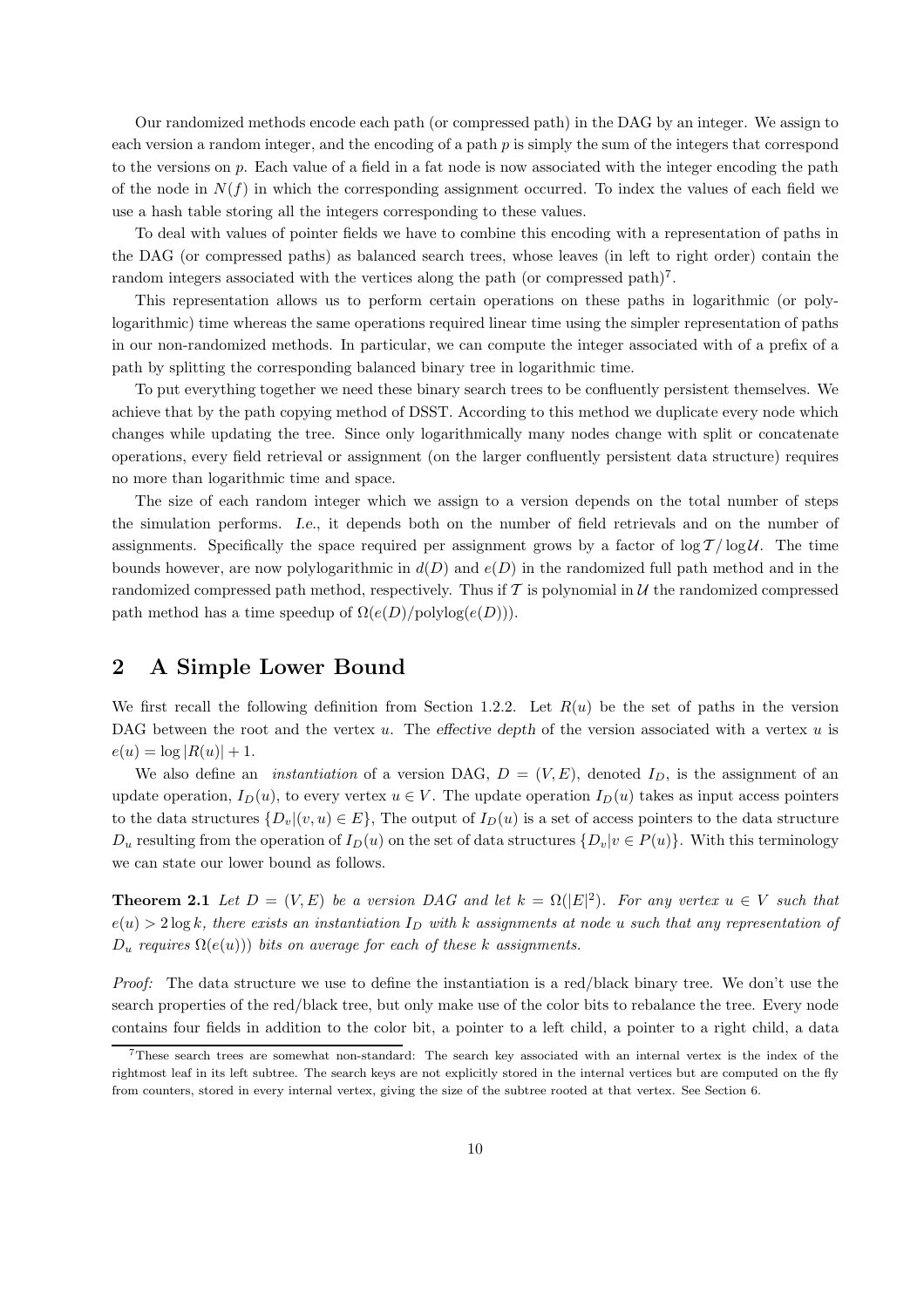| <b>Notation</b>                 | <b>Short Description</b>                                                                                                                                                                                                                      | Section        |
|---------------------------------|-----------------------------------------------------------------------------------------------------------------------------------------------------------------------------------------------------------------------------------------------|----------------|
| $D=(V,E)$                       | The version DAG.                                                                                                                                                                                                                              | 1.1            |
| $D_u$                           | The data structure after performing the update operation at $u$ .                                                                                                                                                                             |                |
| $\mathcal{U}$                   | Total number of assignments.                                                                                                                                                                                                                  |                |
| $\tau$                          | Total number of field retrievals.                                                                                                                                                                                                             |                |
| R(u)                            | The set of paths between the root and $u$ .                                                                                                                                                                                                   |                |
| d(u)                            | The depth of $u$ .                                                                                                                                                                                                                            |                |
| e(u)                            | The effective depth of u: $\log( R(u) ) + 1$ .                                                                                                                                                                                                |                |
| s(w)                            | The seminal node of node $w$ of the naive scheme.                                                                                                                                                                                             |                |
| N(f)                            | All ephemeral nodes (nodes of the naive scheme) whose seminal node is $s(f)$ . Note that two<br>versions of the naive scheme have disjoint nodes even if the nodes have simply been copied<br>from version to version.                        |                |
| $I_D$                           | An instantiation of the version DAG D.                                                                                                                                                                                                        | $\overline{2}$ |
| $I_D(u)$                        | The update operation performed at $u$ in the instantiation $I_D$ .                                                                                                                                                                            |                |
| f(w)                            | The fat node associated with node $w$ of the naive scheme.                                                                                                                                                                                    | 3              |
| p(w)                            | The pedigree of node $w$ of the naive scheme.                                                                                                                                                                                                 | $\overline{4}$ |
| $(p(w), w_0)$                   | An identifier for a node w (of the naive scheme) with pedigree $p(w)$ and seminal node $w_0$ .                                                                                                                                                | $\overline{4}$ |
| s(f)                            | The seminal node associated with fat node $f$ .                                                                                                                                                                                               | 4.1            |
| f(s)                            | The fat node associated with seminal node s.                                                                                                                                                                                                  |                |
| p(A, w)                         | The assignment pedigree of field $A$ in ephemeral node $w$ .                                                                                                                                                                                  |                |
| P(A, f)                         | $=\{P(A, w) w \in N(f)\}\$ , the set of all assignment pedigrees for A in fat node f.                                                                                                                                                         |                |
| $\mathcal F$                    | $=\max_{A,f} P(A,f) $ , an upper bound on the total number of ephemeral nodes with a common<br>seminal node in which there is an assignment to a specific field.                                                                              | 4.4            |
| $\ell:V\mapsto Z^+$             | The level function on the vertices of the version DAG.                                                                                                                                                                                        | $\overline{5}$ |
| $\cal F$                        | A partition of the version DAG into trees induced by the level function.                                                                                                                                                                      | $\overline{5}$ |
| c(p)                            | The compressed representation of a path p. In Lemma 5.1 we show that $ c(p)  = O(e(u))$<br>where $p$ is a path from the root to $u$ in the version DAG.                                                                                       | $\overline{5}$ |
| $\tilde{c}(p)$                  | The index of a path p, equal to $c(p)$ with the last vertex removed.                                                                                                                                                                          | $\overline{5}$ |
| $\widetilde{C}(A,f)$            | $=\{\tilde{c}(p) p\in P(A,f)\},\$ the set of all indices of pedigrees in $P(A,f)$ .                                                                                                                                                           | 5              |
| $\mathcal{O}(\tilde{c})$        | An oracle associated with index $\tilde{c}$ (and some fixed seminal node s and fixed field A). When<br>presented with an appropriated compressed path $c(p)$ - returns the value of A in the ephemeral<br>node whose identifier is $(p, s)$ . |                |
| $L(\tilde{c})$                  | A list of pairs $(v, x)$ where p is a pedigree of some ephemeral node w, all such w have the<br>same fixed seminal node s, $c(p) = \tilde{c}    v$ , and x is the value of a fixed field A in w.                                              | 5.1            |
| $\pi, \tau, \pi', \ldots$       | Sequences of integers.                                                                                                                                                                                                                        | 6.1            |
| П                               | A set of sequences of integers                                                                                                                                                                                                                | 6.1            |
| $sum(\pi)$                      | The sum of the elements in the integer sequence $\pi$                                                                                                                                                                                         | 6.1            |
| $p_i(\pi)$                      | A prefix of $\pi$ of length $i.$                                                                                                                                                                                                              | 6.2            |
| $m(\pi)$                        | Number of ones in binary representation of $ \pi $ .                                                                                                                                                                                          | 6.2            |
| $\hat{\pi}$                     | Set of prefixes of $\pi$ , depends on binary representation of $ \pi $ .                                                                                                                                                                      |                |
| $\hat{\Pi}$                     | $=\bigcup_{\pi\in\Pi}\hat{\pi}$ , a set of prefixes of sequences in $\Pi$ .                                                                                                                                                                   |                |
| $r: V \mapsto \{0, \ldots, R\}$ | A random mapping from the vertices of the version DAG to the positive integers $\leq R$                                                                                                                                                       | 6.3            |
| r(p)                            | The randomized pedigree corresponding to p. Note that $r(p)$ is a sequence of integers, not<br>vertices of the DAG.                                                                                                                           | 6.3            |
| R(A, f)                         | $=\{r(p) p\in P(A,f)\},\$ the set of randomized assignment pedigrees for A in fat node f.                                                                                                                                                     | 6.3            |

Table 2: Summary of notation used, and section in which notation is defined.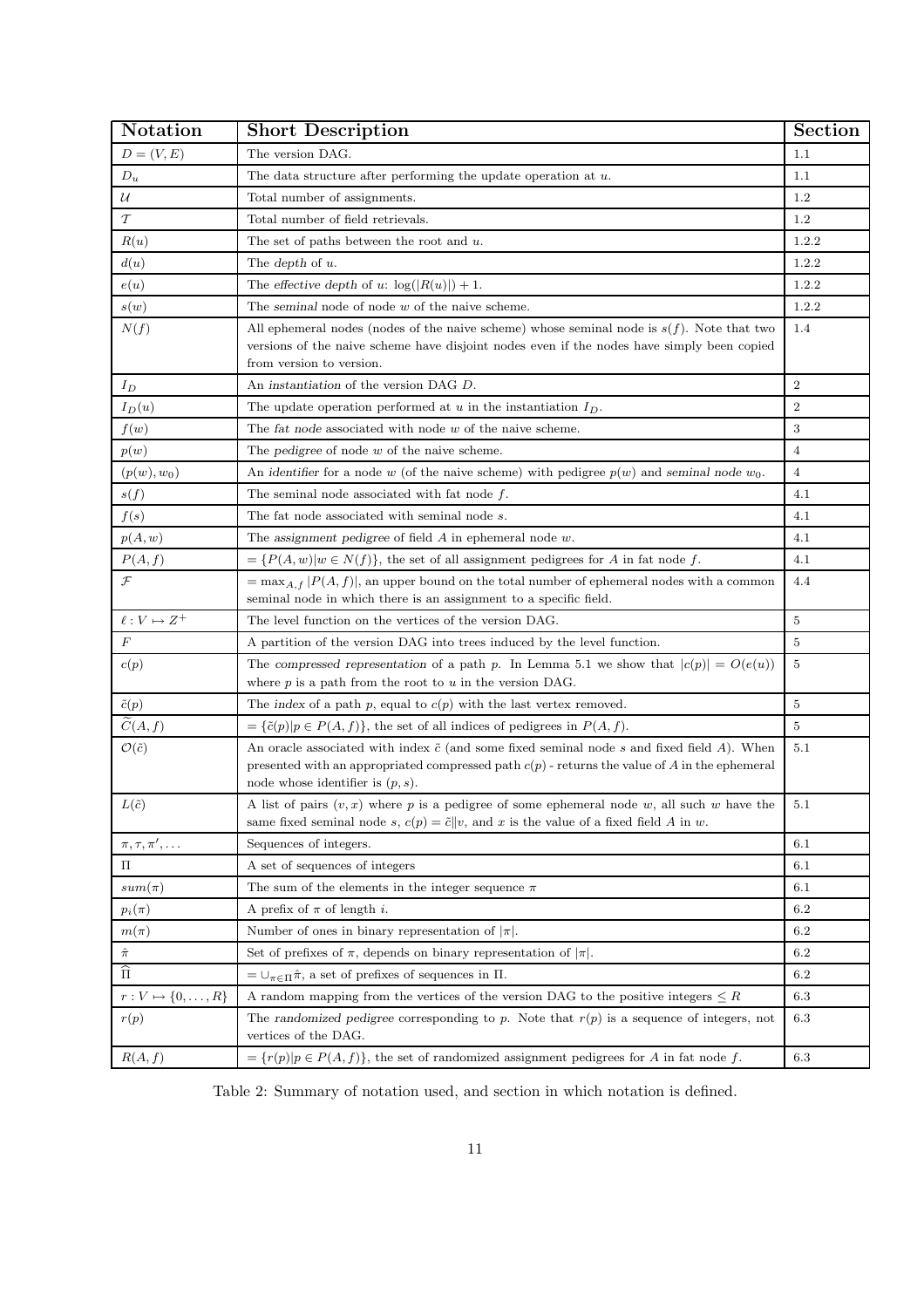field, count, that stores the number of nodes in the left subtree, and another data field, active, taking values True and False.

At the root of the version DAG we allocate a tree consisting of a single node, we set the active field to False. At all other vertices we concatenate the trees associated with versions v such that  $(v, w) \in E$ , in some arbitrary order. We update the pointers and the count fields as we balance the tree. The tree  $D_u$  associated with version u must have a number of nodes exponential in  $e(u)$ . (Precisely, it is at least  $2^{e(u)-1}$ ; one for every path from the root to  $u$ .)

The instantiation  $I_D$  also has an additional set of k assignment operations at vertex u. Each such assignment turns on the active field of a particular node of  $D_u$ . We shall argue that to represent each such assignment we need  $\Omega(e(u))$  bits. The reason is that we can encode  $\Omega(ke(u))$  bits with these k assignments. The precise argument is as follows.

Consider a sequence of blocks  $b_1, b_2, \ldots, b_k$ , where  $b_i$  is a sequence of  $e(u) - \log k - 1$  bits. Let  $v_i$  be the integer whose base 2 representation consists of the  $\log k$ -bit base 2 representation of i concatenated to  $b_i$ . For every  $1 \leq i \leq k$ , we have an assignment which assigns True to the active field of the node whose index in the inorder traversal of the tree is  $v_i$ . Note that we can reach this node in polynomial time by using the count fields of the nodes in the tree.

It is clear that from version  $D_u$  we can reconstruct<sup>8</sup> all the k blocks, giving a total of  $k \cdot (e(u) - \log k - 1)$ bits of information.

It is known that the number of assignments performed by a red black balancing process is logarithmic in the number of vertices in the tree. Therefore each concatenate operation performed by our instantiation performs  $O(e(u)) = O(|E|)$  assignments. The total number of concatenations performed by our instantiation is  $O(|E|)$ , so therefore the total number of assignments performed during concatenations, associated with red/black balancing, is  $O(|E|^2)$ .

We obtain that by performing a total of  $O(|E|^2) + k$  assignments we've encoded  $k \cdot (e(u) - \log k)$  bits of information in  $D_u$ . Therefore, if  $k \in \Omega(|E|^2)$  we get an average cost of  $\Omega(e(u))$  bits per assignment.  $\Box$ 

# 3 An Overview of the Fat Node Method for Fully Persistent Data Structures

In this section we review the method of DSST to convert an ephemeral data structure to a fully persistent data structures. We also explain why these techniques cannot work directly to obtain a confluently persistent data structure. Furthermore our data structures of Sections 5 and 6 will use the technique of DSST as one of their building blocks.

For an allocation of an ephemeral node, w, DSST allocate a corresponding fat node  $f(w)$ . Node  $f(w)$ represents w in all versions containing it. Each field A in  $f(w)$  corresponds to the same field A in w and stores a list of all the values that A takes in all versions containing w. A key component of the data structure is how to organize each such list so that one can retrieve the right value of the field in a particular version.

To this end DSST maintain a linked list  $L(T)$  of all the versions in the version tree T. A new version is added to the list immediately following its parent in the version tree so the list is a preorder traversal of the version tree. We define version v to be smaller than version u, and denote it by  $v < u$  if v precedes u in  $L(T)$ . In addition a data structure described by Dietz and Sleator [7] is maintained to allow one to

<sup>8</sup>This may take exponential time as we traverse the tree and read the indices of those nodes whose active field is set to True.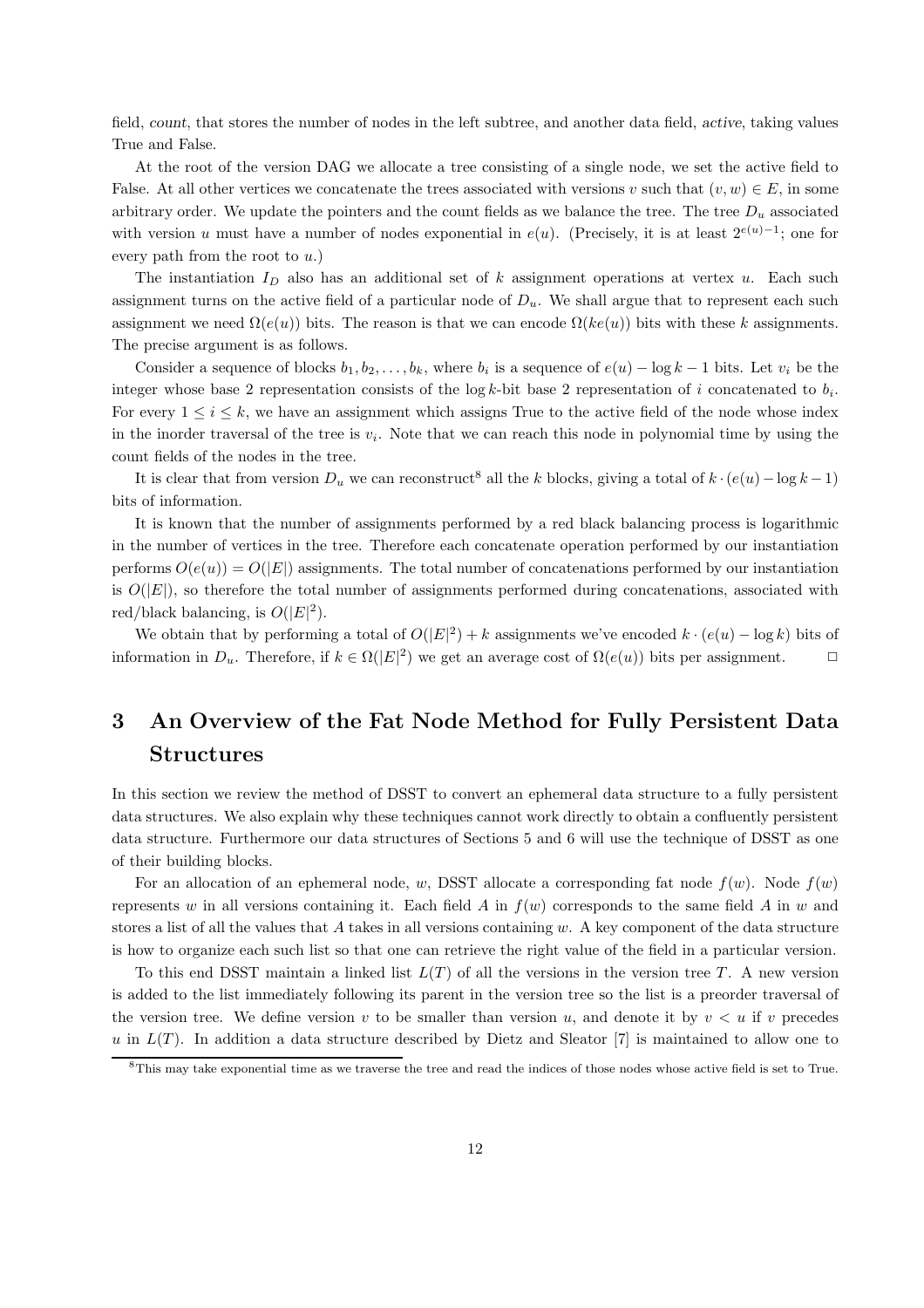determine whether  $v < u$  in constant time for any pair of versions v and u. Insertion of a new version into this data structure also takes constant time.<sup>9</sup>

Each value associated with field A in node  $f(w)$  is indexed by a version number. This collection of values is ordered in a list  $L(A)$  such that a value associated with version v precedes a value associated with version u in  $L(A)$  iff  $v < u$ . DSST maintain  $L(A)$  such that the value of field A in version v is the one associated with the largest version smaller than or equal to v in  $L(T)$  that appears in  $L(A)$ .

When the ephemeral data structure allocates a new node  $w$  while creating version  $u$  we allocate a new fat node  $f(w)$ . We initialize every list  $L(A)$  of a field A in  $f(w)$  to contain a single element whose index is u and the associated value is the default value assigned to the field by the ephemeral data structure.

When the ephemeral data structure assigns a value  $N$  to field  $A$  in node  $w$  while creating version  $u$  we update  $L(A)$  in  $f(w)$  as follows. Let  $u_L = \max\{v \in L(A) \mid v \leq u\}$ , let  $u_R = \min\{v \in L(A) \mid u < v\}$ , and let  $u^+$  be the successor of u in  $L(T)$ .

- 1. If  $u_L = u$  then we change the value associated with u to N.
- 2. If  $u_L < u$  then we add u to  $L(A)$  after  $u_L$  and associate the value N with it. Furthermore, if  $u_R$  exists and  $u_R > u^+$ , or  $u_R$  does not exist but  $u^+$  does, we also add  $u^+$  to  $L(A)$  with the value associated with  $u_L$ .

If search trees are used to represent the lists  $L(A)$  then we obtain a fully persistent data structure with  $O(1)$  space expansion per assignment and  $O(\log \mathcal{F})$  time slowdown per assignment and per retrieval of a field value, where F is the total number of assignments to the field (Note that F is at most  $\mathcal{U}$  – the total number of assignments). DSST also show how to reduce the time slowdown to  $O(1)$  via a technique called node splitting. For further details about the node splitting method see DSST.

The method of DSST breaks down when we want to obtain a confluently persistent data structure. In a confluently persistent setting we may create several duplicates of the same node each time we create a new version. Therefore we no longer can identify an ephemeral node of a particular version by a pointer to a corresponding fat node and a version number. We need a more evolved identification mechanism that will allow us to determine which of possibly many duplicates of the same node we are currently traversing.

# 4 The Full Path Method: Slowdown and expansion proportional to the depth in the DAG

We first provide several definitions that refer to the naive scheme. For an edge  $(u, v) \in D$  we denote the copy of the version  $D_u$  to which the naive scheme applied the update operation that created v by  $\tilde{D}_u$ . Let  $(u, v)$  be an edge of the version DAG. Let w be some node in the data structure  $D_v$ . We say that node w in version v was derived from node y in version u if w was formed by a (possibly empty) set of assignments to a node  $\tilde{y} \in \tilde{D}_u$ , and  $\tilde{y}$  is the copy of  $y \in D_u$ .

We associate a *pedigree* with every node w of the naive scheme, and denote it by  $p(w)$ . The pedigree  $p(w)$  is a path  $p = \langle v_0, v_1, \ldots, v_k = u \rangle$  in the version DAG such that (i) w is a node of  $D_u$  and (ii) there exist nodes  $w_k = w, w_{k-1}, \ldots, w_1, w_0$ , where  $w_i$  is a node of  $D_{v_i}$ ,  $w_0$  was allocated in  $v_0$ , and  $w_i$  is derived from  $w_{i-1}$  for  $1 \leq i \leq k$ . Note that  $w_0$  is the seminal node of w, denoted by  $s(w)$  as defined in Section 4.1. The

<sup>9</sup>The time bound for query is worst-case. Dietz and Sleator obtain an amortized bound for insertion using a simple data structure, but sketch how to make the time bound worst case with a more complicated data structure. A recent work of Bender et. al. [1] give simpler data structures.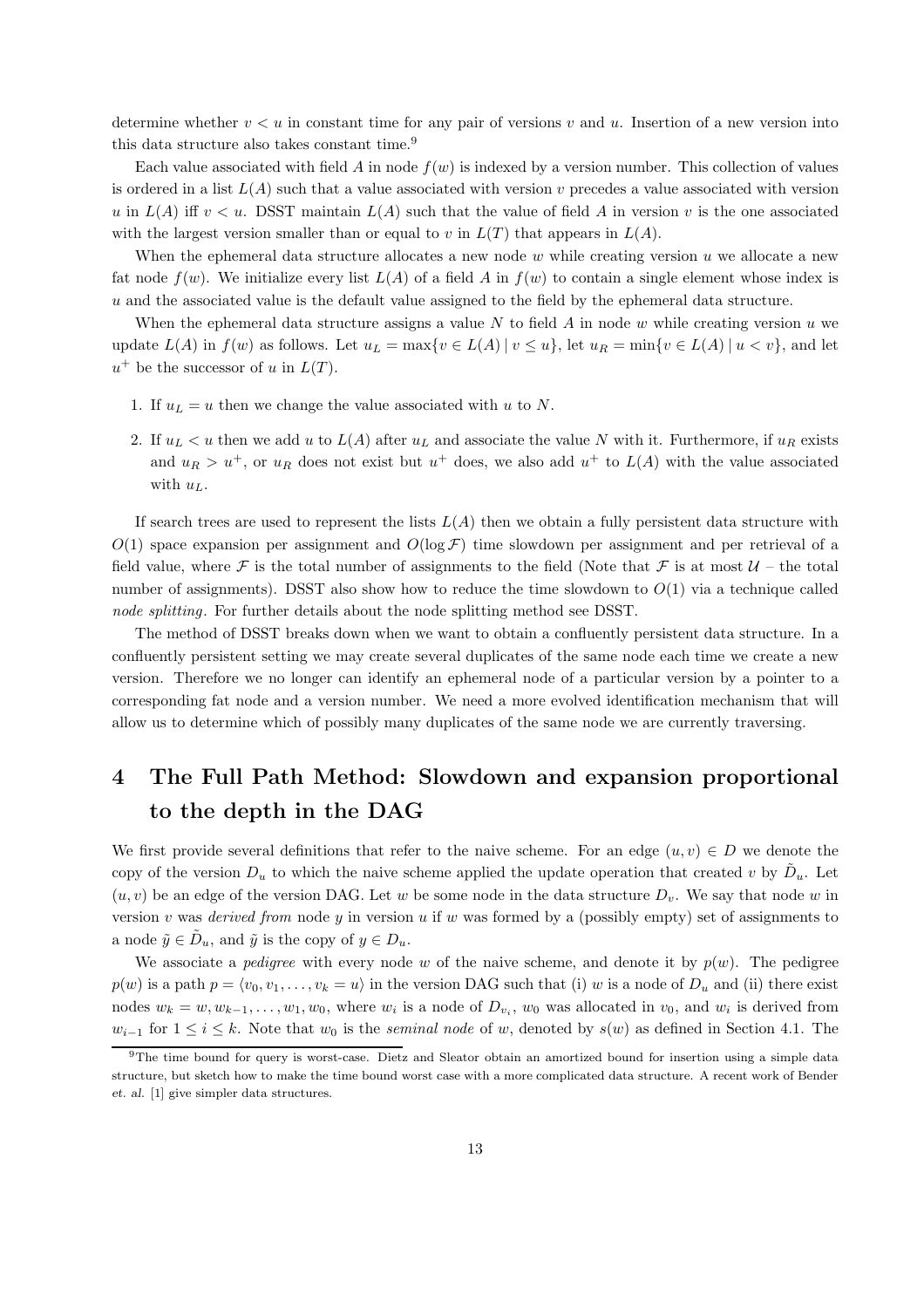

Figure 3: The three grey nodes in version  $D_{v_4}$  all have the same seminal node  $(w'_0)$ , and are distinguished by their pedigrees  $\langle v_0, v_1, v_3, v_4 \rangle$ ,  $\langle v_0, v_2, v_3, v_4 \rangle$ , and  $\langle v_0, v_2, v_4 \rangle$ .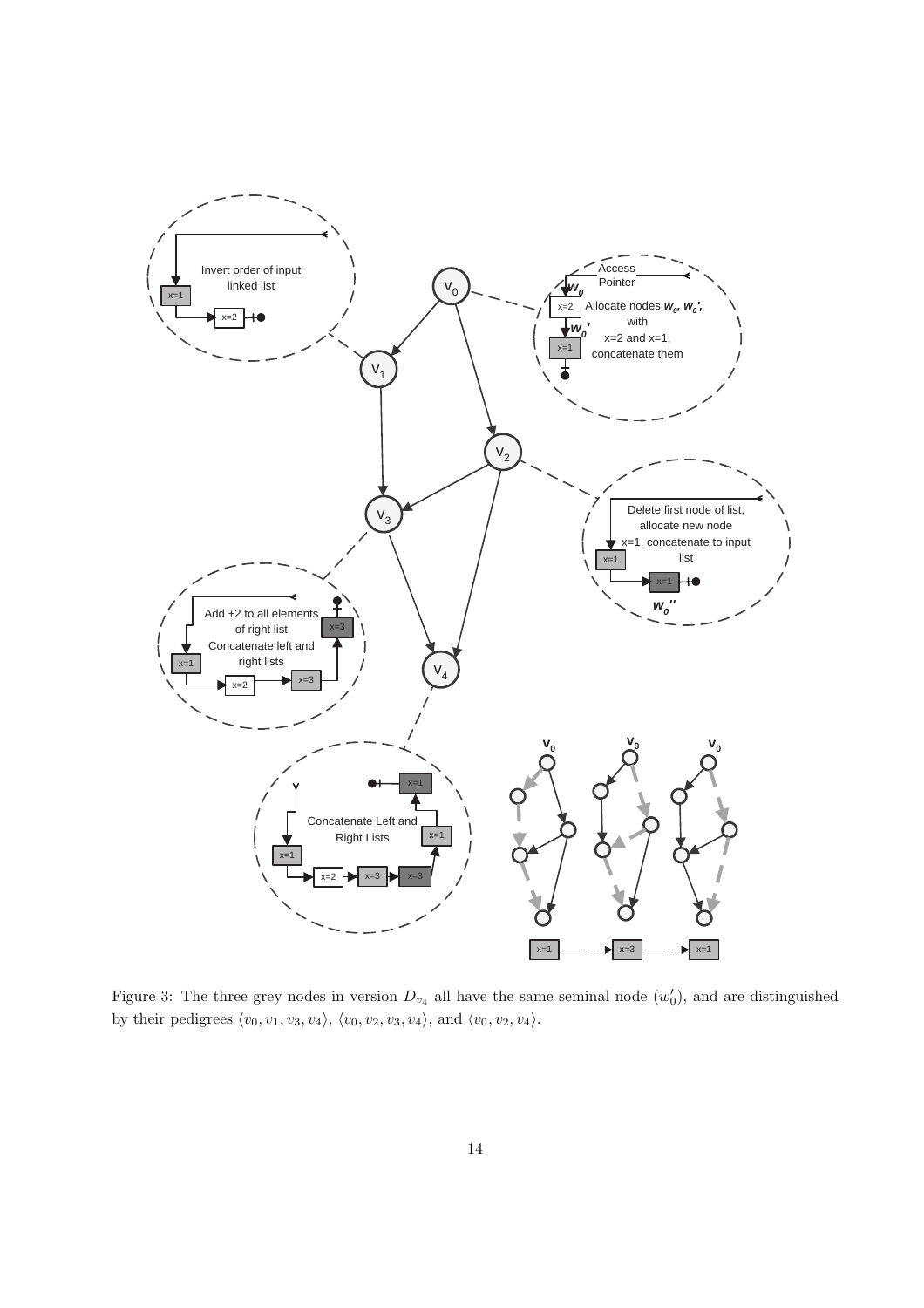*identifier* for a node w of the naive scheme is the pair  $(p(w), s(w))$ , where  $p(w)$  is the pedigree of w and  $s(w)$ is the seminal node of w. We point out that a pedigree  $p = \langle v_0, v_1, \ldots, v_k = u \rangle$  by itself may not uniquely determine a node w in  $D_u$  as there may be more than a single node allocated at version  $v_0$ . An identifier does determine  $w \in D_u$  uniquely.

In figure 3 we see that version  $v_4$  has three nodes (the 1st, 3rd, and 5th nodes of the linked list) with the same seminal node  $w'_0$ . The pedigree of the 1st node in  $D_{v_4}$  is  $\langle v_0, v_1, v_3, v_4 \rangle$ , the identifier of this node is  $(\langle v_0, v_1, v_3, v_4 \rangle, w'_0)$ . The pedigree of the 2nd node in  $D_{v_4}$  is also  $\langle v_0, v_1, v_3, v_4 \rangle$  but it has a different seminal node  $(w_0 \text{ and not } w'_0)$ , thus the identifier for the 2nd node in  $D_{v_4}$  is  $(\langle v_0, v_1, v_3, v_4 \rangle, w_0)$ . Similarly, we can see that the identifiers for the 3rd, and 5th nodes of  $D_{v_4}$  are  $(\langle v_0, v_2, v_3, v_4 \rangle, w'_0)$  and  $(\langle v_0, v_2, v_4 \rangle, w'_0)$ respectively. Note also that a node  $w \in D_u$  is a seminal node of some node if and only if it was explicitly allocated when  $D_u$  has been created.

## 4.1 Full Path Method Emulation.

Our data structure consists of a collection of fat nodes. Each fat node corresponds to an explicit allocation of a node by an update operation or in another words, to a seminal node of the naive scheme. For a fat node f we denote its corresponding seminal node  $s(f)$  and for a seminal node s we denote its corresponding fat node by  $f(s)$ .<sup>10</sup> For example, the update operations of Figure 3 perform 3 allocations (3 seminal nodes) labeled  $w_0, w'_0$ , and  $w''_0$ , so our data structure will have 3 fat nodes,  $f(w_0)$ ,  $f(w'_0)$  and  $f(w''_0)$ .

The full path method represents a node of the naive scheme whose identifier is  $(r, s)$  by the pair  $(r, f(s))$ . Therefore, every value of a pointer field in our simulation is such a representation.

A fat node f of our data structure represents all nodes of the naive scheme whose seminal node is  $s(f)$ . Recall that we denote this set of nodes by  $N(f)$ . Note that  $N(f)$  may contain nodes that co-exist within the same version and nodes that exist in different versions. A fat node contains the same fields as the corresponding seminal node. Each of these fields, however, rather than storing a single value as in the original node stores a dynamic table of field values in the fat node. To specify the representation of a set of field values we need the following definitions.

Let  $(p = \langle v_0, \ldots, v_k = u \rangle, w_0)$  be the identifier of a node  $w \in D_u$ . Let  $w_k = w, w_{k-1}, \ldots, w_1, w_i \in D_v$ be the sequence of nodes such that  $w_i \in D_{v_i}$  is derived from  $w_{i-1} \in D_{v_{i-1}}$ . This sequence exists by the definition of a node pedigree. Let A be a field in  $w$  and let  $j$  be the maximum such that there has been an assignment to field A in  $w_i$ . The identifier of  $w_j$  is  $(q = \langle v_0, v_1, \ldots, v_j \rangle, w_0)$ . We define the assignment pedigree of a field A in node w, denoted by  $p(A, w)$ , to be the pedigree of  $w_j$ , i.e. q.

In the example of Figure 3 the nodes contain one pointer field (named next) and one data field (named x). The assignment pedigree of x in the 1st node of  $D_{v_4}$  is simply  $\langle v_0 \rangle$ , the assignment pedigree of x in the 2nd node of  $D_{v_4}$  is likewise  $\langle v_0 \rangle$ , the assignment pedigree of x in the 3rd node of  $D_{v_4}$  is  $\langle v_0, v_2, v_3 \rangle$ . Pointer fields also have assignment pedigrees. The assignment pedigree of the pointer field in the 1st node of  $D_{u}$ is  $\langle v_0, v_1 \rangle$ , the assignment pedigree of the pointer field in the 2nd node of  $D_{v_4}$  is  $\langle v_0, v_1, v_3 \rangle$ , the assignment pedigree of the pointer field of the 3rd node of  $D_{v_4}$  is  $\langle v_0, v_2 \rangle$ , finally, the assignment pedigree of the pointer field of the 4th node of  $D_{v_4}$  is  $\langle v_2, v_3, v_4 \rangle$ .

We call the set  $\{p(A, w) \mid w \in N(f)\}\$  the set of all assignment pedigrees for field A in a fat note f, and denote it by  $P(A, f)$ . The table that represents field A in fat node f contains an entry for each assignment pedigree in  $P(A, f)$ . The value of a table entry, indexed by an assignment pedigree p, depends on the type of the field as follows.

<sup>&</sup>lt;sup>10</sup>Note that we use the function  $s()$  to denote the seminal node of a node w of the naive scheme, and to denote the seminal node corresponding to a fat node f. No confusion will occur.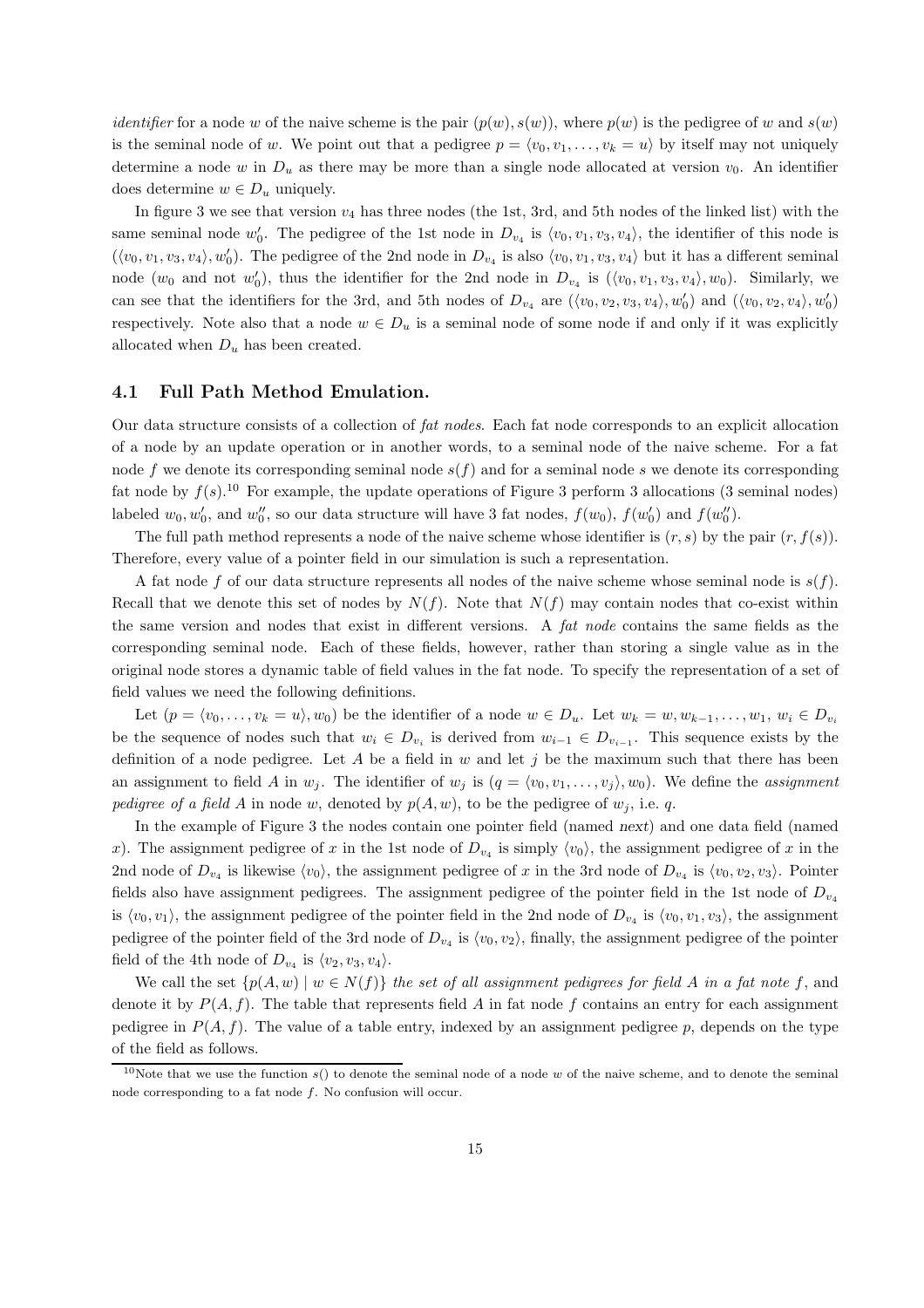| $f(w_0)$   | $\boldsymbol{x}$ | Assignment Pedigree     | <b>Field Value</b>                         |
|------------|------------------|-------------------------|--------------------------------------------|
|            |                  | < v <sub>0</sub>        | $\overline{2}$                             |
|            |                  | Assignment Pedigree     | <b>Field Value</b>                         |
|            | next             | $\frac{}{\sim}$         | ( <v<sub>o&gt;, f(w<sub>o</sub>'))</v<sub> |
|            |                  | $< v_0, v_1 >$          | null                                       |
|            |                  | $< v_0^-, v_1^-, v_3^>$ | $( f(w_0'))$                               |
|            |                  |                         |                                            |
| $f(w_o')$  | $\mathbf{x}$     | Assignment Pedigree     | <b>Field Value</b>                         |
|            |                  | $< v_0$                 | 1                                          |
|            |                  | $< v_0, v_2, v_3$       | 3                                          |
|            | next             | Assignment Pedigree     | <b>Field Value</b>                         |
|            |                  | $< v_0 >$               | null                                       |
|            |                  | $< v_0, v_1 >$          | $(, f(w_0))$                               |
|            |                  | $< v_0, v_2>$           | ( <v<sub>2&gt;,f(w<sub>0</sub>"))</v<sub>  |
|            |                  |                         |                                            |
| $f(w_0'')$ | $\boldsymbol{x}$ | Assignment Pedigree     | <b>Field Value</b>                         |
|            |                  | < v <sub>2</sub>        | 1                                          |
|            |                  | $< v_2, v_3$            | 3                                          |
|            |                  | Assignment Pedigree     | <b>Field Value</b>                         |
|            |                  |                         |                                            |
|            | nex              | $\frac{}{}$             | null                                       |

Figure 4: The fat nodes for the example of Figure 3.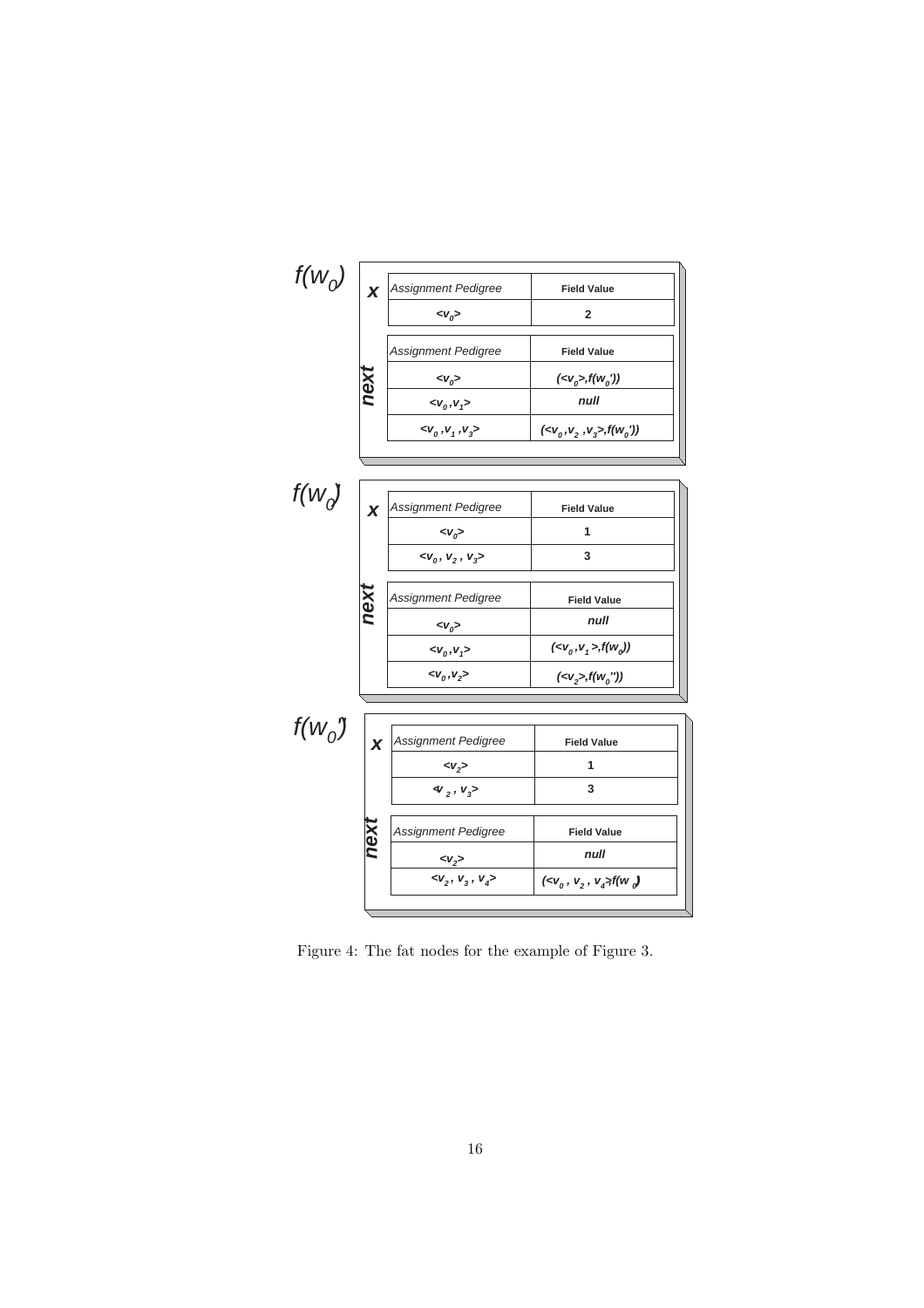| Version   | Access Pointer                                  |
|-----------|-------------------------------------------------|
| $D_{v_0}$ | $(\langle v_0 \rangle, f(w_0))$                 |
| $D_{v_1}$ | $(\langle v_0, v_1 \rangle, f(w'_0))$           |
| $D_{v_2}$ | $(\langle v_0, v_2 \rangle, f(w'_0))$           |
| $D_{v_3}$ | $(\langle v_0, v_1, v_3 \rangle, f(w'_0))$      |
| $D_{v_A}$ | $(\langle v_0, v_1, v_3, v_4 \rangle, f(w'_0))$ |

Table 3: Access pointers for versions  $v_0, \ldots, v_4$  in confluently persistent data structure of Figure 4.

- 1. Data fields: For the assignment pedigree  $p = \langle v_0, v_1, \ldots, v_j \rangle$ , let  $w_j \in D_{v_j}$  be the node whose identifier is  $(p, s(f))$ . The value stored in this entry is the value assigned to A in  $w_i$ .
- 2. Pointer fields: For the assignment pedigree  $p = \langle v_0, v_1, \ldots, v_j \rangle$ , let  $w_j \in D_{v_j}$  be the node whose identifier is  $(p, s(f))$ . Consider the assignment to A in this node, this assignment is either null or a pointer to some node  $w' \in D_{v_j}$ . If the pointer is assigned null then the value we store with p is also null. Otherwise, the value we store with p is the pair  $(p', f(s'))$  where  $(p', s')$  is the identifier of  $w' \in D_{v_j}$ .

If A is a data field then its value in a node  $w \in N(f)$  is the same as its value in the node  $w' \in N(f)$ whose pedigree is  $p(A, w)$ . (Note that  $w' = w$  if there has been an assignment to A in w.) Thus the table contains all possible values taken by A in nodes of  $N(f)$ . For pointer fields however this is not the case. The value of a pointer field in a node  $w \in N(f)$  is not the same as the value of the field in the node whose pedigree is  $p(A, w)$ . So our table does not contain all possible values taken by A in nodes of  $N(f)$ . We will show however that from the values stored in the table we can compute all other values.

In Figure 4 we give the fat nodes of the persistent data structure given in Figure 3. For example, the field next has three assignments in nodes of  $N(f(w_0'))$ . Thus, there are three assignment pedigrees in  $P(next, f(w_0'))$ :

- 1.  $\langle v_0 \rangle$  allocation of  $w'_0$  in version  $D_{v_0}$  and default assignment of null to next.
- 2.  $\langle v_0, v_1 \rangle$  inverting the order of the linked list in version  $D_{v_1}$  and thus assigning next a new value. The pointer is to a node whose identifier is  $(\langle v_0, v_1 \rangle, w_0)$  so we associated the value  $(\langle v_0, v_1 \rangle, f(w_0))$ with  $\langle v_0, v_1 \rangle$ .
- 3.  $\langle v_0, v_2 \rangle$  allocating a new node,  $w''_0$ , in version  $D_{v_2}$ , and assigning next to point to this new node. The identifier for  $w''_0$  is  $(\langle v_2 \rangle, w''_0)$  so we associate the value  $(\langle v_2 \rangle, f(w''_0))$  with  $\langle v_0, v_2 \rangle$ .

You can see all three entries in the table for next in the fat node  $f(w_0')$  (Figure 4). Similarly, we give the table for field x in  $f(w_0')$  as well as the tables for both fields in fat nodes  $f(w_0)$  and  $f(w_0'')$ .

Consider a version  $v$  in the naive scheme. There is a set  $B$  of access pointers associated with this version. Consider one such pointer,  $q \in B$ , pointing to node  $w \in D_v$ . The node pointed to, w, has some identifier  $(p, s)$ . The corresponding access pointer q which we store at v in our full path method data structure is the pair  $(p, f(s))$ . (We assume that the access pointers to version v are stored in the corresponding vertex of the version DAG.) Table 3 gives the five access pointers required for the confluently persistent data structure of Figure 4.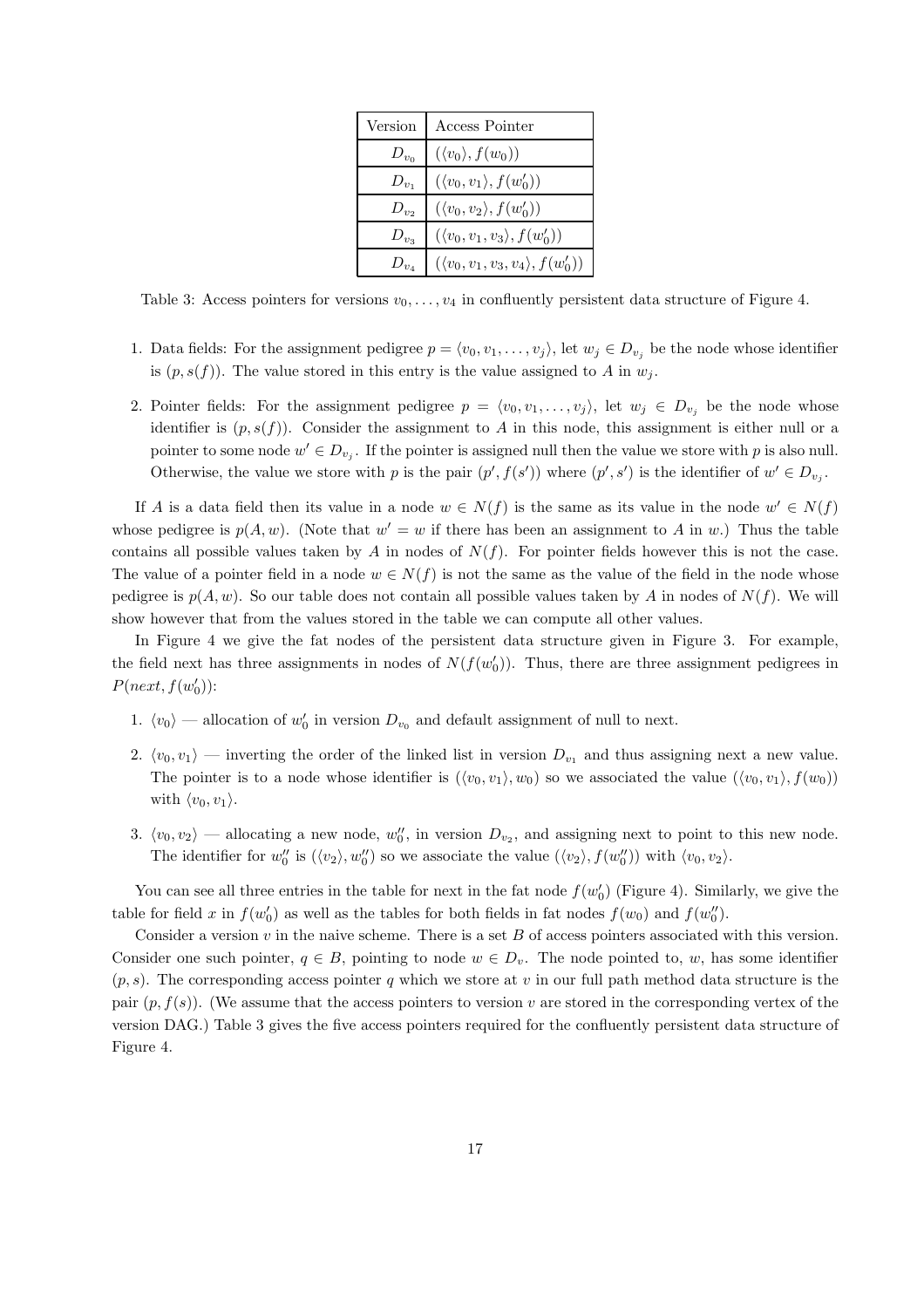## 4.2 Retrieving Field Values.

Given a pointer to a fat node f and a pedigree q such that  $(q, s(f))$  is an identifier of some node  $w \in N(f)$ , we seek to obtain the value of field A in w. In order to do so, we first find the value associated with  $p(A, w)$ , the assignment pedigree of A in  $w$ , in the table representing the values of field A. By the definition of assignment pedigree,  $p(A, w)$  is the longest prefix of q in  $P(A, f)$ , so the problem reduces to finding the entry corresponding to this prefix. We call the problem of locating the longest prefix of a pedigree  $q$  in the set  $P(A, f)$  the pedigree maximum prefix problem.

In case A is a data field, after solving the corresponding instance of the pedigree maximum prefix problem, we are done. The value of field A in w is simply the value associated with  $p(A, w)$ . However, if A is a pointer field then the value stored with  $p(A, w)$  may not be the value of A in w.

In case A is a pointer field the value associated with  $p(A, w)$  is either null or a pair  $(p, f)$ . If this value is null then the value of field A in w is also null. We next consider the case where this value is a pair  $(p, f)$ .

Let  $q = \langle q_0, \ldots, q_k \rangle$  and let  $p(A, w) = \langle q_0, q_1, \ldots, q_j \rangle$ . Since the value of  $p(A, w)$  is  $(p, f)$  we know that field A of node  $x_j \in D_{q_j}$  whose identifier is  $(p(A, w), s(f))$  was assigned a pointer to node  $y_j$  whose identifier is  $(p, s(f))$ . Since x and y are both nodes of  $D_{q_j}$  the last node on p must be  $q_j$ .

Let  $x_i, j \leq i \leq k$ , be the node in version  $D_{q_i}$  whose identifier is  $(\langle q_0, q_1, \ldots, q_i \rangle, s(f))$ . Let  $y_i, j \leq i \leq k$ , be the node in version  $D_{q_i}$  whose identifier is  $(p||\langle q_{j+1}, \ldots, q_i \rangle, s(f))$ . From the definition of assignment pedigree follows that for  $j < i \leq k$ , there is no assignment to field A in node  $x_i \in D_{q_i}$ . Thus, node  $x_i \in D_{q_i}$ points to node  $y_i \in D_{q_i}$ . In particular node  $w = x_k \in D_{q_k}$  points to node  $u = y_k \in D_{q_k}$ . So the value of field A in w is  $(p \|\langle q_{j+1}, \ldots, q_i \rangle, s(f))$ , where  $\|$  represents concatenation.

To summarize, the process of computing the value of a pointer field  $A$  in node  $w$  whose identifier is  $(q, s(f))$  is as follows: We search the table containing  $P(A, f)$  for the value  $(p, f)$  associated with the assignment pedigree of A in w,  $p(A, w)$ . Once we find  $(p, f)$  then the fat-node component of the value of A in w is f. To obtain the pedigree component of the value of A in w we replace the prefix  $p(A, w)$  of q with p. We call this transformation pedigree prefix substitution.

#### A Detailed Example of Traversal in a Confluently Persistent Data Structure.

Continuing the example of Figures 3 and 4 and Table 3, we now show how to traverse the linked list  $y_1, y_2, \ldots$  of version  $D_{v_4}$ . The access pointer for  $D_{v_4}$ ,  $(\langle v_0, v_1, v_3, v_4 \rangle, f(w'_0))$ , is a representation of  $y_1$ . To obtain the values of x and next for  $y_1$ , we go to the fat node  $f(w'_0)$  and apply the process described above.

The assignment pedigree of field x in  $y_1$ ,  $p(x, y_1)$ , is the longest prefix of  $\langle v_0, v_1, v_3, v_4 \rangle$  in the assignment pedigree table for x stored in  $f(w_0')$ . This is  $\langle v_0 \rangle$  so the value of x in  $y_1$  is 1. The assignment pedigree of field next in  $y_1$ ,  $p(next, y_1)$ , is  $\langle v_0, v_1 \rangle$ , and the value associated with this entry in the table is  $(\langle v_0, v_1 \rangle, f(w_0))$ . According to the algorithm above to obtain the representation of  $y_2$  we need to replace the prefix  $p(next, y_1)$   $(\langle v_0, v_1 \rangle)$  of the pedigree of  $y_1$   $(\langle v_0, v_1, v_3, v_4 \rangle)$  with the pedigree component of the retrieved value  $(\langle v_0, v_1 \rangle)$ . In this case — this substitution does not change the pedigree. The representation of  $y_2$  is therefore  $(\langle v_0, v_1, v_3, v_4 \rangle, f(w_0)).$ 

The assignment pedigree of field x in  $y_2$ ,  $p(x, y_2)$ , is the longest prefix of  $\langle v_0, v_1, v_3, v_4 \rangle$  in the assignment pedigree table for x stored in  $f(w_0)$ . This is  $\langle v_0 \rangle$  so the value of x in  $y_2$  is 2. The assignment pedigree of field next in  $y_2$ ,  $p(next, y_2)$ , is  $\langle v_0, v_1, v_3 \rangle$ , and the value associated with this entry in the table is  $(\langle v_0, v_2, v_3 \rangle, f(w_0'))$ . To obtain the representation of  $y_3$  we need to replace the prefix  $p(next, y_2)$   $(\langle v_0, v_1, v_3 \rangle)$ of the pedigree of  $y_2$   $(\langle v_0, v_1, v_3, v_4 \rangle)$  with the pedigree component of the field value i.e.  $\langle v_0, v_2, v_3 \rangle$ . The representation of  $y_3$  is therefore  $(\langle v_0, v_2, v_3, v_4 \rangle, f(w'_0)).$ 

The assignment pedigree of x in  $y_3$  is  $\langle v_0, v_2, v_3 \rangle$ , the value of x in  $y_3$  is 3. The assignment pedigree of next in  $y_3$  is  $\langle v_0, v_2 \rangle$ , the value associated with it is  $(\langle v_2 \rangle, f(w_0''))$ . After prefix substitution we obtain that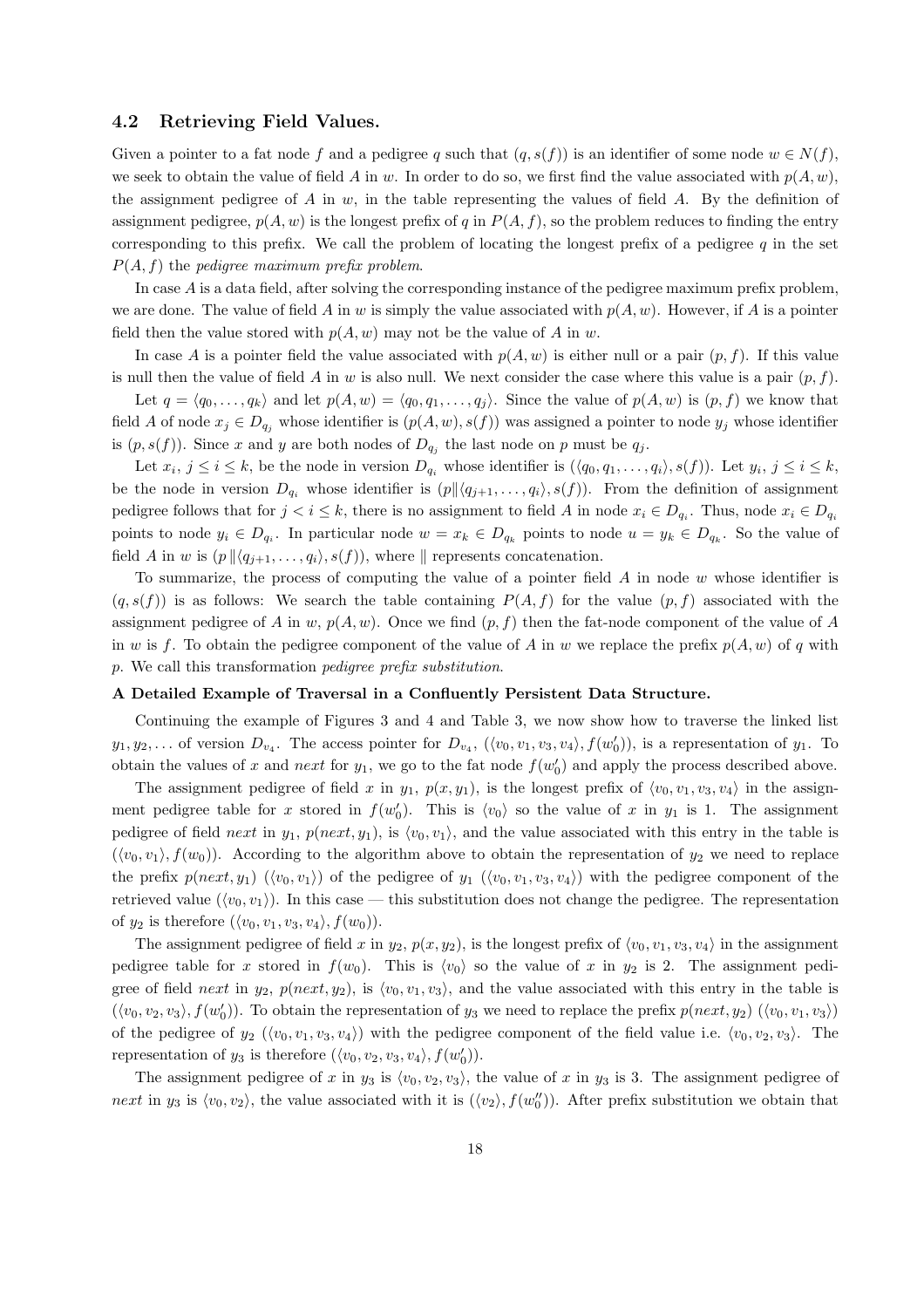the representation of  $y_4$  is  $(\langle v_2, v_3, v_4 \rangle, f(w_0''))$ .

The assignment pedigree of x in  $y_4$  is  $\langle v_2, v_3 \rangle$ , the value of x in  $y_4$  is 3. The assignment pedigree of next in  $y_4$  is  $\langle v_2, v_3, v_4 \rangle$ , and the value associated with it is  $(\langle v_0, v_2, v_4 \rangle, f(w'_0))$ . After prefix substitution we obtain that the representation of  $y_5$  is  $(\langle v_0, v_2, v_4 \rangle, f(w'_0)).$ 

The assignment pedigree of x in  $y_5$  is  $\langle v_0 \rangle$ , the value of x in  $y_5$  is 1. The assignment pedigree of next in  $y_5$  is  $\langle v_0, v_2 \rangle$ , and the value associated with it is  $(\langle v_2 \rangle, f(w_0''))$ . After prefix substitution we obtain that the value of next which is the representation of  $y_6$  is  $(\langle v_2, v_4 \rangle, f(w_0''))$ .

The assignment pedigree of x in  $y_6$  is  $\langle v_2 \rangle$ , the value of x in  $y_6$  is 1. The assignment pedigree of next in  $y_6$  is  $\langle v_2 \rangle$ , the value associated with it is null. Therefore the value of next in  $y_6$  is also null and the list ends.

## 4.3 Simulating updates

When we create a new version v from versions  $v_1, \ldots, v_k$  we first consider v simply as a disjoint union of  $v_1, \ldots, v_k$ . To do that we initialize the set of access pointers to v to be the union of the sets of access pointers to  $v_1, \ldots, v_k$  after augmenting each access pointer  $(p, f)$  by adding v as the last vertex of p. Then we continue and simulate the update operation used to produce  $v$ . We simulate traversal steps as described above. We simulate assignments as follows.

When we assign a value N to a data field A in a node w represented by the pair  $(p, f)$  we add p to the table associated with field A in f if it is not already there. We set the value associated with  $p$  in this table to be N.

Assignment to a pointer field is handled in a similar way. Let  $(p, f)$  be the pair representing the node containing pointer field A to which we want to assign a value. If the pointer should point to the node whose identifier is  $(p', s(f'))$  we add p to the table associated with A in f if it is not already there and store the pair  $(p', f')$  as the corresponding value.

# 4.4 Implementation and Analysis

We assume that each version is numbered uniquely and we represent a path in the version DAG by the sequence of the numbers of the versions on the path. We represent this sequence of numbers as a linked list. To obtain an efficient implementation of the full path method data structure we need a representation for the tables representing field values in the fat nodes. This representation should allow to solve the pedigree maximum prefix problem efficiently.

One possible representation is a trie which contains all assignment pedigrees in the table. Each edge in the trie is labeled by a version number, and each path in the trie corresponds to a path in the version DAG. The trie is organized such that it contains a path for each assignment pedigree of the corresponding field. The value associated with an assignment pedigree is stored at the last node of the corresponding path. The number of children of a node in such a trie is unbounded. Therefore in order to efficiently traverse a path in the trie we could represent the children of each particular node as items of a search tree keyed by version numbers. Using a red-black tree [12] (or any other kind of unweighted search tree data structure) to represent the list of children of every node we can find the longest prefix of a pedigree  $q$  which is an assignment pedigree in time  $O(|q|\log d)$  where d is the maximum outdegree of a node in the version DAG<sup>11</sup>.

We can obtain a more efficient representation of the trie above by using a splay tree [22] or a biased search tree  $[2]$  to represent the children of each node<sup>12</sup>. These types of trees allow to search for a node

 $11$ Note that the outdegree of a node in the DAG upper bounds the outdegree of a node in the trie.

<sup>&</sup>lt;sup>12</sup>When we use a biased search tree the weight we associate with each node  $x$  is the number of assignment pedigrees that terminate at (not necessarily proper) descendants of  $x$ .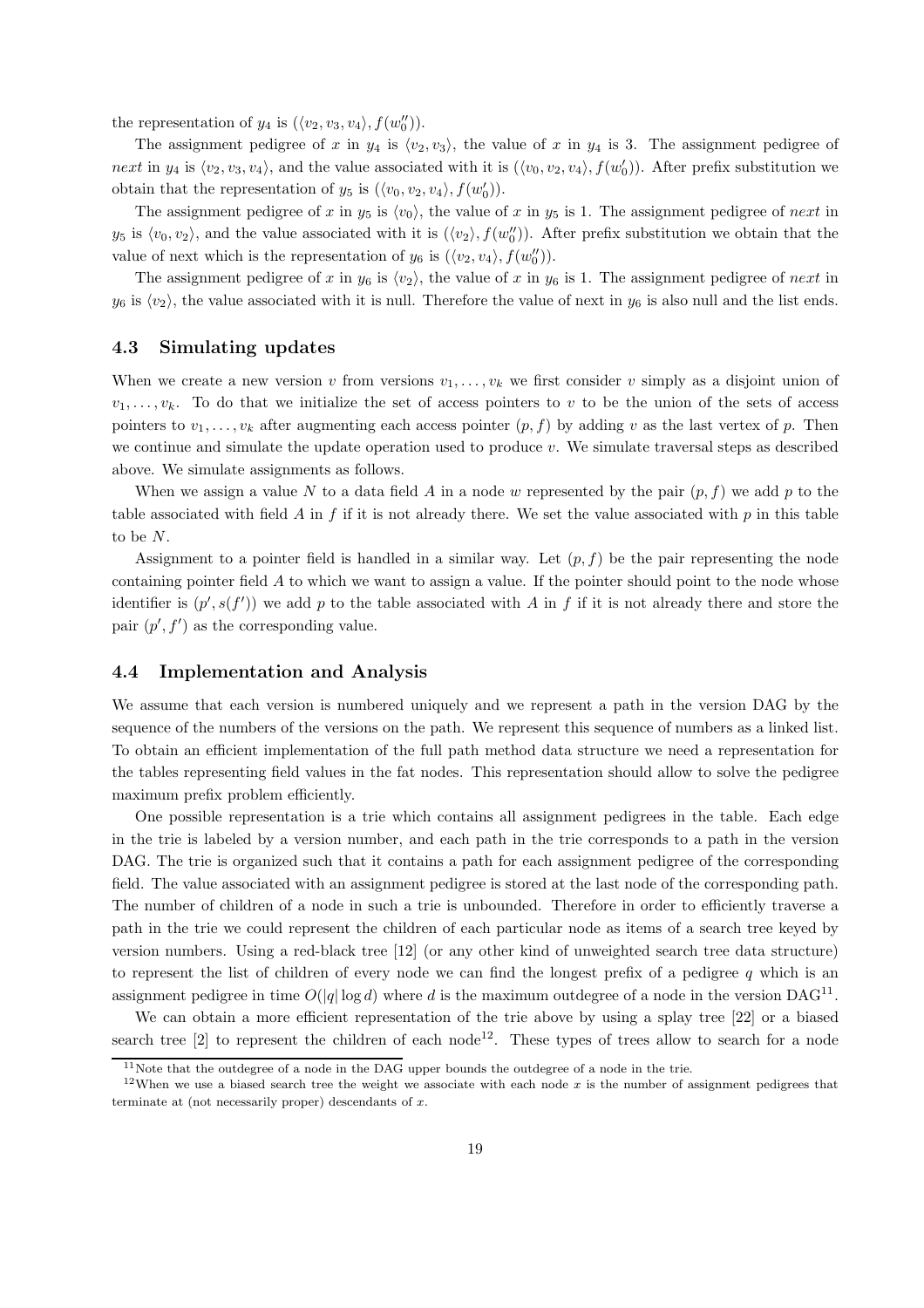in time proportional to some nonnegative weight associated with it. Sleator and Tarjan in [22] describe such an implementation of a trie using splay trees<sup>13</sup>, they call these tries lexicographic splay trees. In a lexicographic splay tree the search for a node  $y$  within the list of children of a node  $x$  takes time proportional to  $\log(s(x)/s(y))+O(1)$  where  $s(z)$  is the number of assignment pedigrees that terminate at (not necessarily proper) descendants of  $z$ . Thus the search times within the children lists of nodes on a path in the trie telescope. We obtain that with this representation we can find the longest prefix of a pedigree q which is an assignment pedigree in time  $O(|q| + \log \mathcal{F})$  where  $\mathcal F$  is the maximum number of assignment pedigrees associated with a particular field in a particular fat node (i.e. the maximum size of a set  $P(A, f)$ ). This time bound is amortized if splay trees are used but could be made worst-case using biased search trees.

It is not hard to show that the two possible representations of the trie data structure described above also support insertions within the same time bounds. In particular we obtain that using splay trees we can find a field value and simulate an assignment (as shown in 4.3) in version v in  $O(|d(v)| + \log \mathcal{F})$  amortized time, where  $d(v)$  is the depth of version v in the version DAG. The following Theorem summarizes the properties of the full path method.

Theorem 4.1 Using the full path method one obtains a confluently persistent emulation of an ephemeral data structure with the following performance during an access or update operation on version v.

- 1. The space consumption per assignment is  $O(d(v))$  words (each consisting of  $O(\log(U))$  bits)<sup>14</sup>
- 2. Simulation of a retrieval of a field value takes  $O(d(v) + \log \mathcal{F})$  time<sup>15</sup>, where  $\mathcal F$  is the number of assignment pedigrees associated with the field at the time of the retrieval.
- 3. Simulation of an assignment takes  $O(d(v) + \log \mathcal{F})$  time<sup>15</sup>, where  $\mathcal F$  is the number of assignment pedigrees associated with the field at the time of the assignment.

## Remark:

- 1. Note that the bounds specified in Theorem 4.1 are a refinement of the bounds given in Table 1. This is since  $\mathcal{F} = O(\mathcal{U})$ , and  $d(v) \leq d(D)$  for every vertex v.
- 2. If we represent the tries with regular search trees at each node then the time bounds which we obtain are  $O(|d(v)| \log(|V|)) = O(d(D) \log U)$  for field retrieval and assignment.

# 5 The Compressed Path Method

As mentioned in Section 1.2.2 the depth of u,  $d(u)$ , may be much larger than the effective depth of u,  $e(u)$ . In this section we address this problem and reduce the space complexity of our data structure to  $O(e(u))$  words per assignment. Note that if we count bits then this implies that the space complexity of an assignment is within a factor of  $O(\log U)$  of  $e(u)$  — the bit cost lower bound of assignments at u. To do this we introduce

<sup>13</sup>An implementation using biased search trees is analogous

<sup>&</sup>lt;sup>14</sup>We could reduce the memory requirement to  $O(d(v) \log(|V|) + \log(U))$  bits, which could be stored in  $O(d(v) \log(|V|) / \log(|\mathcal{U}|) + 1)$  words. To achieve this we represent each trie in a compressed form in which unary nodes are eliminated and edges are labeled with a sequence of version numbers. With this representation we can add a path to the DAG by adding at most two nodes and two edges to the trie. Pointers to the new nodes added to the trie, pointers to the new edge labels, and pointers in the value of the field (such as the pointer to the fat node for a pointer field), are of length  $O(\log U)$  bits. The labels on the new edges and paths through the DAG that are part of the value of a pointer field are of length  $O(d(v) \log(|V|))$  bits.

<sup>&</sup>lt;sup>15</sup>The time bounds can be made worst case with an appropriate version of Biased search trees.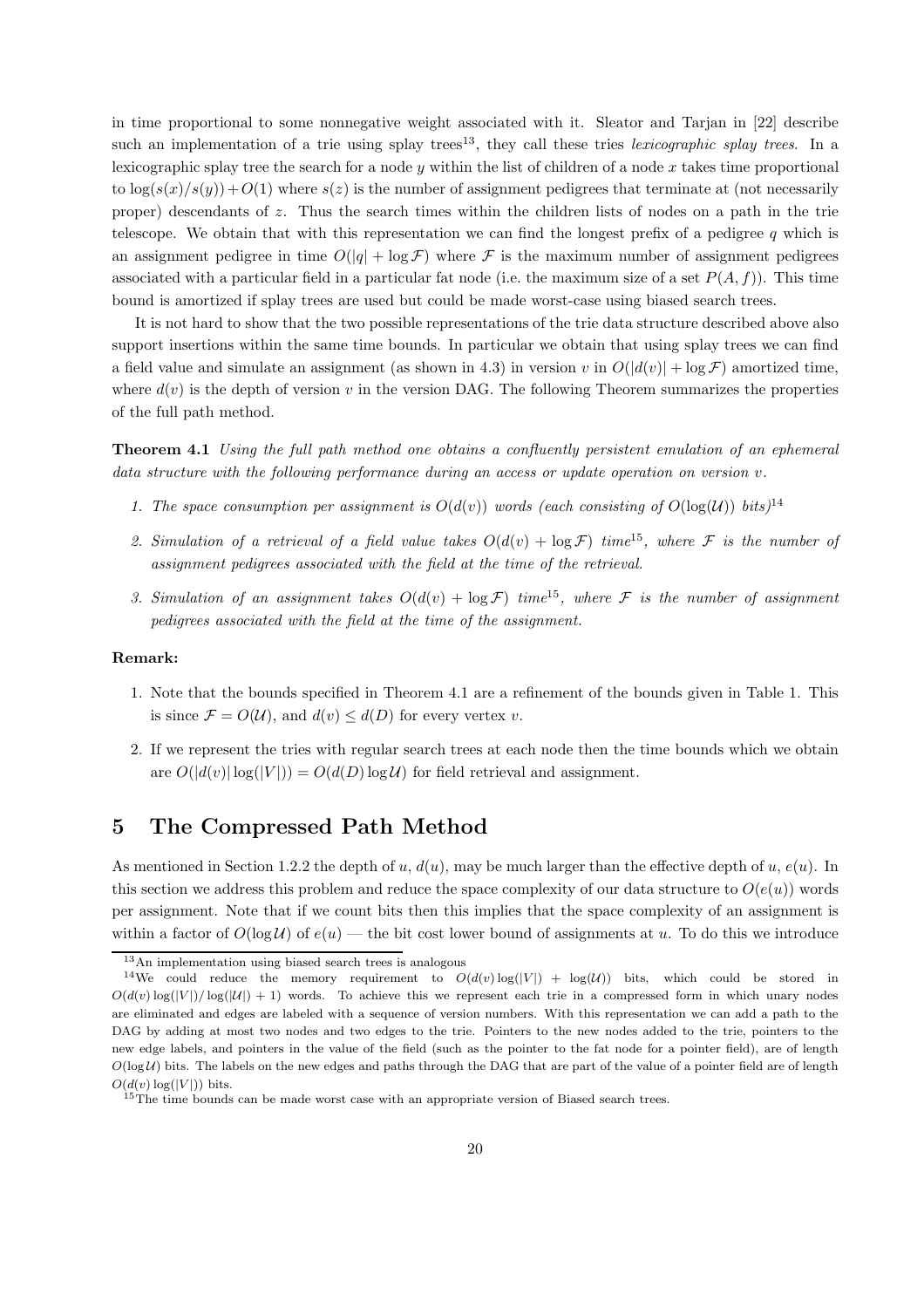a compressed representation for path in the version DAG. This compressed representation will also be used to reduce the time bound of retrieving a field value at version u from  $O(d(u) + \log \mathcal{F})$  to  $O(e(u) + \log \mathcal{F})$ . Another property of the compressed path method is that it degenerates to the fat node method of DSST when the version DAG is a tree.

To define the compressed representation of paths we first define a level function  $\ell$  on the vertices of the version DAG. The root gets a level of zero. We traverse the version DAG in topological order. Let v be a version that is created from  $v_1, \ldots, v_k$ . Let  $v_j$  be a vertex such that  $\ell(v_j)$  is maximum among  $\ell(v_1), \ldots, \ell(v_k)$ . If  $v_j$  is the only vertex at level  $\ell(v_j)$  among  $v_1, \ldots, v_k$  then assign  $\ell(v) = \ell(v_j)$ . Otherwise we set  $\ell(v) = \ell(v_i) + 1$ .

Consider the graph induced by taking all vertices sharing some fixed value of  $\ell$ . This is a forest of trees. This follows because every vertex can have at most one predecessor vertex with the same  $\ell$  value. Let F be the family of trees induced by the  $\ell$  function. Every edge of the DAG is either within a tree, or goes from a version in a lower level tree to a version in a higher level tree. Therefore every path in the DAG intersects at most one tree per level and this intersection is a contiguous subpath. See Figure 5.

Note that the function  $\ell$  can be computed and the partition  $F$  can be maintained in an online manner where new vertices are added to the version DAG over time.

Given a path  $p = \langle u_0, u_1, \ldots, u_k \rangle$  in the DAG and a parition F of the DAG into trees, we define the compressed representation of p, and denote it by  $c(p)$ , as follows. The compressed representation is a sequence of pairs  $c(p) = \langle e_1 = u_0, t_1, e_2, t_2, \dots, e_j, t_j = u_k \rangle$  where for some *i*'s  $e_i$  may be equal to  $t_i$ , such that

- 1. For all  $1 \leq i \leq j-1$ ,  $t_i$  and  $e_{i+1}$  are consecutive vertices along p.
- 2. For all  $1 \leq m \leq j$  there exists a unique  $T \in F$  such that the subpath of p between  $e_i$  and  $t_i$  (inclusive) belongs to  $T$ , and furthermore any longer subpath  $p'$  of  $p$  that properly contains the subpath between  $e_i$  to  $t_i$  (inclusive) is not contained in T. (Note that the subpath of p from  $e_i$  to  $t_i$  consists of a single vertex in case  $e_i = t_i$ )

The paths p that we are interested in are pedigrees, and we will refer to  $c(p)$  as a *compressed pedigree*. It follows from our definitions that given a compressed representation  $c$  there is a unique path  $p$  in the DAG such  $c = c(p)$ . The following lemma bounds the length of a compressed pedigree.

**Lemma 5.1** Let p be a path from the root of the DAG to u. The length of  $c(p)$  is  $O(e(u))$ .

*Proof:* Let  $R(u)$  be the set of paths from the root rt of the DAG to u. We prove that  $|c(p)| = O(\log(|R(u)|))$ . The lemma then follows by the definition of  $e(u)$ .

What we actually prove is that the level of  $u, \ell(u) \leq \log(|R(u)|)$ , as  $c(p) \leq 2\ell(u)$  this implies the theorem. This proof is by induction on  $\ell(u)$ . For u such that  $\ell(u) = 0$ ,  $|R(u)| = 1$ . This follows because if there were  $\geq 2$  different paths from rt to u then u must have had two predecessors of level  $\geq 0$  which implies that the level of  $u \geq 1$ .

Consider a vertex u with  $\ell(u) = i > 1$ , one of two conditions must hold (1) it has  $> 2$  predecessors  $v_1, v_2, \ldots$  of level  $i-1$  or (2) it has exactly one predecessor of level i. In case (1) the number of paths from rt to u is  $\geq |R(v_1)| + |R(v_2)|$ . By induction, this gives  $|R(u)| \geq 2^{\ell(v_1)} + 2^{\ell(v_2)} = 2^{\ell(u)}$  as required. In case (2) consider the root of the tree in F containing u. This root,  $r_u$ , also has level  $\ell(u)$  and obeys condition (1). Thus  $|R(u)| \geq |R(r_u)| \geq 2^{\ell(u)}$ . ✷

The key idea of the compressed path method is to modify our full path method to make use of the compressed representation of a path rather than the path itself. The essence of this modification is to make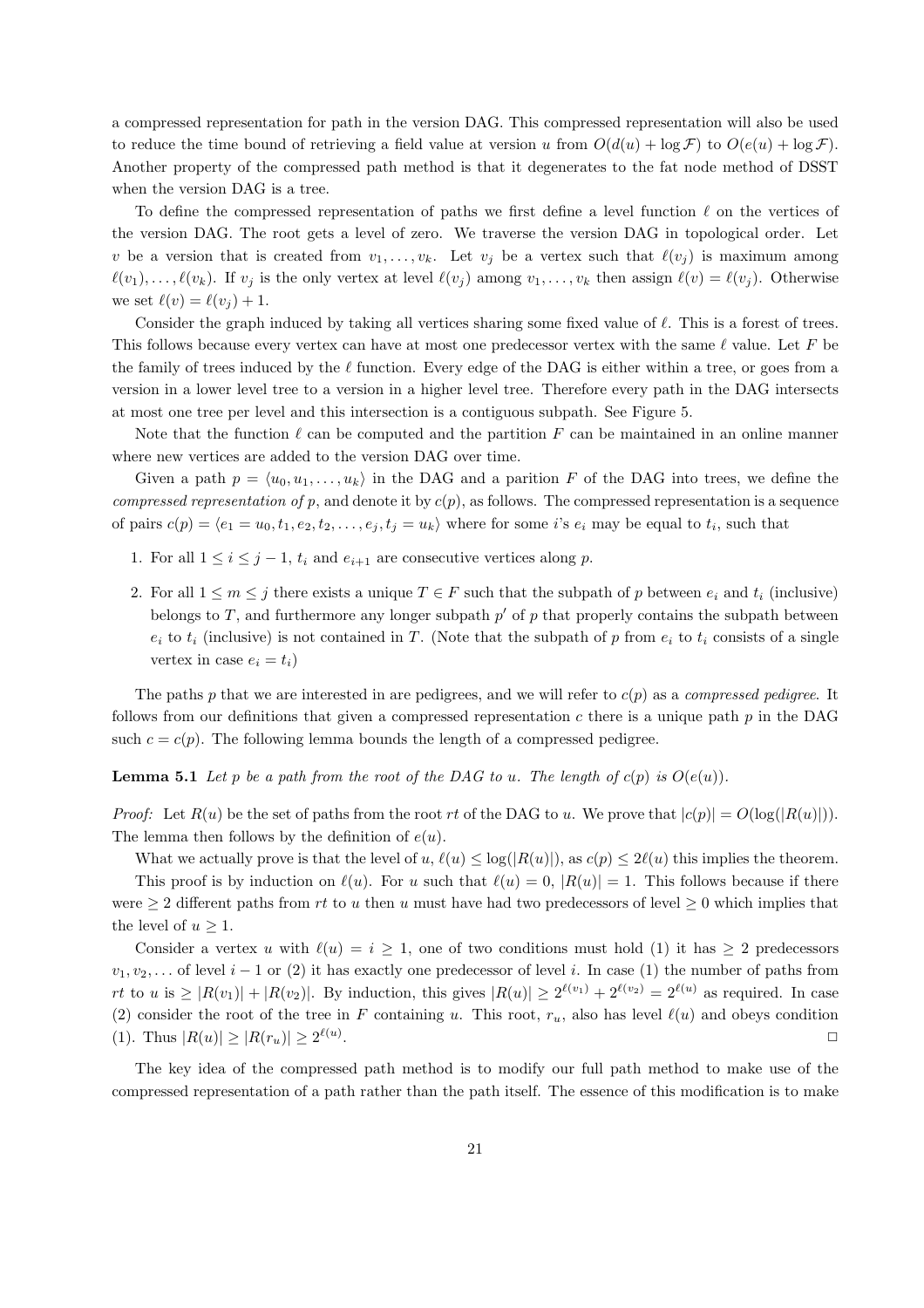

Figure 5: Computing the level function and the partition into trees. The numerical values 0,1,2 are the levels. A typical path through the DAG consists of subpaths, each of which is entirely contained within one of the trees interspersed with single edges from one tree to the next. The compressed representation is the sequence of pairs of entry and exit vertices in each such tree. The path  $p = \langle u_1, u_2, \ldots, u_7 \rangle$  has a compressed representation  $c(p) = \langle u_1, u_3, u_4, u_6, u_7, u_7 \rangle$ .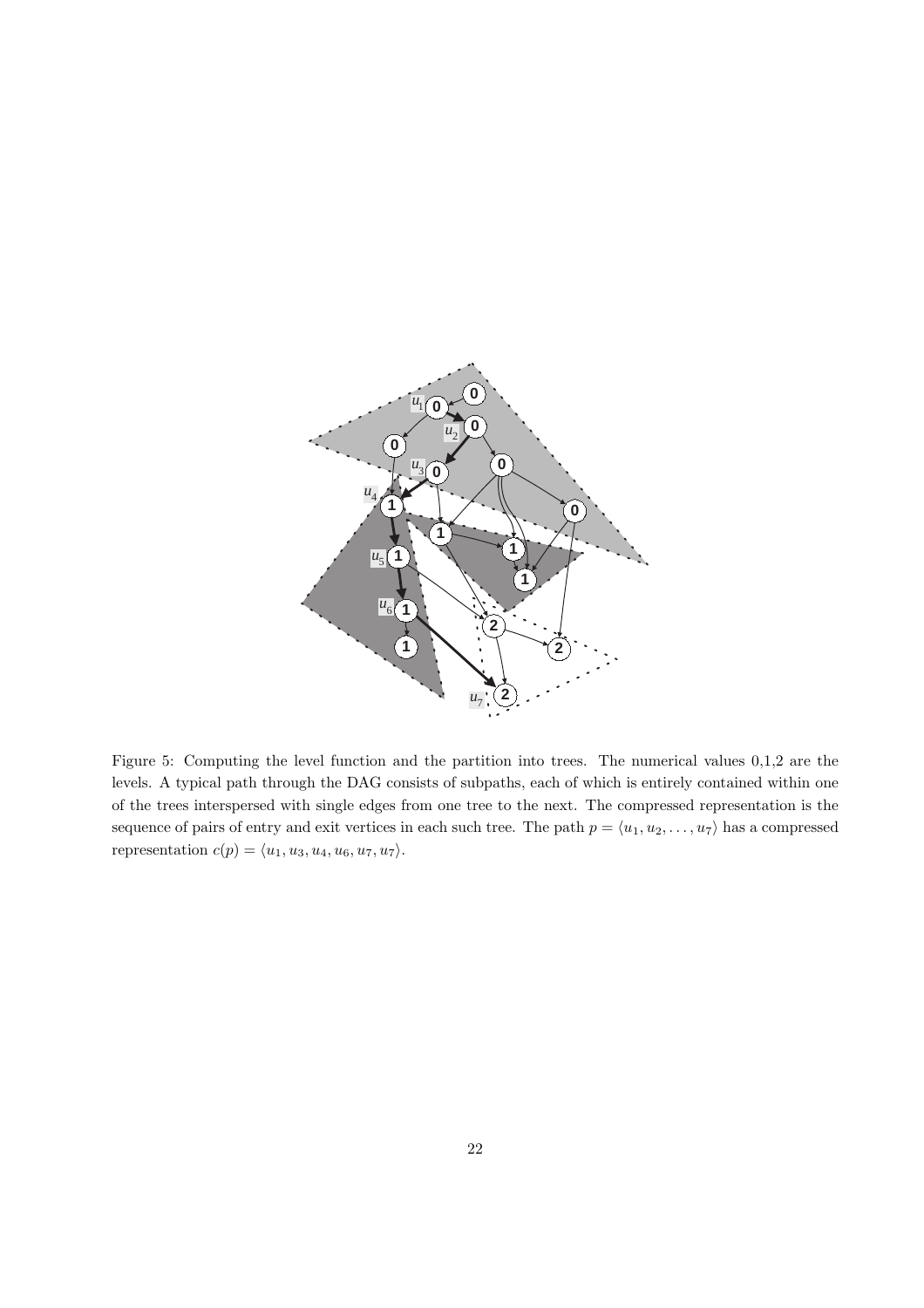

Figure 6: Given a fat node f and a compressed node pedigree  $(c(q) = \langle e_1, t_1, e_2, t_2, e_3, t_3, e_4, t_4 \rangle)$  we want to find the the value of the field in the node whose identifier is  $(q, s(f))$ .

our simulation use  $(c(q), f)$  rather than  $(q, f)$  to represent a node whose identifier is  $(q, s(f))$ . This requires to represent the tables storing field values such that we can solve the pedigree maximum prefix problem efficiently using the compressed pedigree of the node that we traverse, and the compressed assignment pedigrees of the field.

For pointer fields we also change the values associated with assignment pedigrees in the corresponding tables. Let  $p = \langle v_0, v_1, \ldots, v_j \rangle$  be an assignment pedigree of some pointer field A in fat node f. Let  $w_i \in D_{v_i}$ be the node whose identifier is  $(p, s(f))$ . Consider the assignment to A in this node, the assigned value is either null or a pointer to some node  $w' \in D_{v_j}$ . If the pointer is assigned null then the value we store with p is also null. Otherwise, the value we store with p is the pair  $(c(p'), f(s'))$  where  $(p', s')$  is the identifier of  $w' \in D_{v_j}.$ 

In the full path method, to retrieve a value of a pointer field from node  $w$  we use the value associated with the assignment pedigree of the field to substitute for a prefix in the pedigree of  $w$ . In the compressed path method we have to be able to perform pedigree prefix substitution using compressed pedigrees.

Note that in the compressed path method, access pointers make use of compressed pedigrees rather than pedigrees in the full path method. Specifically, each access pointer is a representation  $(c(p), f)$  of a node w to which a corresponding access pointer points to in the naive scheme.

# 5.1 Retrieving field values

Analogously to our approach in the full path method, our goal is that given a pointer to a fat node f and a compressed pedigree  $c(q)$  such that  $(q, s(f))$  is an identifier of some node  $w \in N(f)$ , we seek to obtain the value of a field A in w. In order to do so, we want to find the value associated with  $p(A, w)$ , the assignment pedigree of A in w. For that we need to solve the pedigree maximum prefix problem, using  $c(q)$  rather than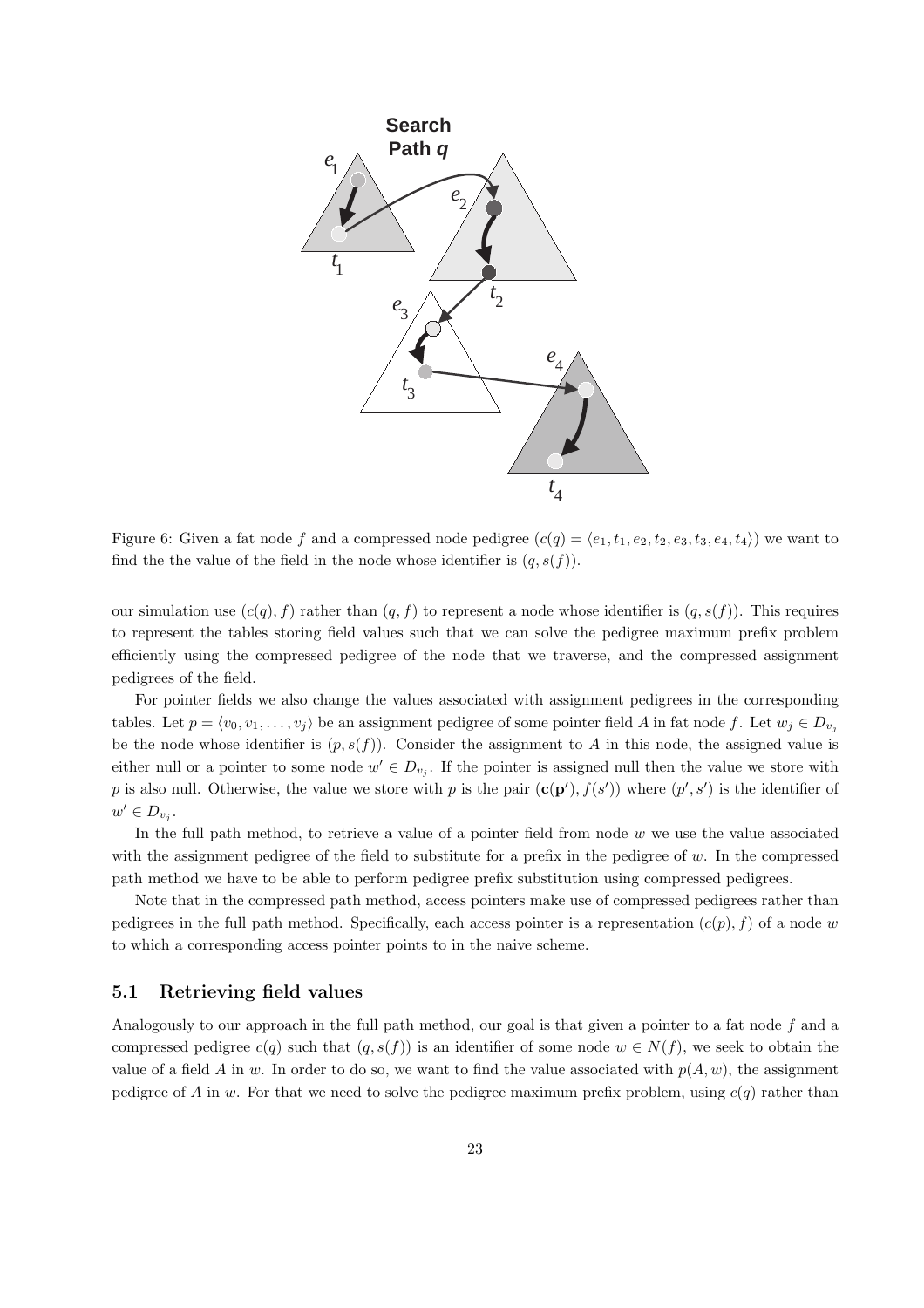

Figure 7: The various assignment pedigrees for the field and a pictorial representation of the DSST data structure for the index  $\langle e_1, t_1, e_2 \rangle$ .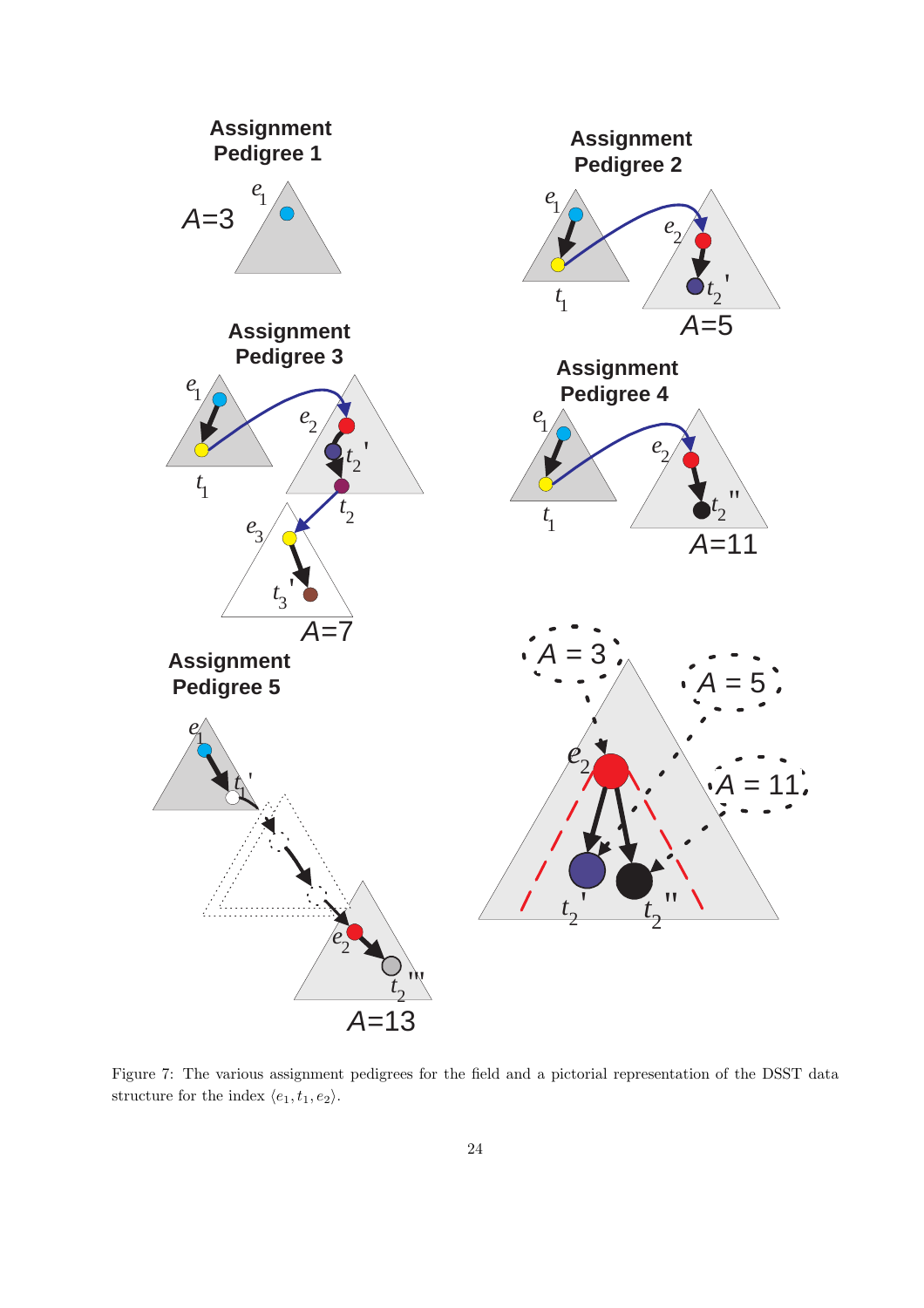using q as we do in the full path method. Our first goal is to represent all assignment pedigrees,  $P(A, f)$ , such that we can identify  $p(A, w)$  among them in time roughly proportional to  $|c(q)|$  rather than proportional to |q| as in the full path method. We will denote by  $C(A, f)$  the set of compressed representations of the assignment pedigrees in  $P(A, f)$ .

In the full path method we identified  $p(A, w)$  by searching through a trie representing the set  $P(A, f)$ . In contrast, it is impossible to identify  $p(A, w)$  by searching through a trie representing  $C(A, f)$ . This follows because we cannot tell which of  $p_1, p_2$ , if any, is a prefix of the other, when only  $c(p_1) = \langle e_1, t_1, \ldots, e_k, t_k \rangle$ , and  $c(p_2) = \langle e'_1, t'_1, \ldots, e'_k, t'_k \rangle$  are given. Clearly, a necessary (but not sufficient) condition that one is a prefix of the other is that for all  $1 \le i \le k-1$ ,  $e_i = e'_i$ ,  $t_i = t'_i$ , and  $e_k = e'_k$ . To determine if one is a prefix of the other we need to know the ancestor relationship between  $t_k$  and  $t'_k$  in the unique tree  $T \in F$  such that  $e_k, t_k, t'_k \in T$ . We next show how to use our partition of the DAG into trees together with the navigation mechanizm of the fat node method of DSST, to represent  $C(A, f)$  such that it is possible to identify  $p(A, w)$ using  $c(q)$ .

Given a path p such that  $c(p) = \langle e_1, t_1, e_2, t_2, \ldots, e_j, t_j \rangle$  we define the *index* of p as  $\tilde{c}(p) = \langle e_1, t_1, e_2, t_2, \ldots, e_j \rangle$ . In other words,  $\tilde{c}(p)$  contains the first  $j - 1$  pairs of  $c(p)$  and the first component of the last pair. For example, in Figure 6 the compressed representation of q,  $c(q) = \langle e_1, t_1, e_2, t_2, e_3, t_3, e_4, t_4 \rangle$  whereas the index of q,  $\tilde{c}(q) = \langle e_1, t_1, e_2, t_2, e_3, t_3, e_4 \rangle$ . Let  $\tilde{C}(A, f)$  be the set of all indexes of pedigrees in  $P(A, f)$ , i.e.  $\tilde{C}(A, f)$  $\{\tilde{c}(p) \mid p \in P(A, f)\}\$ . E.g., in Figure 7 we have  $\tilde{C}(A, f) = \{\langle e_1 \rangle, \langle e_1, t_1, e_2 \rangle, \langle e_1, t_1, e_2, t_2, e_3 \rangle, \langle e_1, t'_1, \ldots, e_2 \rangle\}$ .

Let S be the set of pedigrees whose index is  $\tilde{c} \in \tilde{C}(A, f)$ . (For example, if we take  $\tilde{c} = \langle e_1, t_1, e_2 \rangle$  in Figure 7, then there are two pedigrees in  $S$  — assignment pedigree 2 and assignment pedigree 4). Let  $\tilde{c} = \langle e_1, t_1, \ldots, e_k \rangle$ , and let r denote the path in the DAG from  $e_1$  through  $t_1, e_2, t_2, \ldots, e_{k-1}, t_{k-1}$  to  $e_k$ . Let  $\mathcal{O}(\tilde{c})$  be an oracle that when given a compressed pedigree  $c(q)$  such that  $\tilde{c}$  is a prefix of  $c(q)$  it returns one of the followings.

- 1. If S contains a pedigree which is a prefix of q then  $\mathcal{O}(\tilde{c})$  returns the value associated with the longest prefix of q contained in S.
- 2. If S does not contain a prefix of q then  $\mathcal{O}(\tilde{c})$  returns the value associated with the longest prefix of r in  $P(A, f)$ .

We will show below how to implement such an oracle using the methods of DSST (see Section 3). Assume such an oracle exists for every index. Given a compressed pedigree  $c = c(q)$  for a node w it is now straightforward how to use these oracles to find the value associated with the assignment pedigree of A in  $w$ .

We first find the longest index  $\tilde{c} \in C(A, f)$  which is a prefix of  $c(q)$ . Once we have identified  $\tilde{c}$ , the oracle  $\mathcal{O}(\tilde{c})$  will give us the right value when queried with c(q). To find the longest index  $\tilde{c} \in \tilde{C}(A, f)$  which is a prefix of  $c(q)$  we use a trie representing all the indices in  $\tilde{C}(A, f)$ . We represent this trie as described in Section 4.4.

It remains to show how to implement an oracle  $\mathcal{O}(\tilde{c})$ . Recall that  $\tilde{c} = \langle e_1, t_1, \ldots, e_k \rangle$ , and let T be the tree containing  $e_k$ . Given  $c(q) = \tilde{c} || \langle t_k, \ldots \rangle$  the oracle  $\mathcal{O}(\tilde{c})$  has to determine whether there is a path in S that ends at an ancestor of  $t_k$  in T. If there is at least one such path the oracle also has to return the value associated with the longest of them. If there is no such path then the oracle has to return the value associated with the longest prefix of  $r$ , the path corresponding to  $\tilde{c}$ .

The oracle  $\mathcal{O}(\tilde{c})$  maintains a list of pairs  $L(\tilde{c})$  each consisting of the last vertex of  $p \in S$  and the corresponding field value. For example, in Figure 7, the list  $L(\tilde{c})$ ,  $\tilde{c} = \langle e_1, t_1, e_2 \rangle$  contains the pairs  $(t'_2, 5)$  and  $(t''_2, 11)$ . The first pair corresponds to assignment pedigree 2 and the second pair corresponds to assignment pedigree 4.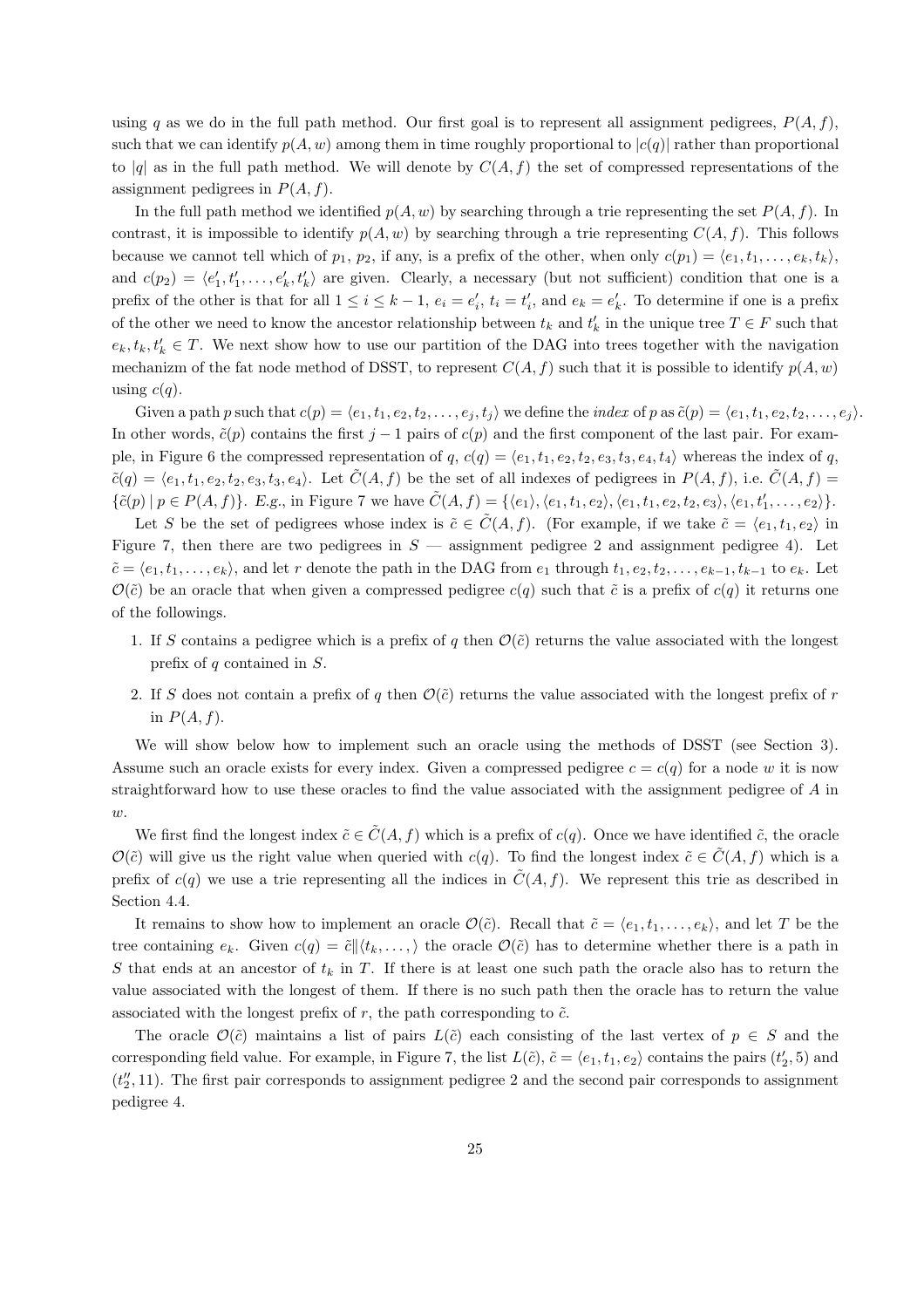If  $r \in S$  then  $L(\tilde{c})$  contains a pair whose first component is  $e_k$ , the last version on  $\tilde{c}$ . Otherwise we add to  $L(\tilde{c})$  a pair,  $(e_k, N)$ , where N is the value associated with the longest prefix of r in  $P(A, f)$ . Such a prefix is guaranteed to exist as the field A gets an initial value whenever a node is allocated. To give an example, in Figure 7, for  $\tilde{c} = \langle e_1, t_1, e_2 \rangle$ , we add a pair  $(e_2, 3)$  to  $L(\tilde{c})$  since 3 is the value associated with assignment pedigree 1, the longest prefix of the path defined by  $\tilde{c}$  in  $P(A, f)$ .

Let T be the tree containing  $e_k$  – the last version of  $\tilde{c}$ , and let  $t_k \in T$  be the exit version of the query path c(q) from T. The oracle  $\mathcal{O}(\tilde{c})$ , has to return the value associated with the version in  $L(\tilde{c})$  which is the closest ancestor of  $t_k$ . This is exactly the problem DSST solve in order to find the right field value in their fully persistent data structures (see Section 3).

We represent each list  $L(\tilde{c})$  as DSST represent the set of field values in each field of their fat nodes. For each tree  $T \in F$  we maintain a linear order consistent with a preorder traversal of T as DSST do for their version tree. Note that this linear order is maintained once per tree T but we use it for all lists  $L(\tilde{c})$  such that the last vertex of  $\tilde{c}$  is in T. The pairs in every list  $L(\tilde{c})$  are ordered according to the linear order on T – the tree that contains the last vertex w on  $\tilde{c}$ .<sup>16</sup> We shall refer to such an implementation of the oracle  $\mathcal{O}(\tilde{c})$ as a DSST structure.

Example. We now demonstrate the process of retrieving a field value using Figures 6 and 7. Suppose we want to find the value associated with field A in a node whose identifier is  $(q, s(f))$  where q is shown in Figure 6 and  $c(q) = \langle e_1, t_1, e_2, t_2, e_3, t_3, e_4, t_4 \rangle$ . The assignment pedigrees of field A in f are shown in Figure 7. The first stage of the algorithm is to identify the longest prefix in  $\tilde{C}(A, f)$  that is a prefix of  $c(q)$ . In our example this index is  $\tilde{c} = \langle e_1, t_1, e_2, t_2, e_3 \rangle$ .

Among all the assignment pedigrees of field  $A$  in  $f$  only assignment pedigree 3 has the index  $\tilde{c}$ . Therefore the list of values maintained by the oracle associated with  $\tilde{c}$ ,  $L(\tilde{c})$ , contains the pair  $(t'_3, 7)$ . Since the path p corresponding to  $\tilde{c}$ , is not an assignment pedigree of field A (i.e., ,  $p \notin P(A, f)$ ), the list  $L(\tilde{c})$  also contains the pair  $(e_3, 5)$ . This is because 5 is the value associated with assignment pedigree 2 which is the longest prefix in  $P(A, f)$  of the path p.

Upon receiving the query  $c(q)$  and assuming that  $t_3$  shown in Figure 6 is not a descendant of  $t'_3$  shown in Figure 7, the oracle returns the value 5 associated with  $e_3$ . This is because among the versions  $e_3$  and  $t'_3$ that have values associated with them in  $L(\tilde{c})$ ,  $e_3$  is the only one that is an ancestor of  $t_3$  – the exit version of  $c(q)$  from T. The value associated with assignment pedigree 2 is indeed the right value of field A in the node identified by  $(q, s(f))$ .

Retrieving values of Pointer Fields. As in the full path method in order to find the value of a data field A in node w it suffices to solve an instance of the pedigree maximum prefix problem in order to find the value associated with  $p(A, w)$ , which is also the value of field A in w. However for a pointer field finding the value associated with  $p(A, w)$  is only the first stage. Once we have this value we need to replace a prefix of the pedigree of w to obtain the pedigree of the target node.

Let  $(q = \langle q_1, \ldots, q_k \rangle, s(f))$  be the identifier of w, and let the assignment pedigree of pointer field A in w be  $p(A, w) = \langle q_0, q_1, \ldots, q_j \rangle$ . The value stored with the assignment pedigree  $p(A, w)$  is a representation  $(c(p), f')$  of a node (identified by  $(p, s(f'))$ ) to which the node  $(p(A, w), s(f))$  points. A shown in Section 4 the representation of the node to which field A in w points is  $(q', f')$  where q' is obtained from q by substituting p for  $p(A, w)$  in q. Here we have to show how to obtain  $c(q')$  from  $c(q)$  and  $c(p)$ . Let  $c(q) = \langle e_1, t_1, \ldots, e_m, t_m \rangle$ and let  $c(p) = \langle e'_1, t'_1, \dots, e'_n, t'_n \rangle$ .

Recall that p, and  $p(A, w)$  must end at the same vertex as they are pedigrees of two nodes at the same

<sup>&</sup>lt;sup>16</sup>DSST in fact maintain some additional version-value pairs in  $L(\tilde{c})$  in order to return the right value. Each assignment pedigree may add to  $L(\tilde{c})$  at most two version-value pairs. For the precise details see DSST.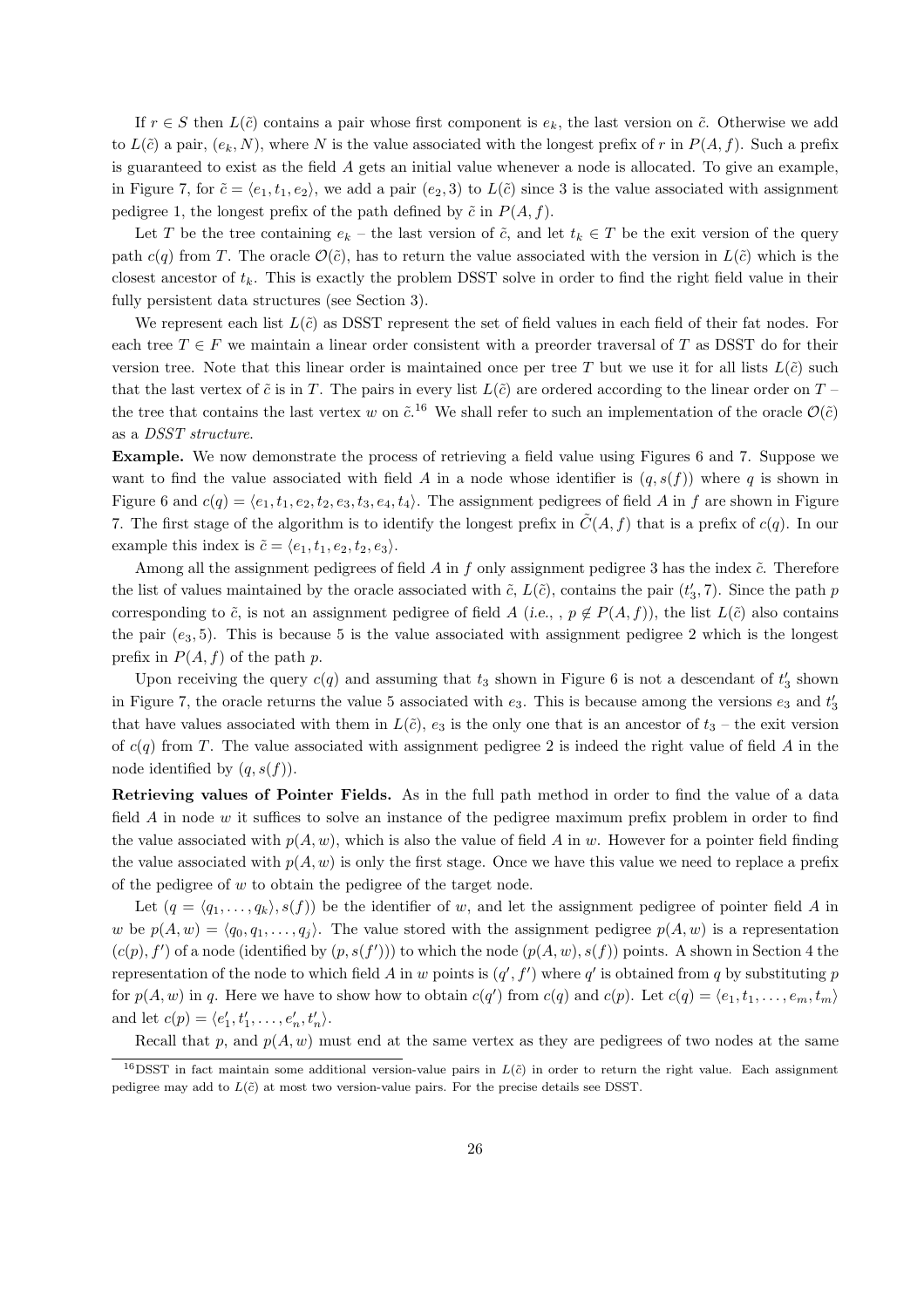

Figure 8: Replacing the prefix of a pedigree in the compressed path method. Note that we don't know (and don't care) about the ancestor/successor relationship for the pair  $e_k$  and  $e'_n$ , what does matter is that  $t'_n$ must be somewhere along the path from  $\boldsymbol{e}_k$  to  $t_k.$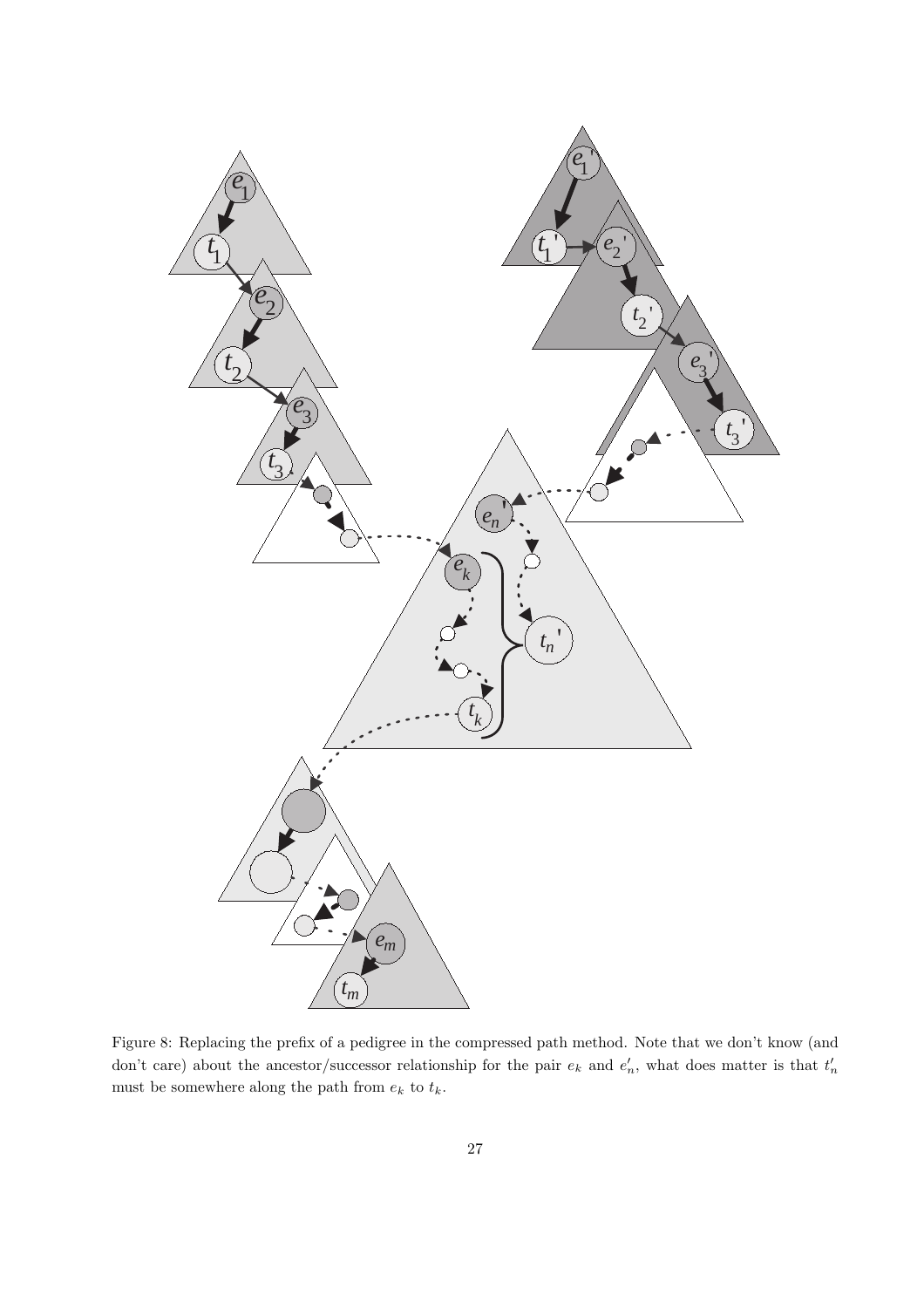version. Let k be the maximal index such that  $p(A, w) = e_1, \ldots, e_k, \ldots, (k = m \text{ or } e_{k+1} \notin p(A, w))$ , then  $t'_n$ , the last vertex of p and  $p(A, w)$ , must be on the path from  $e_k$  to  $t_k$ . It is now easy to see that one can obtain  $c(q')$  by replacing the prefix of  $c(q)$  up to and including  $e_k$  with the prefix of p containing all of p except the last vertex. See Figure 8.

## 5.2 Simulating updates

As in the full path method, when we create a new version v from versions  $v_1, \ldots, v_k$  we initialize v to be a disjoint union of  $v_1, \ldots, v_k$ . We perform this initialization by taking each access pointer  $(c(p), f)$  to one of  $v_1, \ldots, v_k$  augmenting it to  $(c(p || \langle v \rangle), f)$  and taking all these augmented access pointer as the access pointers to v. Note that  $c(p || \langle v \rangle) = c(\langle e_1, t_1, \ldots, e_k, t_k \rangle || \langle v \rangle)$  is either  $c(p || \langle v, v \rangle) = \langle e_1, t_1, \ldots, e_k, t_k, v, v \rangle$  if v is in a different tree from  $t_k$ , or  $\langle e_1, t_1, \ldots, e_k, v \rangle$  if v is in the same tree as  $t_k$ .

Next we simulate the sequence of field retrievals and assignments performed while producing  $v$  ephemerally. We simulate field retrieval as described in Section 5.1. We simulate an assignment of a field value  $N$ to field A in a node w as follows. Note that if A is a data field then N is simply a value of the appropriate data type. If A is a pointer field then N is the representation  $(c', f')$  of the target node w' in version v (the identifier for w' is  $(p', s(f'))$  where  $c' = c(p')$ .

Let  $(c(q) = \langle e_1, t_1, \ldots, e_k, t_k \rangle, f), t_k = v$ , be the representation of w. We search for  $\tilde{c}(q) = \langle e_1, t_1, \ldots, e_k \rangle,$ in the trie representing  $\tilde{C}(A, f)$ . If found, then we add the pair  $(t_k = v, N)$  to the DSST structure for  $\tilde{c}(q)$ .

If  $\tilde{c}(q)$  is not in the trie, then we create a new DSST structure for  $\tilde{c}(q)$  and initialize it by adding the pair  $(e_k, N')$  where N' is the old value of the field A in node w of version v (before the current assignment). We find N' by applying the field retrieval algorithm described in Section 5.1. Finally, we add the pair  $(v, N)$  to the newly created DSST structure.

#### 5.3 Implementation and analysis

For every field A, we represent the set  $C(A, f)$  in a trie, analogous to the trie used to represent  $P(A, f)$  in the full path method (Section 4). With every index  $\tilde{c}$  in the trie we associate a pointer to the DSST structure for  $L(\tilde{c})$ . We argue that with this representation a field retrieval and an assignment at version v both require  $O(e(v) + \log \mathcal{F})$  time. Furthermore an assignment requires  $O(e(v))$  words.

To retrieve the value of field  $A$  in a node  $w$  whose compressed pedigree is  $c$  we first find the value associated with the assignment pedigree of field A in w. This requires one search in the trie representing  $\tilde{C}(A, f)$  to identify the longest index  $\tilde{c}$  which is a prefix of c, followed by a search in the DSST structure associated with  $\tilde{c}$ . Searching the trie takes  $O(|c| + \log \mathcal{F})$  time (See Section 4.4). Searching the associated DSST structure takes time  $O(\log |L(\tilde{c})|)$ . Since the cardinality of the list  $L(\tilde{c})$  is  $O(\mathcal{F})$  we obtain that the search in  $L(\tilde{c})$ takes  $O(\log \mathcal{F})$  time. Thus, counting both the search in the trie and the search in the appropriate DSST structure we obtain that retrieving the value associated with the assignment pedigree of field  $A$  in node  $w$ whose compressed pedigree is c takes  $O(|c| + \log \mathcal{F})$  time. Notice that if w belongs to version v then c is a compressed representation of a path in the DAG ending at v and therefore  $|c| = O(e(v))$ . So the time bound for retrieving the value associated with the assignment pedigree of any field in a node  $w$  of version  $v$ is  $O(e(v) + \log \mathcal{F})$ .

If A is a data field then the value we found is the value of field A in w. If A is a pointer field then to complete the field retrieval we have to perform pedigree prefix substitution. Since the pedigrees before and after substitution are pedigrees of nodes in version v, the length of each of them is  $O(e(v))$ . So the time it takes to perform pedigree prefix substitution is  $O(e(v))$ . To summarize we obtain that both for pointer fields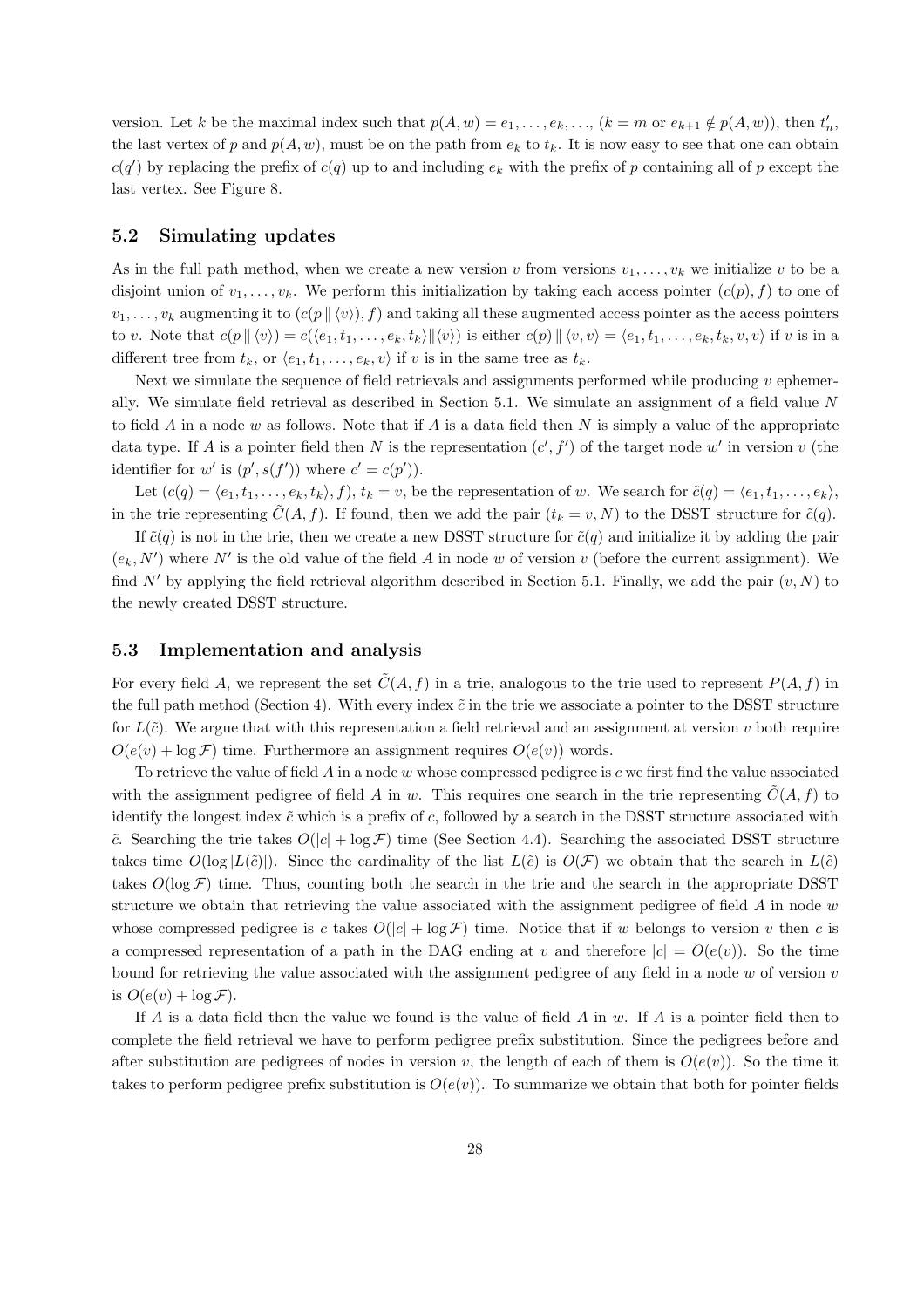and for data fields the time it takes to retrieve the value of the field in a node of version v is  $O(e(v) + \log \mathcal{F})$ .

Next we analyze the time and space needed to simulate an assignment. Assume that we perform an assignment of value N to field A of node w in version v. Let  $c = \langle e_1, t_1, \ldots, e_k, t_k \rangle$  be the compressed pedigree of w. To simulate the assignment we first search the trie to see whether it contains  $\tilde{c}$ . This search takes  $O(|\tilde{c}| + \log \mathcal{F}) = O(e(v) + \log \mathcal{F})$  time. If the trie does not contain  $\tilde{c}$  then we add  $\tilde{c}$  to the trie. This update to the trie takes  $O(e(v) + \log \mathcal{F})$  time and  $O(|\tilde{c}|) = O(e(v))$  space. If  $\tilde{c}$  is not in the trie then we also have to create a new DSST structure for it and initialize it with a pair  $(e_k, N')$  where N' is the old value of the field in version v. It takes  $O(1)$  time to initialize a new DSST data structure. But to locate N' we use our field retrieval algorithm so it takes  $O(e(v) + \log \mathcal{F})$  time. Finally we have to add a pair  $(v, N)$  to the DSST structure of  $\tilde{c}$  which takes  $O(\log \mathcal{F})$  time. Summing up we obtain that assignment takes  $O(e(v) + \log \mathcal{F})$  time and consumes  $O(e(v))$  space.

Theorem 5.1 Using the Compressed Path Method one obtains a confluently persistent emulation of an ephemeral data structure with the following performance during an access or update operation on version v.

- 1. The space consumption per assignment is  $O(e(v))$  words (each consisting of  $O(log(U))$  bits<sup>17</sup>.
- 2. Simulation of a retrieval of a field value takes  $O(e(v) + \log \mathcal{F})$  time<sup>18</sup>.
- 3. Simulation of an assignment takes  $O(e(v) + \log \mathcal{F})$  time<sup>18</sup>.

Same remarks (similar to those following Theorem 4.1):

# Remark.

- 1. Note that the bounds specified in Theorem 5.1 are a refinement of the bounds given in Table 1. This is since  $\mathcal{F} = O(\mathcal{U})$ , and  $e(v) \leq e(D)$  for every vertex v.
- 2. If we represent the tries with regular search tree at each node then the time bounds obtained are  $O(|e(v)| \log(|V|))$  for field retrieval and assignment.

# 6 Hashing the Tries via Balanced Search Trees

In this section we show how to improve the running time of the full path method and the compressed path method. We obtain an exponential speedup which comes at two costs. First, we have to use randomization so we obtain a data structure that encodes correctly the collection versions with very high probability. Second, the space consumption of the improved data structures increase. Recall that the full path method and the compressed path method require  $O(d(v))$  and  $O(e(v))$  words of length  $O(\log |V|)$  respectively per assignment. Here we need  $O(d(v))$  and  $O(e(v))$  words of length  $O(\log T)$  bits per assignment, respectively. We recall that  $\mathcal T$  denotes the total number of field retrievals.<sup>19</sup>

We describe our results as if  $\mathcal T$  is known in advance. When  $\mathcal T$  is not known in advance we can use a standard technique of guessing an initial  $T$  and rebuilding the whole data structure whenever  $T$  grows by a factor of two.

The structure of this section is as follows. We start by describing a representation of sets of integer sequences that may be of independent interest. If the sums of the integers in subsequences satisfy a particular

<sup>&</sup>lt;sup>17</sup>As in the full path method by compressing the tries we can reduce this space requirement to  $O(e(v) \log |V| + \log U)$  bits.

<sup>&</sup>lt;sup>18</sup>This time bound can be made worst case with biased search trees and a worst case data structure to maintain a list subject to order queries [1, 7] to maintain the linear orders of the trees.

 $19$ This is only an increase by a constant factor if the number of field retrievals is polynomial in the number of versions.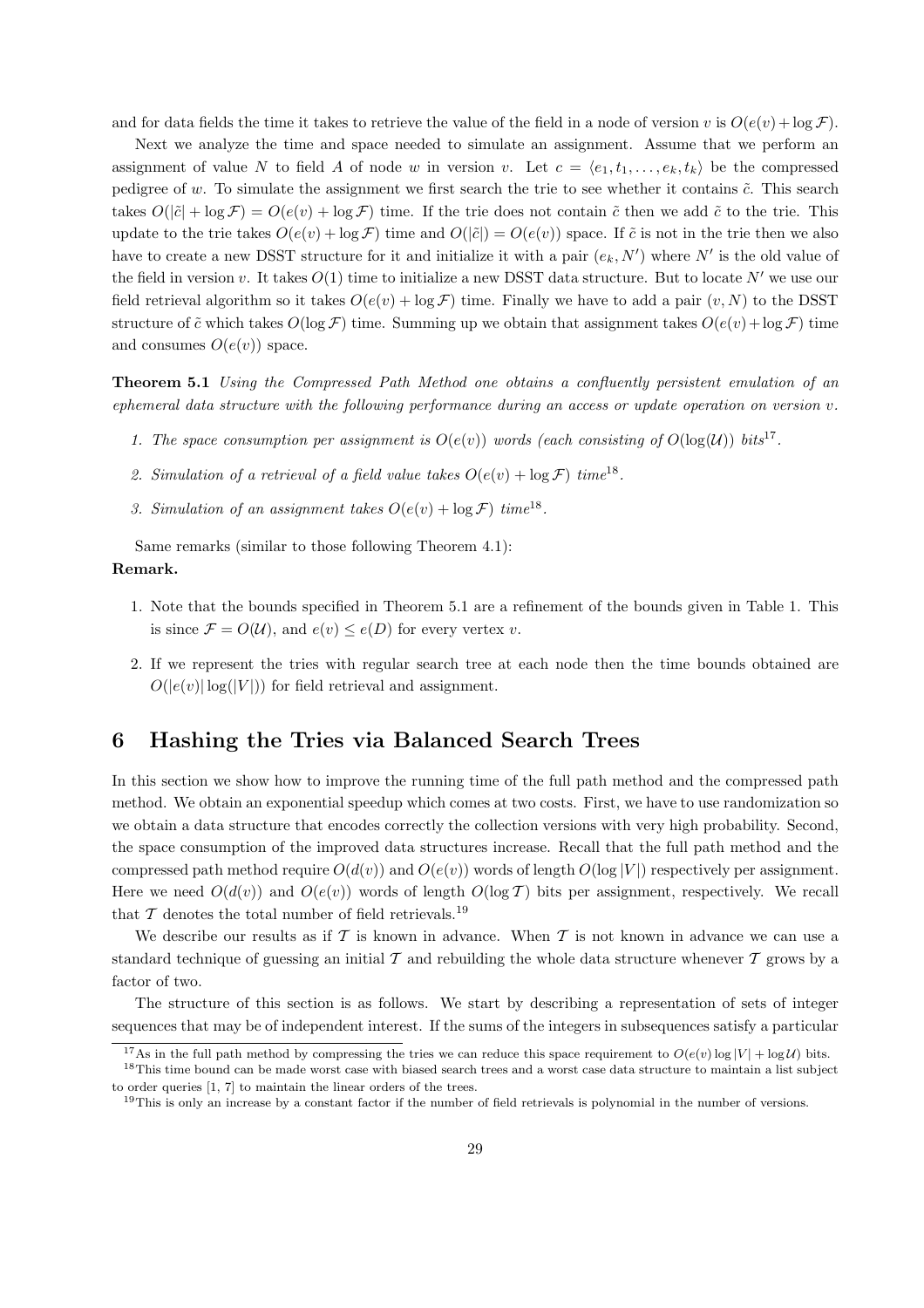uniqueness condition then our representation allows to efficiently find the longest prefix of a query sequence contained in a set. Section 6.1 describes a simple representation of a single integer sequence using red-black trees. Section 6.2 describes the representation of sets of such sequences. In Section 6.3 we show how to convert pedigrees into integer sequences satisfying the requirements using randomization. Then we describe how to obtain our improved confluently persistent schemes by representing sets of assignment pedigrees as described in Section 6.2.

# 6.1 Representing Sequences of Integers

In this section we describe a straightforward representation of sequences of integers that supports the following operations.

- 1.  $makelist(i)$ : Creates a new sequence containing the single element i.
- 2.  $sum(\pi)$ : Computes the sum of the integers in the sequence  $\pi$ .
- 3. split( $\pi$ , i): Splits the sequence  $\pi$  into two sequences  $\pi_1$  and  $\pi_2$ . Sequence  $\pi_1$  contain the first i elements in  $\pi$  and sequence  $\pi_2$  contains the following  $|\pi| - i$  elements of  $\pi$ .
- 4. concatenate( $\pi_1, \pi_2$ ): Return a sequence  $\pi$  that is the concatenation of the sequences  $\pi_1$  and  $\pi_2$ .

We represent each sequence by a balanced binary search tree, such as a red black tree. The elements of sequence are stored at the leaves of the tree from left to right. Each internal node  $v$  contains 1) a counter,  $n(v)$ , of the number of leaves in its subtree, and 2) the sum,  $s(v)$ , of the integers stored at the leaves of its subtree. Figure 9 shows an example of a tree representing the integer sequence  $\langle 10, 3, 5, 12, 8, 32, 7, 23, 15, 6 \rangle$ .

We perform  $sum(\pi)$  by returning  $s(r)$  where r is the root of the tree representing  $\pi$ . Note that there are no explicit search keys as one would have in a typical red-black trees. Rather, the search for an item with a particular index is guided by the counters  $n(u)$ . The "missing" key of an internal node v is the index of the rightmost element in the left subtree of  $v$ . This index is equal to the sum of the *n*-values of the left children of the nodes along the path from the root to v (where we assume that a leaf has an n-value of 1). Therefore we can compute the key of node v on the fly while traversing the path from the root to v. Furthermore we notice that the values of  $n(v)$  and  $s(v)$  can be maintained through rotations (in constant time per rotation). Figure 10 shows the required updates to these values when we do a rotation. It thus follows that we can perform split and concatenate using the standard implementations of split and concatenate for red-black trees [23].

Assume a model of computation where the sum of the integers in a sequence fits into  $O(1)$  computer words, and operations on a single word cost  $O(1)$  time. In this model, the time complexity of sum( $\pi$ ) is  $O(1)$ , the time complexity of split( $\pi, i$ ) is log( $|\pi|$ ) and the time complexity of *concatenate*( $\pi_1, \pi_2$ ) is  $\log(\max(|\pi_1|, |\pi_2|)).$ 

# 6.2 Locating the Longest Prefix in a Set of Integer Sequences

In this section we show how to efficiently maintain a set Π of integer sequences subject to the following two operations.

- 1. Add a new sequence  $\tau$  to  $\Pi$ ,  $\tau$  is not a prefix of any other sequence in  $\Pi$ .
- 2. Given a query sequence  $\tau$ , find the longest prefix of  $\tau$  in  $\Pi$ .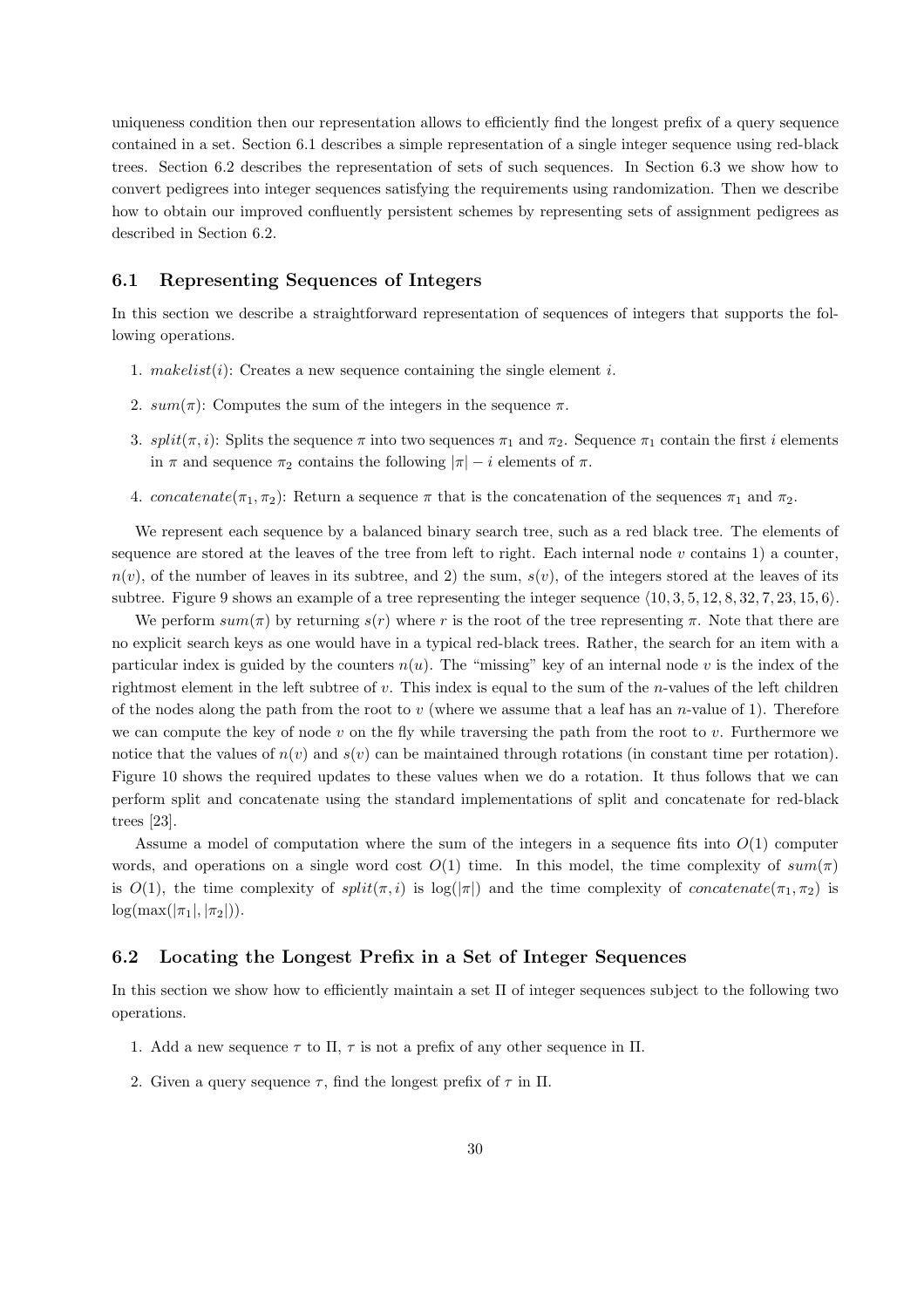

Figure 9: The tree representation of the integer sequence  $\langle 10, 3, \ldots \rangle$ . The red/black colors of the nodes are not shown.



Figure 10: Performing a rotation on the tree and the associated changes to  $n$  and  $s$ .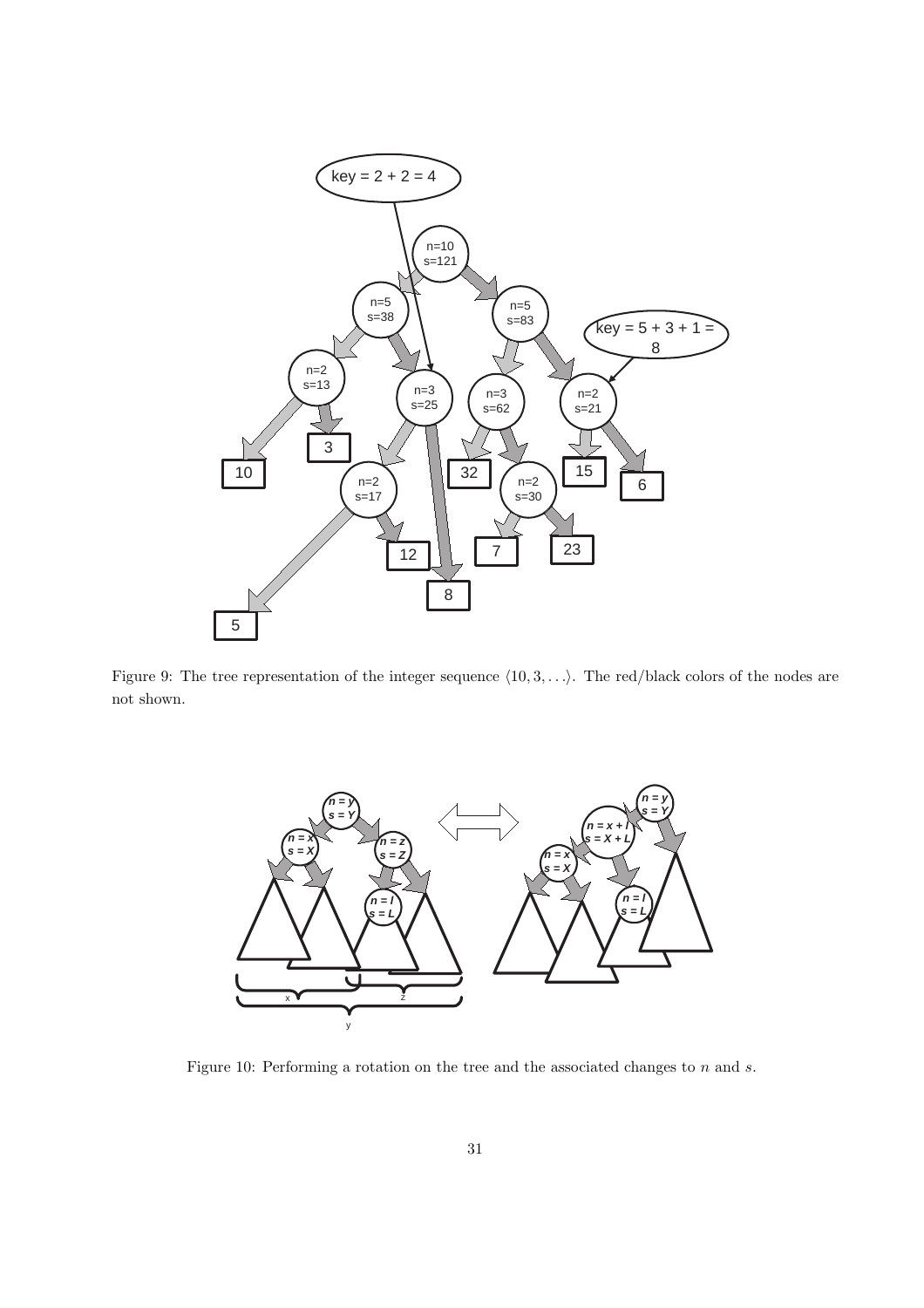Our algorithm works subject to the assumption that  $\Pi$  and the query sequence satisfy the *unique sums* condition, that is defined below, at all times.

To define the unique sums condition and to specify our algorithm we need the following definitions. For an integer sequence  $\pi$  let  $p_i(\pi)$ ,  $1 \leq i \leq \pi$ , be the prefix of  $\pi$  of length i. Let  $m(\pi)$  be the number of 1's in the binary representation of  $|\pi|$ . We define  $i_1, i_2, \ldots, i_{m(\pi)}$  to be the sequence of lengths where the binary representation of  $i_j$ ,  $1 \leq j \leq m(\pi)$ , is derived from the binary representation of  $|\pi|$  by setting the  $m(\pi) - j$ rightmost 1's to 0. Note that  $i_{m(\pi)} = |\pi|$ . Last we define  $\hat{\pi} = \{p_{i_1}(\pi), p_{i_2}(\pi), p_{i_3}(\pi), \ldots p_{i_{m(\pi)}}(\pi) = \pi\}$ , and  $\Pi = \bigcup_{\pi \in \Pi} \hat{\pi}$ . The followings are easy consequences of our definitions.

- 1. For any  $1 \leq j \leq m(\pi)$ ,  $p_{i_j}(\pi) \subseteq \hat{\pi}$ .
- 2.  $\Pi \subset \widehat{\Pi}$ .

**Example:** Let  $\pi = \langle \pi_1, \pi_2, \pi_3, \dots, \pi_{298} \rangle$ . The binary representation of 298 is 100101010. Therefore, the set of sequences  $\hat{\pi}$  contains the prefixes of  $\pi$  with lengths  $i_1 = 100000000_2 = 256_{10}$ ,  $i_2 = 100100000_2 = 288_{10}$ ,  $i_3 = 100101000_2 = 296_{10}$ ,  $i_4 = 100101010_2 = 298_{10}$ . Given  $\pi' = \langle \pi'_1, \pi'_2, \ldots, \pi'_{17} \rangle$ , the set of sequences  $\hat{\pi'}$ contains  $p_{16}(\pi')$  and  $p_{17}(\pi')$ . Let  $\kappa = p_{272}(\pi) = \langle \pi_1, \pi_2, \ldots, \pi_{272} \rangle$ , it follows that  $\hat{\kappa} = {\kappa, p_{256}(\kappa) = p_{256}(\pi)}$ . If  $\Pi = {\pi, \pi', \kappa}$  then  $\hat{\Pi} = \{p_{256}(\pi), p_{288}(\pi), p_{296}(\pi), p_{298}(\pi)\}\bigcup \{p_{16}(\pi'), p_{17}(\pi')\}\bigcup \{\kappa, p_{256}(\pi)\}.$ 

We say that the *unique sums* condition is satisfied if the following two conditions holds.

- 1. For every  $\tau, \tau' \in \hat{\Pi}$ , such that  $\tau \neq \tau'$ , sum $(\tau) \neq sum(\tau')$ .
- 2. For any prefix  $\tau'$  of a query sequence  $\tau$ , and for any  $\pi \in \widehat{\Pi}$  where  $\tau' \neq \pi$ ,  $sum(\tau') \neq sum(\pi)$ .

To answer longest prefix queries we maintain a hash table  $H$  to which we hash the values in the set  $\{\text{sum}(\tau) | \tau \in \Pi\}$ . The entry associated with  $\text{sum}(\tau)$  points to the longest prefix  $\lambda$  of  $\tau$ , where  $\lambda \in \Pi$  if such  $\lambda$  exists, and points to null otherwise. Note that  $\lambda = \tau$  if  $\tau \in \Pi$ .

Example: Associated with  $sum(P_{288}(\pi))$ ,  $sum(P_{296}(\pi))$ , and  $sum(\kappa)$  is the string  $\kappa$ . Associated with  $sum(P_{298}(\pi)) = sum(\pi)$  is the string  $\pi$ .

#### Integer Sequence Longest Prefix Algorithm:

Given a query sequence  $\tau$  we first identify  $\tau'$  which is the longest prefix of  $\tau$  in  $\Pi$ . If  $\tau'$  exists and it has a prefix in  $\Pi$  then we return the longest prefix  $\lambda \in \Pi$  of  $\tau'$ . (We in fact identify the entry of  $sum(\tau')$  in H. The sequence  $\lambda$  is pointed by this entry.) If there is no such  $\tau'$  or  $\tau'$  exists but it has no prefix in  $\Pi$  then there is no prefix of  $\tau$  in  $\Pi$ . Assuming we can identify  $\tau'$  correctly then our algorithm must return the right answer by the definition of H and the fact that  $\Pi \subset \widehat{\Pi}$ .

We identify  $\tau'$  as follows. Consider the set  $\hat{\tau} = \{p_{i_1}(\tau), p_{i_2}(\tau), p_{i_3}(\tau), \ldots p_{i_{m(\tau)}}(\tau)\}\.$  We search for the minimum j,  $1 \leq j \leq m(\tau)$ , such that  $sum(p_{i_j}(\tau))$  is not stored in the hash table H. If there is no such j then  $sum(\tau)$  itself is stored in the hash table H so  $\tau' = \tau$ . If j exists, then the rest of the algorithm is based upon the following lemma.

**Lemma 6.1** Assume  $\tau \notin \Pi$  and let j be the minimum such that sum $(p_{i_j}(\tau))$  is not stored in the hash table H. Then the longest prefix  $\tau'$  of  $\tau$  in  $\widehat{\Pi}$  has length,  $i_{j-1} \leq |\tau'| < i_j$ , where we define  $i_0 = 0$ .

Proof: Assume there is a prefix  $\tau' \in \hat{\Pi}$  of  $\tau$  such that  $|\tau'| \geq i_j$ . Clearly  $i_j \leq |\tau'| \leq |\tau|$ . Recall that the binary representation of  $i_j$  is the same as the binary representation of  $|\tau|$  with the  $m - j$  rightmost ones set to zero. Let b be the index of the  $(m-j)^{th}$  one in the binary representation of  $|\tau|$  (counting from the right).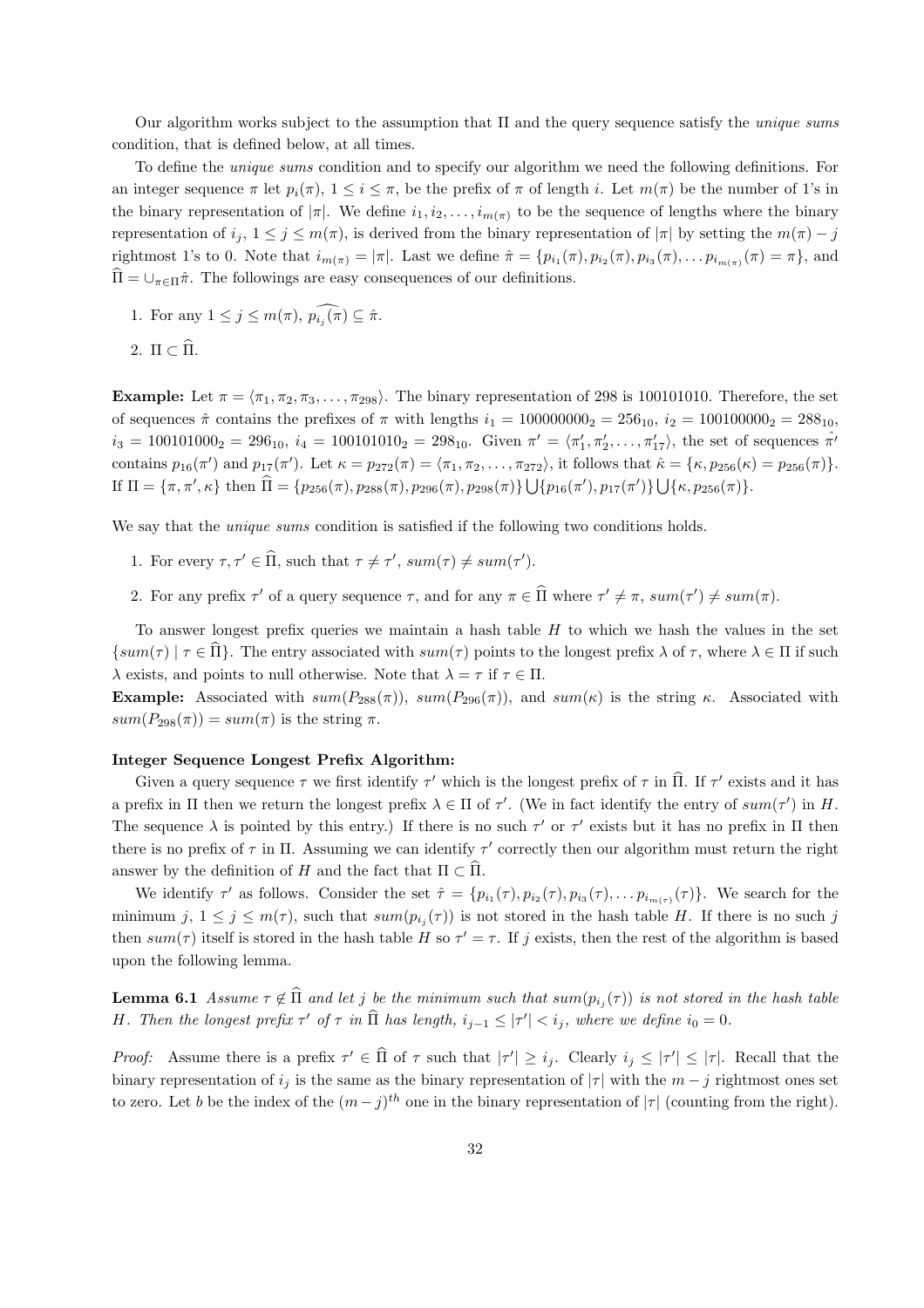It follows that the binary representation of  $i_j$  is of the form  $\alpha||0^b$  whereas the binary representation of  $\tau$  is of the form  $\alpha ||\beta, |\beta| = b$ . As  $i_j \leq |\tau'| < |\tau|$ , the binary representation of  $|\tau'|$  must be of the form  $\alpha ||\gamma, |\gamma| = b$ , where  $0 \leq \gamma \leq \beta$ . Therefore,  $P_{i_j}(\tau) = P_{i_j}(\tau') \in \hat{\tau'} \subset \widehat{\Pi}$ , so  $sum(p_{i_j}(\tau)) \in H$ , contradicting the definition of  $j.$ 

By lemma 6.1 we now know that the longest prefix  $\tau'$  of  $\tau$  in  $\overline{\Pi}$  is such that  $|\tau'| < i_j$ . Let k be the integer such that  $i_j - i_{j-1} = 2^k$  (define  $i_0 = 0$  if  $j = 1$ ). We identify  $\tau'$  using the following procedure.

## "Binary Search" Procedure:

- 1. Set  $\delta = 2^{k-1}$ .
- 2. for  $\rho = k 1$  downto 1:
	- If  $sum(p_{i_{j-1}+\delta}(\tau))$  is in H set  $\delta = \delta + 2^{\rho-1}$ , otherwise  $\delta = \delta 2^{\rho-1}$ .
- 3. If  $sum(p_{i_{i-1}+\delta}(\tau))$  is in H return  $\delta$ . Otherwise return  $\delta-1$ .

The following lemma shows that the binary search procedure above ends with the maximum  $0 \le \delta < 2^k$ such that  $sum(p_{i_{i-1}+\delta}(\tau))$  is stored in the hash table H.

**Lemma 6.2** At the end of the "binary search" procedure defined above, the longest prefix of  $\tau$  in  $\widehat{\Pi}$ , (whose length is  $\langle i_j \rangle$ , is  $p_{i_{j-1}+\delta}(\tau)$ .

Proof: We prove by induction that the following invariant holds.

Invariant 6.1 Before each iteration of the loop defined in step (2) of the "binary search" procedure above and before step (3) we are guaranteed that the length of the longest prefix  $\tau'$  of  $\tau$  in  $\hat{\Pi}$  satisfies  $i_{j-1} + \delta - 2^{\rho} \leq$  $|\tau'| \leq i_{j-1} + \delta + 2^{\rho} - 1$ . (We assume  $\rho = 0$  before step (3).)

From this invariant and the definition of step (3) the lemma follows since we know that  $p_{i_{j-1}}(\tau) \in \Pi$ .

The invariant holds before the first iteration of the loop defined by step (2) since we know that  $p_{i_{j-1}}(\tau) \in \Pi$ and  $p_{i_j}(\tau) \notin \Pi$ , so from lemma 6.1 we know that the longest prefix of  $\tau$  in  $\hat{\pi}$  has length  $\langle i_j \rangle$  and  $\geq i_{j-1}$ .

It is straightforward to establish the induction step using the following two observations:

- 1. The unique sums condition implies that if  $sum(P_r(\tau))$  is in H, then  $P_r(\tau)$  is in  $\widehat{\Pi}$ , and the longest prefix of  $\tau$  in  $\widehat{\Pi}$  has length  $\geq r$ .
- 2. In general, it is not true that if  $sum(P_r(\tau))$  is not in H then neither is  $sum(P_{r'}(\tau))$  for  $r' > r$ . This is the reason we place the "binary search" in quotation marks. However, a slightly weaker statement is true and suffices to establish the induction step. If  $sum(P_r(\tau))$  is not in H, and the binary representation of r has b low order zeros then we know that for every r' in the range  $r \le r' \le r + 2^b - 1$ ,  $sum(P_{r'}(\tau))$ is not in H. This follows from the definition of  $\hat{\Pi}$ .

 $\Box$ 

The correctness of our query algorithm stated in the following theorem now follows from the definition of H, Lemma 6.1, and Lemma 6.2.

**Theorem 6.1** For any  $\tau$  and  $\widehat{\Pi}$  satisfying the unique sums condition, the integer sequence longest prefix algorithm returns the longest prefix of  $\tau$  in  $\Pi$ .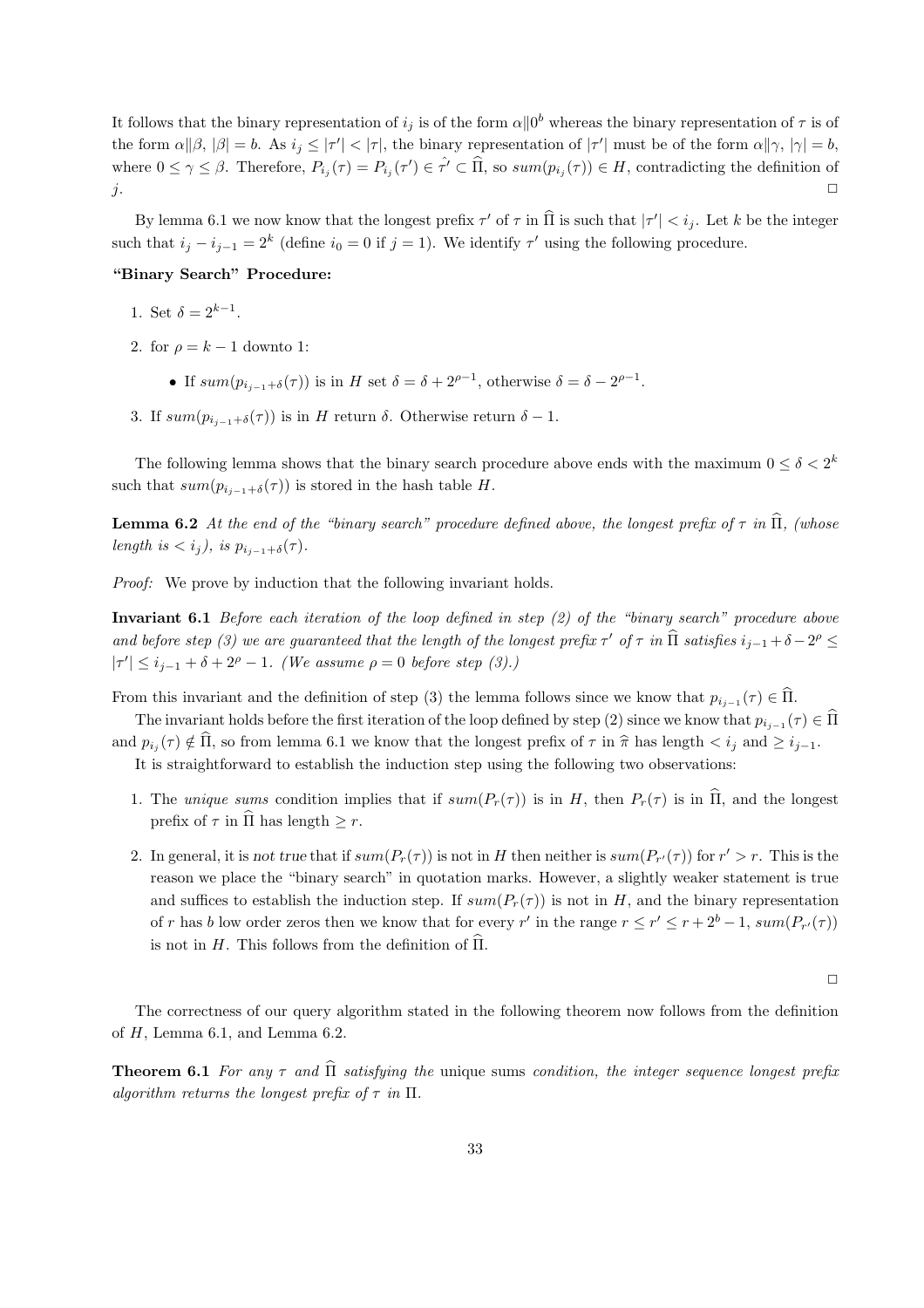#### 6.2.1 Adding a Sequence to Π.

To add a new sequence  $\tau$  to  $\Pi$ , we insert the values  $sum(\tau')$ ,  $\tau' \in \hat{\tau}$ , to the table H, if they are not already there. When adding a new entry  $\tau'$  to H, we compute (using the query algorithm described above) the longest prefix of  $\tau'$  in  $\Pi$ , and store a pointer to a representation of this sequence.

Note that  $\tau$  is not a prefix of any previous sequence is  $\Pi$ , by assumption, so the addition of  $\tau$  does not change the longest prefix (in  $\Pi$ ) for any sequence in  $\Pi$ .

#### 6.2.2 Implementation and Analysis.

We assume that each integer sequence is represented using a binary search tree as described in Section 6.1, where each sum of a subsequences fits into  $O(1)$  computer words. We also assume that the hash table containing the sums of the sequences in  $\hat{\Pi}$  is maintained using Dynamic Perfect Hashing [8]. Dynamic Perfect Hashing allows to test whether a particular sum is in the table in  $O(1)$  worst-case time and to insert a new sum into the table in  $O(1)$  amortized expected time. The size of the table is proportional to the number of elements in it that is  $O(\hat{\Pi})$ .

To find the longest prefix in  $\Pi$  of a query sequence  $\tau$  we compute  $O(\log |\tau|)$  sums of sequences in  $\hat{\tau}$  and another  $O(\log |\tau|)$  sums of sequences considered in the binary search phase. All these sequences are prefixes of  $\tau$  so we can compute the sum of each such sequence by splitting  $\tau$  at the appropriate length. Thus the computation of each such sum takes  $O(\log |\tau|)$  time, and the computation of all  $O(\log |\tau|)$  sums takes  $O(\log^2(|\tau|))$  time. Probing the hash table for each sum takes  $O(1)$  time so the total query time is dominated by the computation of the sums and takes  $O(\log^2(|\tau|))$  worst case time.

To insert a new sequence,  $\tau$ , into  $\Pi$ , we need to repeat the following for each of the  $O(\log |\tau|)$  sequences in  $\tau' \in \hat{\tau}$ .

- 1. Compute  $sum(\tau')$ , this takes time  $O(\log |\tau|)$  as we need to split the tree of  $\tau$  at the appropriate length  $(|\tau'|)$ .
- 2. If  $\tau' \neq \tau$  and  $sum(\tau') \notin H$ : search for the the longest prefix  $\pi \in \Pi$  of  $\tau'$ , this takes time  $O(\log^2(|\tau'|))$ .

In total, this time required to insert  $\tau$  into  $\Pi$  is  $O(\log^3(|\tau|))$ . This time bound is expected and amortized since we use dynamic perfect hashing.

**Remark.** At the cost of a factor of  $O(\log \widehat{\Pi})$  in the time per query and the time per insertion we can avoid using dynamic perfect hashing, and use some kind of a balanced search tree to represent the set  $\{sum(\pi) | \pi \in \Pi\}$ . All time bounds with this implementation are worst-case.

# 6.3 Speeding up the Full Path Method and the Compressed Path Method via Randomization

In this section we show how to use our representation for integer sequences from Section 6.2 to speed up both the full path method and the compressed path method. The algorithm which we describe is randomized and simulates retrieval and assignment in time polylogarithmic in  $d(D)$  for the full path method and polylogarithmic in  $e(D)$  for the compressed path method. Note that to achieve such bound we need to solve the pedigree maximum prefix problem without traversing the pedigree itself. The key idea is to map pedigrees into integer sequences which satisfy the unique sums condition with high probability. Then we use our representation from Section 6.2 to represent the pedigrees in  $P(A, f)$  in the full path method or the indices in  $\tilde{C}(A, f)$  in the compressed path method. We first describe the details of applying this idea to the full path method.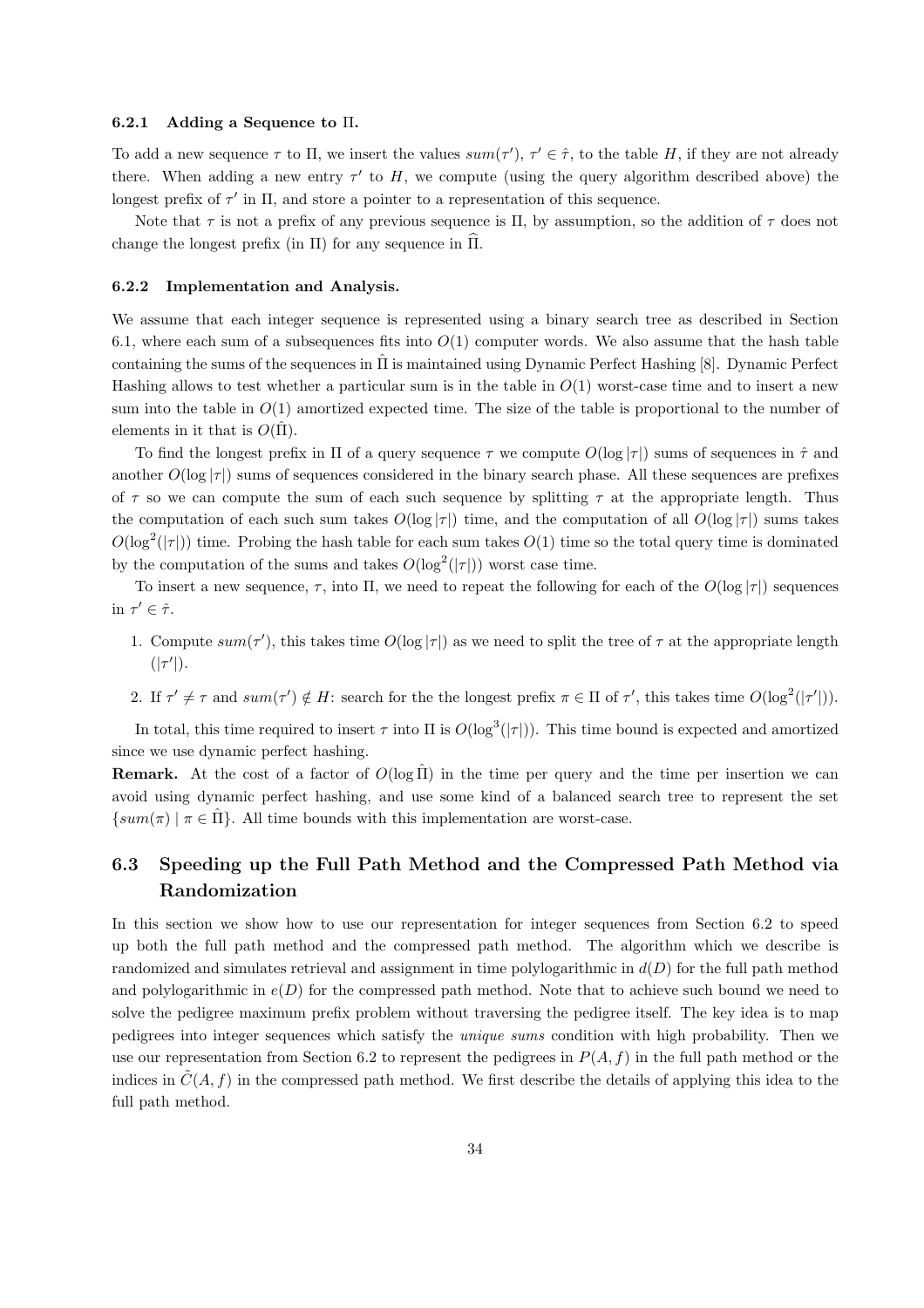To map pedigrees into integer sequences that satisfy the unique sums condition we randomly choose for every version v in the DAG a large random number  $r(v) \in \{0, \ldots, R\}$ . We map a pedigree  $q = \langle q_0, q_1, \ldots, q_i \rangle$ to the integer sequence  $r(p) = \langle r(q_0), r(q_1), \ldots, r(q_j) \rangle$ . We call  $r(p)$  the *randomized pedigree* corresponding to p. The following lemma shows that if R is large enough then the unique sums condition holds with respect to all pedigrees accessed during the computation.

**Lemma 6.3** Let  $\mathcal{P}$  be the set of all pedigrees accessed during the computation and their prefixes. Let  $r(\mathcal{P})$ be the corresponding set of integer sequences. If  $R = \Omega(|\mathcal{P}|^3)$  then  $r(\mathcal{P})$  satisfies the unique sums condition with probability  $O(\frac{1}{|\mathcal{P}|}).$ 

Proof: The probability that any two particular distinct pedigrees have random pedigrees with the same sum is  $1/R$ . Therefore the probability that at least one of the  $|\mathcal{P}|$  randomized pedigrees accessed during the computation will have the same sum is at most  $\binom{|\mathcal{P}|}{2} \frac{1}{R}$  and the lemma follows.

Notice that if T is the number of field retrievals then  $|\mathcal{P}| = O(\mathcal{T} * |V|) = O(\mathcal{T}^2)$ . Therefore to guarantee the unique sums condition with high probability it suffices to use random integers of  $O(\log T)$  bits.

To speed up the full path method we modify it to use randomized pedigrees rather than the pedigrees themselves. We represent each randomized pedigree as in Section 6.1 and use the pair  $(r(q), f)$  to represent a node whose identifier is  $(q, s(f))$ . We define  $R(A, f) = \{r(p) | p \in P(A, f)\}$  and represent  $P(A, f)$  by a hash table storing the set of sequences  $R(A, f)$  as described in Section 6.2.

Recall that the hash table representing  $R(A, f)$  contains an entry for each integer sum(π) where  $\pi \in$  $R(A, f)$ . The entry of sum( $\pi$ ),  $\pi \in R(A, f)$  stores the longest prefix  $\lambda$  of  $\pi$  in  $R(A, f)$ . Let p be the assignment pedigree that corresponds to  $\lambda$  in  $P(A, f)$ . If A is a data field we store with  $\lambda$  the value of A in the node  $(p, s(f))$ . If A is a pointer field than we store with  $\lambda$  the representation  $(r(p'), f')$  of the node whose address is stored in field A of the node  $(p, s(f))$ .

Let w be a node represented by the pair  $(q, f)$ . Recall that in order to retrieve a value of a field A in the node w we solve an instance of the pedigree maximum prefix problem to locate the longest prefix of q in the set  $P(A, f)$ . To solve the pedigree maximum prefix problem with our modified data structure we use the integer sequence longest prefix algorithm of Section 6.2. Using this algorithm we locate the longest prefix of the integer sequence  $r(q)$  in  $R(A, f)$ . This prefix is the integer sequence which corresponds to the assignment pedigree  $p(A, w)$ .

If A is a data field once we find  $r(p(A, w))$  then the value associated with it is the value of field A in w. However if A is a pointer field then to obtain the representation of the target node we need to perform pedigree prefix substitution. The value associated with  $r(p(A, w))$  is a pair  $(r(p'), f)$ . To obtain the value of A in w we need to replace  $r(p(A, w))$  by  $r(p')$  in  $r(q)$  (the randomized pedigree of w).

We can perform pedigree prefix substitution by performing  $(r_1, r_2) = split(r(q), i)$  where  $i = |r(p(A, w))|$ and concatenating  $r(p')$  to  $r_2$ . This however destroys  $r(p')$  which has to stay intact in the representation of  $R(A, f)$  and maybe in other places in our data structure. On the other hand, copying  $r(p')$  entirely before the concatenation would take  $\Omega(|r(p')|)$  time and does not improve our original full path method.

#### Using confluently persistent red/black trees.

To overcome this difficulty and support pedigree prefix substitution efficiently we use confluently persistent red-black trees to represent the randomized pedigrees. We make red-black trees persistent using the path copying method described in DSST. According to this method we perform split and concatenation as we would have in a non-persistent red-black tree except that we duplicate any node which changes during the operation. Recall that while splitting or concatenating red-black trees only  $O(\log k)$  of the nodes change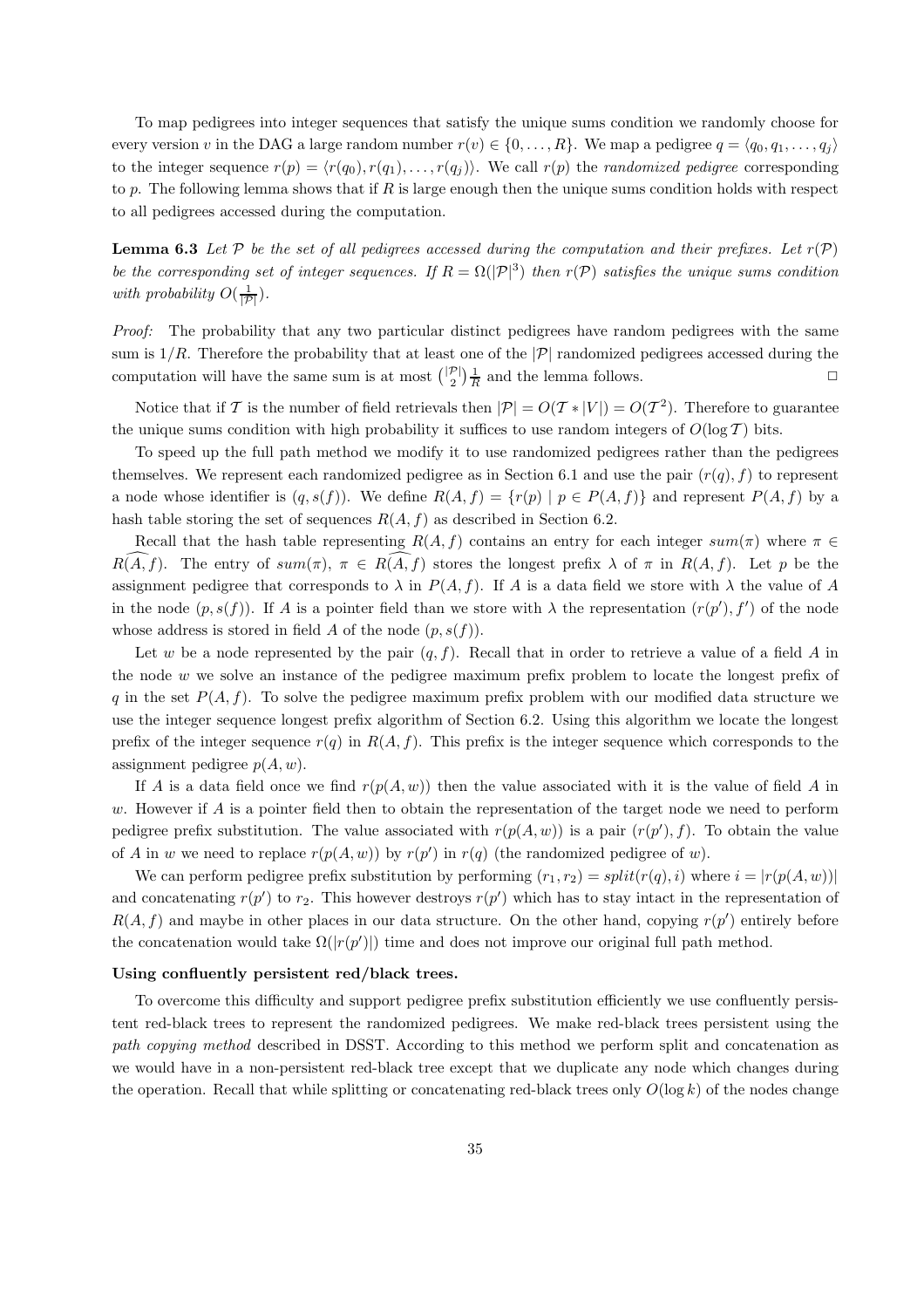where  $k$  is the number of leaves of the tree. Therefore by path copying we obtain confluently persistent red-black trees such that each split or concatenate operation runs in time logarithmic in the size of the tree.

By using persistent red-black trees to represent pedigrees and performing pedigree prefix substitution via splitting and concatenating the corresponding trees we obtain that the time required for pedigree prefix substitution is  $O(\log |V|)$  (The maximum length of a pedigree is  $|V|$ ). However each pedigree prefix substitution also requires  $O(\log |V|)$  new nodes. This seemingly makes the space utilization of our data structure depend not only on the number of assignments but also on the number of retrievals of values of pointer fields.

#### Improving the space required for traversal.

A pointer retrieval requires  $O(\log |V|)$  space for path copying. This space is allocated to construct the representation the target node, say  $w$ . Notice that if the representation of  $w$  (or the representation of any other node obtained by splitting and concatenating pieces of the pedigree of  $w$ ) is not used as the value of a subsequent assignment to a pointer field, then when we finish the update operation we can free the nodes allocated specifically for the representation of w.

In general, we can classify each node allocated while retrieving the value of a pointer field as either temporary or permanent . We say that a node allocated during a retrieval of a pointer field is permanent if it is used in the representation of a node that is the target of a subsequent assignment into a pointer field. All other nodes allocated during retrievals of pointer fields are classified as temporary. We can release temporary nodes when the update operation is over and the new version is complete. This without damaging the new or any already existing version. We associate each permanent node with an assignment operation that use it in the representation of its value, and charge that node to this assignment.

Keeping track of which nodes are permanent and which are temporary is a nontrivial task. When we are not in middle of an update operation then permanent pedigree-nodes are those pedigree-nodes that are either reachable from one of our fat nodes (and the tables representing its fields), or nodes that are used to represent an access pointer. When we are in the middle of an update operation we would also consider as permanent those pedigree-nodes which are reachable from representations of nodes that the update operation currently holds pointers to.

In case we implement our data structure in an environment that has a garbage collector then the garbage collector automatically would free the temporary nodes. This is because a permanent node is always reachable from some live variable of our program. Temporary nodes on the other hand should become unreachable when the randomized pedigrees containing them are not needed anymore. However, while using a automatic garbage collection mechanism may be convenient, we have no means to bound the time spent by this process. To justify our time bounds for the data structures, we must consider all resources used including those for garbage collection. We next consider explicit garbage collection and its associated costs.

#### Explicit Garbage Collection.

As before, we distinguish between allocations of fat nodes (which are never released) and allocations of nodes required for path copying when retrieving values of pointer fields.

While performing an update operation generating a new version, we assume that all nodes allocated for path copying can be easily identified when the update operation is over. We can achieve this by either maintaining a linked list of pointers to these nodes or by allocating these nodes from a contiguous pool of storage. When a node is allocated we mark it "temporary"<sup>20</sup>. While simulating the update operation we maintain a list L of pointers to all randomized pedigrees that were stored as part of the representation of target nodes of assignment operations.

 $^{20}$ we assume each node has an additional mark bit for garbage collection purposes.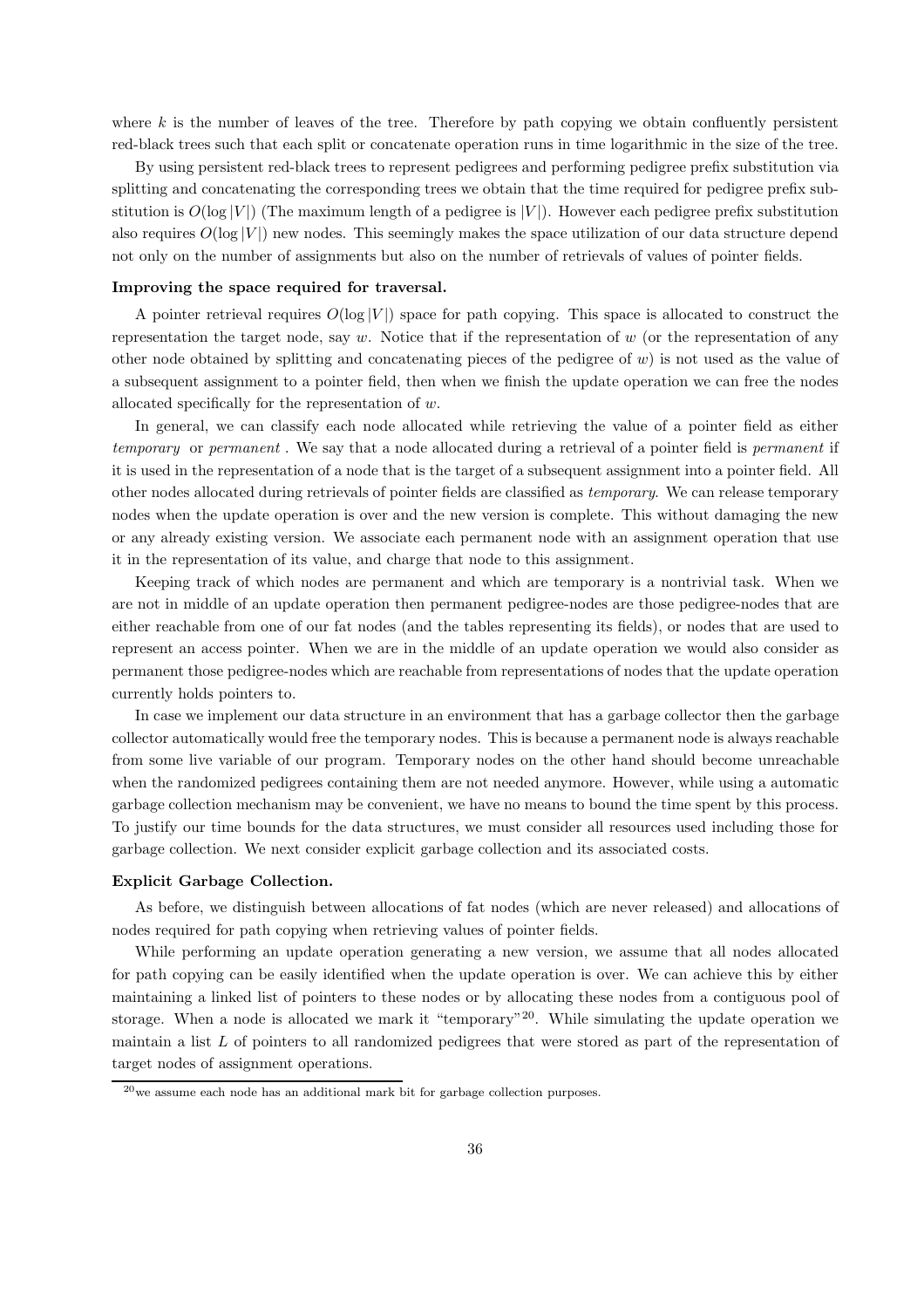When the update operation is over we traverse all pedigrees in  $L$  as follows. While traversing a pedigree we maintain a queue of nodes yet to be traversed. We start by inserting the root of the tree into the queue. Each traversal step we extract a node  $z$  from the queue, change the mark of  $z$  from "temporary" to "permanent" and add to the queue every child of z which is marked "temporary".

When we finish traversing all the randomized pedigrees in  $L$  we traverse all nodes that were allocated for path copying during the update operation and free those which are still marked "temporary". We retain nodes which changed their marks to "permanent".<sup>21</sup>

To establish the correctness of this method to release temporary nodes we observe that all permanent nodes indeed get marked by the above traversal. This follows from our use of path copying as the method for obtaining persistent search trees. It is straightforward to prove by induction that with path copying each newly allocated node is reachable by a path of newly allocated nodes from the roots of all the pedigrees containing it. The node is permanent if at least one of these pedigrees is stored as part of the value of an assignment operation.

The running time of this garbage collection procedure is proportional to the number of nodes allocated for path copying. To see this note that each such node is added to the queue used for traversing the randomized pedigrees in L at most once and it takes  $O(1)$  time to traverse a node. Thus this garbage collection phase increases the overall running time of the update operation by no more than a constant factor.

#### Summary.

The following theorem summarizes the performance of the randomized full path method.

**Theorem 6.2** Let T be the total number of field retrievals as defined in Section 1.2. The randomized full path method gives a confluently persistent data structure with the following performance. Let v be the version accessed or created by the operation.

- 1. The worst case space consumption per assignment is  $O(d(v) \frac{\log T}{\log U})$  words of  $\Theta(\log U)$  bits each.
- 2. The worst case time per field retrieval is  $O(\log^2(d(v)) \cdot \frac{\log T}{\log U})$ .
- 3. The expected amortized time for an assignment is  $O(\log^3(d(v)) \cdot \frac{\log T}{\log U})$ .

#### Remarks.

- 1. The time for assignment is "expected amortized" due to our use of dynamic perfect hashing, it is also amortized for assignment because we may need to store more data than this time allows, we charge the time required to store this data against the time spent on previous retrievals.
- 2. In addition, we require a garbage collection phase at the end of any update step. The cost of this garbage collection is also charged to the time spent on retrieval steps during the update step.
- 3. With some polynomially small probability, the randomized full path method may give wrong results.

 $^{21}$ As an alternative mechanism for garbage collection we note the following. If the nodes allocated for path copying during the update operation are allocated from a contiguous pool of storage we can "squeeze" the permanent nodes so they occupy a contiguous block of storage. To do so we have to change all the pointers to these permanent nodes. Pointers to permanent nodes which are internal in all pedigrees containing them are located in other permanent nodes. Pointers to the roots of the pedigrees in L are located in other places of the data structure which we need to keep track of. The number of such places is bounded by the number of fields to which the update operation assigned values. After this "squeezing", the release of temporary nodes is trivial and does not require traversing all new nodes allocated.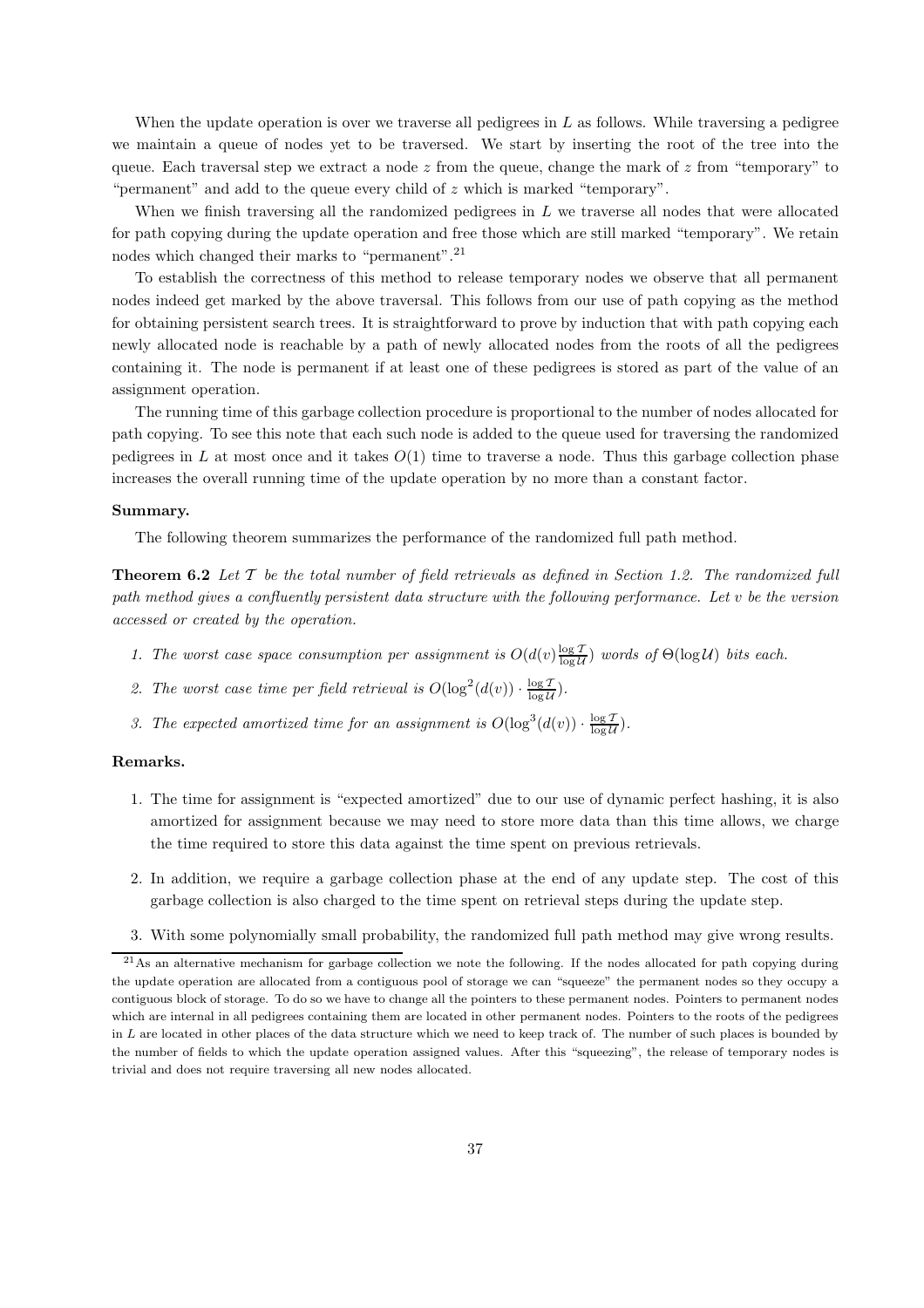We can apply the same technique to the compressed path method. For every field  $A$  in a fat node  $f$ we represent each index  $\tilde{c} \in \tilde{C}(A, f)$  by the sequence of random integers,  $r(\tilde{c})$ , obtained by replacing each version in  $\tilde{c}$  by its associated random integer. Then we represent the set  $\{r(\tilde{c}) \mid \tilde{c} \in \tilde{C}(A, f)\}\$ as described in Section 6.2. The value associated with the sequence  $r(\tilde{c})$  is a list  $L(\tilde{c})$  as in the compressed path method. The following theorem summarizes the performance of the confluently persistent data structure that we obtain.

**Theorem 6.3** Let  $T$  be the total number of field retrievals as defined in Section 1.2. The randomized compressed path method gives a confluently persistent data structure with the following performance. Let v be the version accessed or created by the operation.

- 1. The worst case space consumption per assignment is  $O(e(v) \frac{\log T}{\log U})$  words of  $\Theta(\log U)$  bits each.
- 2. The worst case time per field retrieval is  $O(\log^2(e(v)) \cdot \frac{\log T}{\log U})$ .
- 3. The expected amortized time for an assignment is  $O(\log^3(e(v)) \cdot \frac{\log T}{\log U})$ .

The remarks following Theorem 6.2 hold here as well.

# 7 Concluding remarks

We presented a general technique to transform a data structure to be confluently persistent. Our technique uses a succinct representation of all versions whose explicit size may be exponential in the size of the version DAG. This exponential blowup of the version size that is possible in the confluently persistent settings makes the trivial node copying technique infeasible. It is infeasible even if we don't care about persistence but only want to access the final version. The techniques we present in this paper are the only feasible transformations we are aware of that can be applied to any data structure and any set of operations.

The transformation we describe is completely oblivious to the nature of the allowed update operations and works the same whatever the instantiation of the DAG is. This generality of our solution makes it subject to the lower bound provided in Theorem 2.1 which shows that the space complexity of our structure is optimal.

An interesting line for further research would be to try and classify general classes of data structures that allow better bounds. It is at least possible that there is some transformation, that somehow adapts itself to the actual instantiation of the DAG and beats the lower bounds given above. One interesting model that may be worthwhile to consider is a weighted DAG where the weights on the edges reflect what percentage of the nodes in the previous version that remain part of the data structure after the meld. A particularly interesting case is the case of weights 1/2.

# Acknowledgements

We thank the referees for their detailed comments that helped in improving our presentation.

# References

- [1] M. A. Bender, R. Cole, E. Demaine, M. Farach-Colton, and J. Zito. Two Simplified Algorithms for Maintaining Order in a List. Proceedings of the 10th European Symposium on Algorithms (ESA), 2002.
- [2] S. W. Bent, D. D. Sleator, and R. E. Tarjan. Biased search trees. SIAM Journal on Computing, 14(3):545–568, 1985.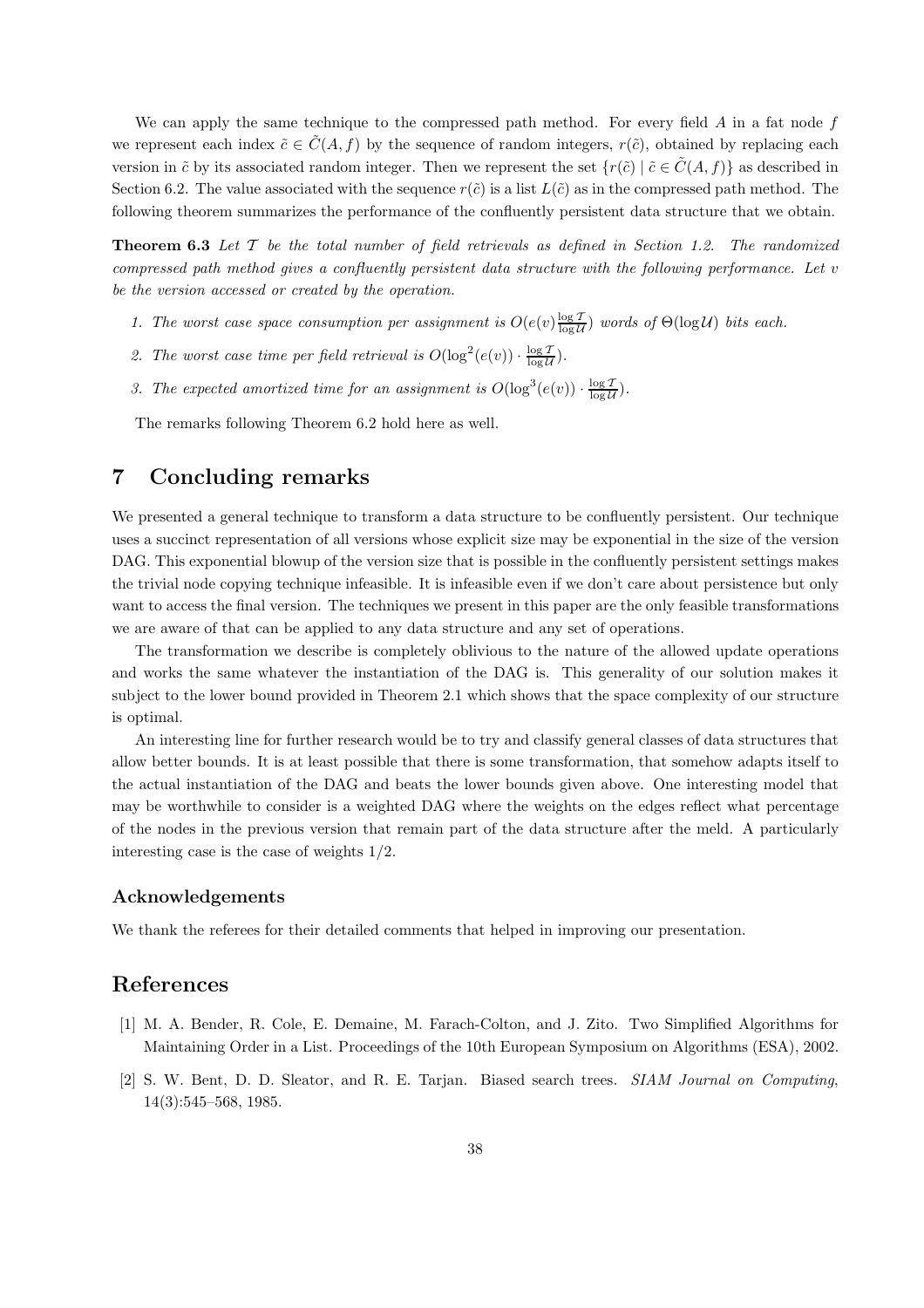- [3] A. L. Buchsbaum and R. E. Tarjan. Confluently persistant deques via data structural bootstrapping. J. of Algorithms, 18:513–547, 1995.
- [4] B. Chazelle. How to search in history. Information and control, 64:77–99, 1985.
- [5] R. Cole. Searching and storing similar lists. J. of Algorithms, 7:202–220, 1986.
- [6] P. F. Dietz. Fully persistent arrays. In Proceedings of the 1989 Workshop on Algorithms and Data Structures (WADS'89), pages 67–74. Springer, 1995. LNCS 382.
- [7] P. F. Dietz and D. D. Sleator. Two algorithms for maintaining order in a list. In Proc. 19th Annual ACM Symposium on Theory of Computing, pages 365–372. Springer, 1987.
- [8] M. Dietzfelbinger, A. Karlin, K. Mehlhorn, F. Meyer auf der Heide, H. Rohnert, and R. E. Tarjan. Dynamic perfect hashing: upper and lower bounds. SIAM J. Comput. 23, 1994, 738–761.
- [9] D. P. Dobkin and J. I. Munro. Efficient uses of the past. J. of Algorithms, 6:455–465, 1985.
- [10] J. Driscoll, D. Sleator, and R. Tarjan. Fully persistent lists with catenation. Journal of the ACM, 41(5):943–959, 1994.
- [11] J. R. Driscoll, N. Sarnak, D. Sleator, and R. Tarjan. Making data structures persistent. J. of Computer and System Science, 38:86–124, 1989.
- [12] L. J. Guibas and R. Sedgewick. A Diochromatic Framework for Balanced Trees. In Proc. 19th Annual Symposium on Foundations of Computer Science, 1978.
- [13] H. Kaplan, C. Okasaki, and R. E. Tarjan. Simple confluently persistent catenable lists (extended abstract). SIAM J. Comput. 30(3): 965-977, 2000.
- [14] H. Kaplan and R. E. Tarjan. Purely functional, real-time deques with catenation. JACM 46(5):577-603, 1999.
- [15] H. Kaplan and R. E. Tarjan. Purely functional representations of catenable sorted lists. In Proceedings of the 28th Annual ACM Symposium on Theory of Computing, pages 202–211. ACM Press, 1996.
- [16] C. Okasaki. Amortization, lazy evaluation, and persistence: Lists with catenation via lazy linking. In Proc. 36th Symposium on Foundations of Computer Science, pages 646–654. IEEE, 1995.
- [17] C. Okasaki. Purely functional data structures. PhD thesis, School of Computer Science, Carnegie Mellon University, Pittsburgh, PA 15213, 1996.
- [18] C. Okasaki. The role of lazy evaluation in amortized data structures. In Proc. of the International Conference on Functional Programming, pages 62–72. ACM Press, 1996.
- [19] M. H. Overmars. Searching in the past, parts I and II. Technical Reports RUU-CS-81-7 and RUU-CS-81-9, Department of Computer Science, University of Utrecht, Utrecht,The Netherlands, 1981.
- [20] N. Sarnak. Persistent Data Structures. PhD thesis, Dept. of Computer Science, New York University, 1986.
- [21] N. Sarnak and R. E. Tarjan. Planar point location using persistent search trees. Communications of the ACM, 29(7):669–679, 1986.